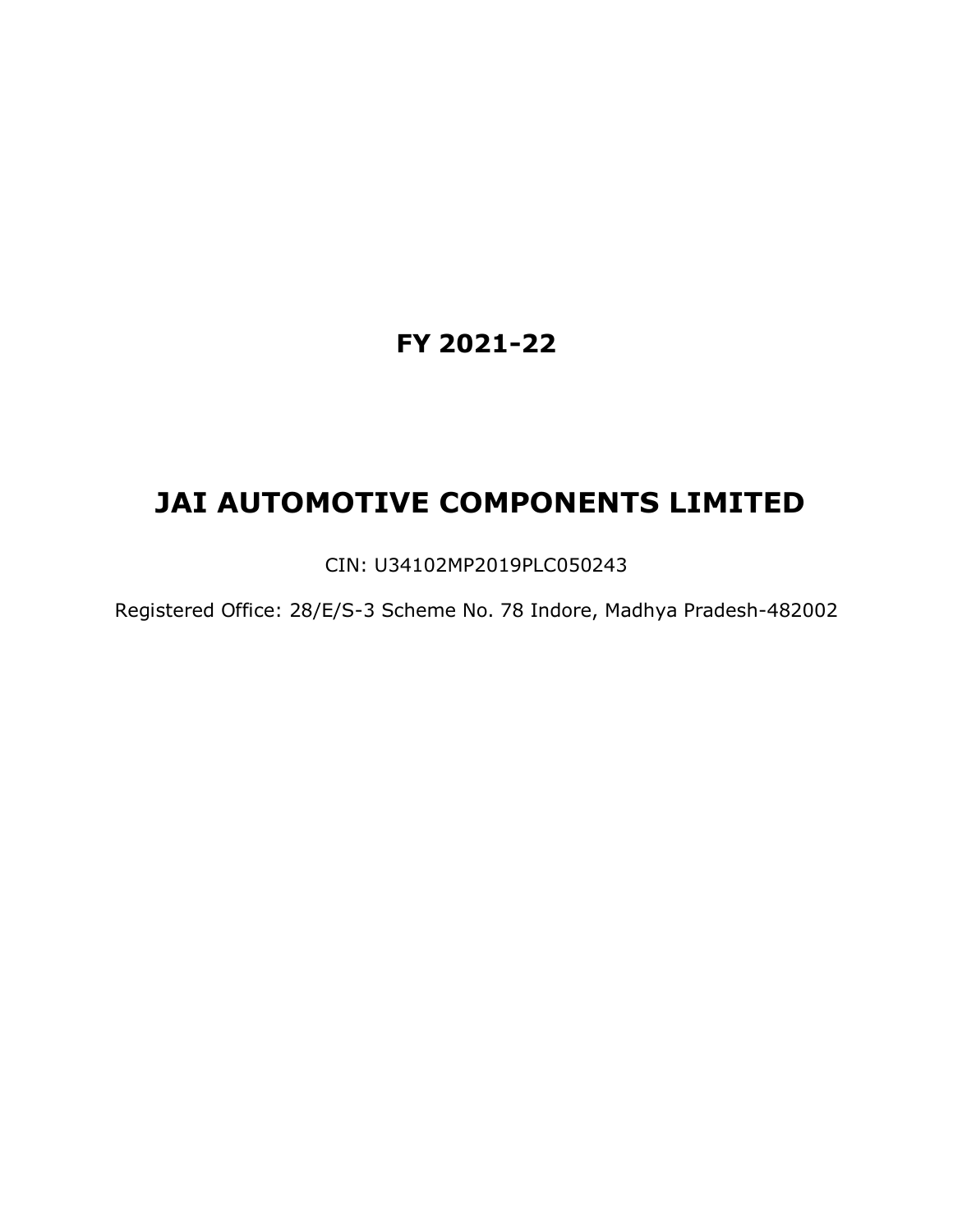K. Khanna & Co. **Chartered Accountants** 



126, DLF Star Tower, Sector-30, Gurugram, Haryana-122001 (India) Tel.: 91-124-4367139 E-mail: kkc657@yahoo.com GSTIN: 06AASPK3616L1ZC

## **INDEPENDENT AUDITOR'S REPORT**

### **TO THE MEMBERS OF JAI AUTOMOTIVE COMPONENTS LIMITED**

## **Report on the Audit of the Financial Statements**

### **Opinion**

We have audited the accompanying financial statements of **JAI AUTOMOTIVE COMPONENTS LIMITED** (the "Company"), which comprise the Balance Sheet as at March 31, 2022, the Statement of Profit and Loss (including Other Comprehensive Income), the Statement of Changes in Equity and the Statement of Cash Flows for the year ended on that date and a summary of significant accounting policies and other explanatory information (hereinafter referred to as the "financial statements").

In our opinion and to the best of our information and according to the explanations given to us, the aforesaid financial statements give the information required by the Companies Act, 2013 (the "Act") in the manner so required and give a true and fair view in conformity with the Indian Accounting Standards prescribed under section 133 of the Act read with the Companies (Indian Accounting Standards) Rules, 2015, as amended, ("Ind AS") and other accounting principles generally accepted in India, of the state of affairs of the Company as at March 31, 2022 and its loss, total comprehensive income, changes in equity and its cash flows for the year ended on that date.

### **Basis for Opinion**

We conducted our audit of the financial statements in accordance with the Standards on Auditing ("SA"s) specified under section 143(10) of the Act. Our responsibilities under those Standards are further described in the Auditor's Responsibilities for the Audit of the Financial Statements section of our report. We are independent of the Company in accordance with the Code of Ethics issued by the Institute of Chartered Accountants of India ("ICAI") together with the ethical requirements that are relevant to our audit of the financial statements under the provisions of the Act and the Rules made thereunder, and we have fulfilled our other ethical responsibilities in accordance with these requirements and the ICAI's Code of Ethics. We believe that the audit evidence obtained by us is sufficient and appropriate to provide a basis for our audit opinion on the financial statements.

### **Information Other than the Financial Statements and Auditor's Report Thereon**

The Company's Board of Directors is responsible for the other information. The other information comprises the information included in the Management Discussion and Analysis, Board's Report including Annexures to Board's Report, Business Responsibility Report, Corporate Governance and Shareholder's Information, but does not include the financial statements, and our auditor's report thereon.

Our opinion on the financial statements does not cover the other information and we do not express any form of assurance conclusion thereon.

In connection with our audit of the financial statements, our responsibility is to read the other information and, in doing so, consider whether the other information is materially inconsistent with the financial statements, or our knowledge obtained during the course of our audit or otherwise appears to be materially misstated.

If, based on the work we have performed, we conclude that there is a material misstatement of this other information, we are required to report that fact. We have nothing to report in this regard.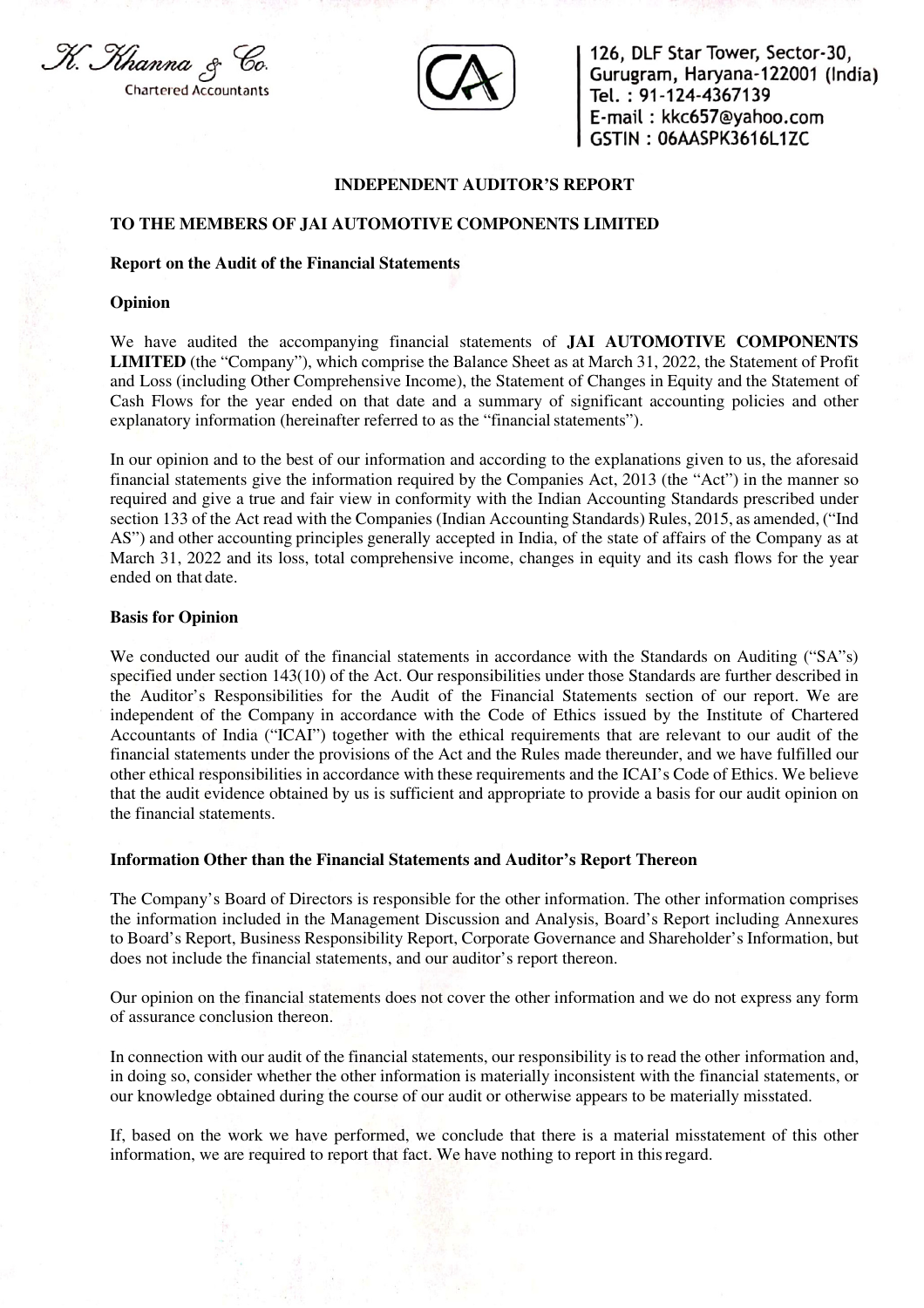## **Management's Responsibilities for the Financial Statements**

The Company's Board of Directors is responsible for the matters stated in section 134(5) of the Act with respect to the preparation of these financial statements that give a true and fair view of the financial position, financial performance, including other comprehensive income, changes in equity and cash flows of the Company in accordance with the Ind AS and other accounting principles generally accepted in India. This responsibility also includes maintenance of adequate accounting records in accordance with the provisions of the Act for safeguarding the assets of the Company and for preventing and detecting frauds and other irregularities; selection and application of appropriate accounting policies; making judgments and estimates that are reasonable and prudent; and design, implementation and maintenance of adequate internal financial controls, that were operating effectively for ensuring the accuracy and completeness of the accounting records, relevant to the preparation and presentation of the financial statements that give a true and fair view and are free from material misstatement, whether due to fraud or error.

In preparing the financial statements, management is responsible for assessing the Company's ability to continue as a going concern, disclosing, as applicable, matters related to going concern and using the going concern basis of accounting unless management either intends to liquidate the Company or to cease operations, or has no realistic alternative but to do so.

The Board of Directors is also responsible for overseeing the Company's financial reporting process.

## **Auditor's Responsibilities for the Audit of the Financial Statements**

Our objectives are to obtain reasonable assurance about whether the financial statements as a whole are free from material misstatement, whether due to fraud or error, and to issue an auditor's report that includes our opinion. Reasonable assurance is a high level of assurance but is not a guarantee that an audit conducted in accordance with SAs will always detect a material misstatement when it exists. Misstatements can arise from fraud or error and are considered material if, individually or in the aggregate, they could reasonably be expected to influence the economic decisions of users taken on the basis of these financial statements.

As part of an audit in accordance with SAs, we exercise professional judgment and maintain professional skepticism throughout the audit. We also:

- Identify and assess the risks of material misstatement of the financial statements, whether due to fraud or error, design and perform audit procedures responsive to those risks, and obtain audit evidence that is sufficient and appropriate to provide a basis for our opinion. The risk of not detecting a material misstatement resulting from fraud is higher than for one resulting from error, as fraud may involve collusion, forgery, intentional omissions, misrepresentations, or the override of internal control.
- Obtain an understanding of internal financial control relevant to the audit in order to design audit procedures that are appropriate in the circumstances. Under section 143(3)(i) of the Act, we are also responsible for expressing our opinion on whether the Company has adequate internal financial controls system in place and the operating effectiveness of such controls.
- Evaluate the appropriateness of accounting policies used and the reasonableness of accounting estimates and related disclosures made by the management.
- Conclude on the appropriateness of management's use of the going concern basis of accounting and, based on the audit evidence obtained, whether a material uncertainty exists related to events or conditions that may cast significant doubt on the Company's ability to continue as a going concern. If we conclude that a material uncertainty exists, we are required to draw attention in our auditor's report to the related disclosures in the financial statements or, if such disclosures are inadequate, to modify our opinion. Our conclusions are based on the audit evidence obtained up to the date of our auditor's report. However, future events or conditions may cause the Company to cease to continue as a going concern.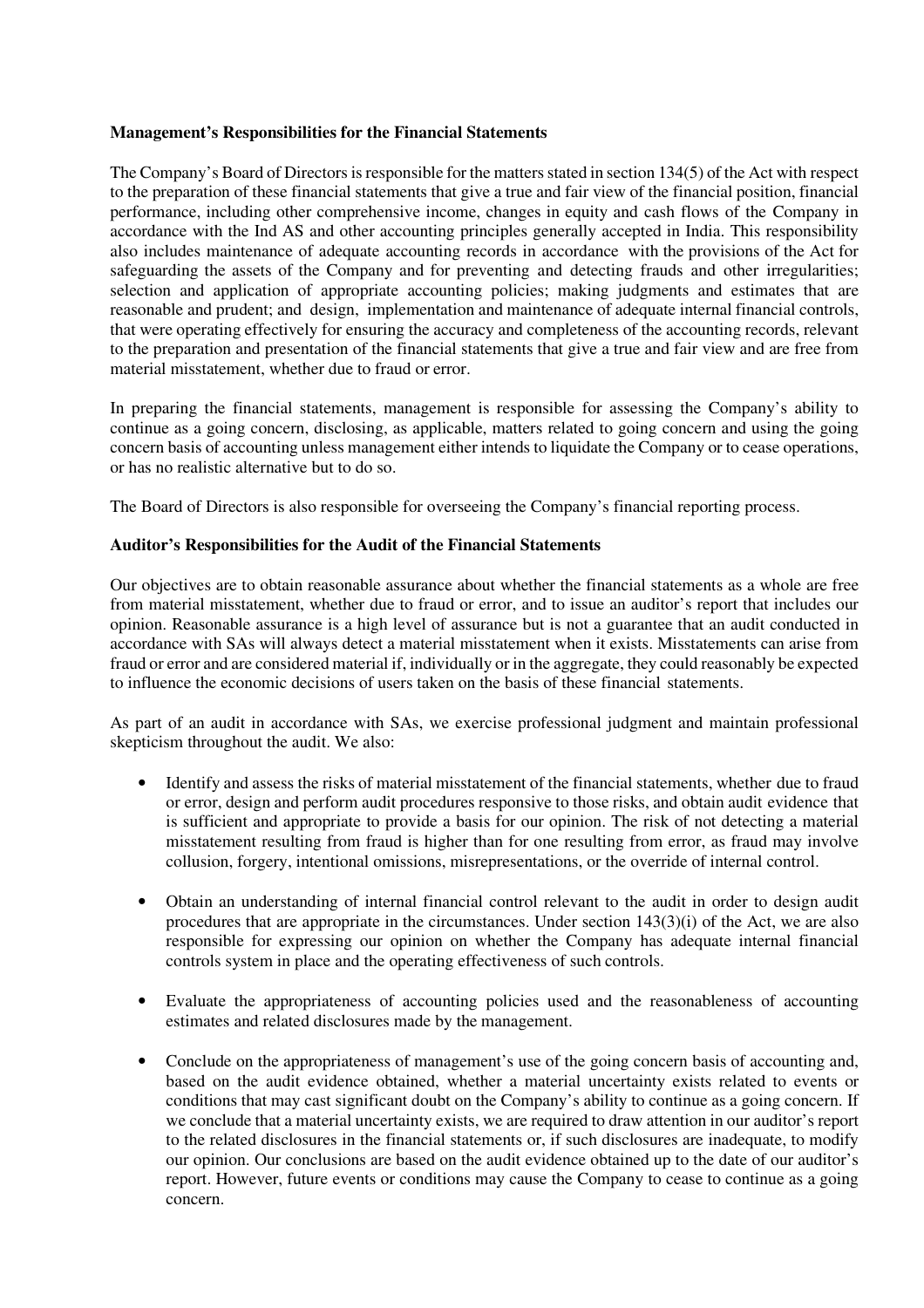• Evaluate the overall presentation, structure and content of the financial statements, including the disclosures, and whether the financial statements represent the underlying transactions and events in a manner that achieves fair presentation.

Materiality is the magnitude of misstatements in the financial statements that, individually or in aggregate, makes it probable that the economic decisions of a reasonably knowledgeable user of the financial statements may be influenced. We consider quantitative materiality and qualitative factors in (i) planning the scope of our audit work and in evaluating the results of our work; and (ii) to evaluate the effect of any identified misstatements in the financial statements.

We communicate with those charged with governance regarding, among other matters, the planned scope and timing of the audit and significant audit findings, including any significant deficiencies in internal control that we identify during our audit.

We also provide those charged with governance with a statement that we have complied with relevant ethical requirements regarding independence, and to communicate with them all relationships and other matters that may reasonably be thought to bear on our independence, and where applicable, related safeguards.

From the matters communicated with those charged with governance, we determine those matters that were of most significance in the audit of the financial statements of the current period and are therefore the key audit matters. We describe these matters in our auditor's report unless law or regulation precludes public disclosure about the matter or when, in extremely rare circumstances, we determine that a matter should not be communicated in our report because the adverse consequences of doing so would reasonably be expected to outweigh the public interest benefits of such communication.

## **Report on Other Legal and Regulatory Requirements**

- 1. As required by Section 143(3) of the Act, based on our audit we report that:
	- a) We have sought and obtained all the information and explanations which to the best of our knowledge and belief were necessary for the purposes of our audit.
	- b) In our opinion, proper books of account as required by law have been kept by the Company so far as it appears from our examination of those books.
	- c) The Balance Sheet, the Statement of Profit and Loss including Other Comprehensive Income, Statement of Changes in Equity and the Statement of Cash Flows dealt with by this Report are in agreement with the books of account.
	- d) In our opinion, the aforesaid financial statements comply with the Ind AS specified under Section 133 of the Act.
	- e) On the basis of the written representations received from the directors as on March 31, 2022 taken on record by the Board of Directors, none of the directors is disqualified as on March 31, 2022 from being appointed as a director in terms of Section 164(2) of the Act.
	- f) With respect to the adequacy of the internal financial controls over financial reporting of the Company and the operating effectiveness of such controls, refer to our separate Report in "Annexure A". Our report expresses an unmodified opinion on the adequacy and operating effectiveness of the Company's internal financial controls over financial reporting.
	- g) With respect to the other matters to be included in the Auditor's Report in accordance with the requirements of section 197(16) of the Act, as amended:

In our opinion and to the best of our information and according to the explanations given to us, there is no remuneration paid by the Company to its directors during the year.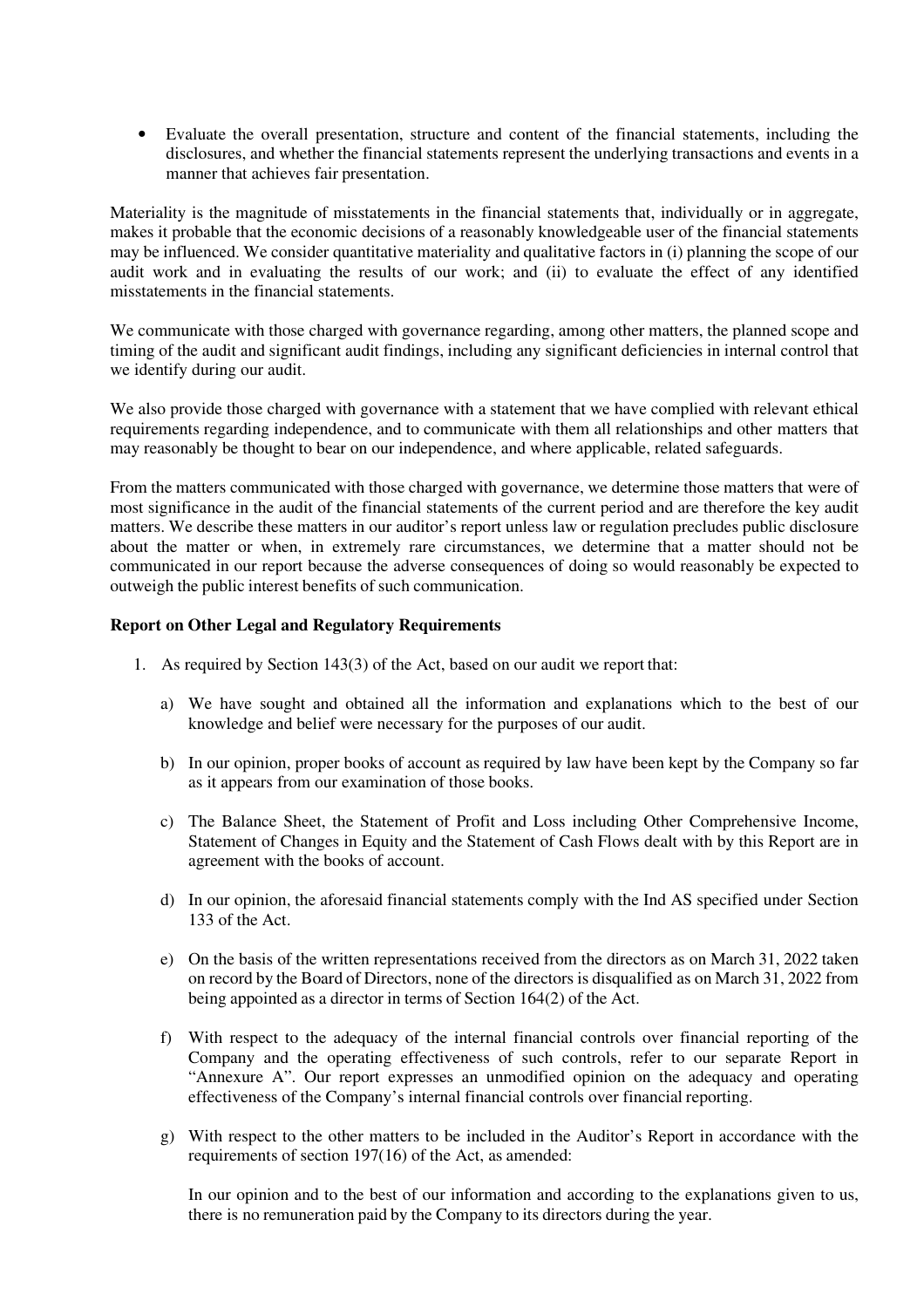- h) With respect to the other matters to be included in the Auditor's Report in accordance with Rule 11 of the Companies (Audit and Auditors) Rules, 2014, as amended, in our opinion and to the best of our information and according to the explanations given to us:
	- i. The Company has disclosed the impact of pending litigations on its financial position in its financial statements.
	- ii. The Company has not made any long-term contracts including derivative contracts during the year.
	- iii. There has been no delay in transferring amounts, required to be transferred, to the Investor Education and Protection Fund by the Company.
	- iv. (a) The Management has represented that, to the best of its knowledge and belief, no funds (which are material either individually or in the aggregate) have been advanced or loaned or invested (either from borrowed funds or share premium or any other sources or kind of funds) by the Company to or in any other person or entity, including foreign entity ("Intermediaries"), with the understanding, whether recorded in writing or otherwise, that the Intermediary shall, whether, directly or indirectly lend or invest in other persons or entities identified in any manner whatsoever by or on behalf of the Company ("Ultimate Beneficiaries") or provide any guarantee, security or the like on behalf of the Ultimate Beneficiaries;
		- (b) The Management has represented, that, to the best of its knowledge and belief, no funds (which are material either individually or in the aggregate) have been received by the Company from any person or entity, including foreign entity ("Funding Parties"), with the understanding, whether recorded in writing or otherwise, that the Company shall, whether, directly or indirectly, lend or invest in other persons or entities identified in any manner whatsoever by or on behalf of the Funding Party ("Ultimate Beneficiaries") or provide any guarantee, security or the like on behalf of the Ultimate Beneficiaries;
		- (c) Based on the audit procedures that have been considered reasonable and appropriate in the circumstances, nothing has come to our notice that has caused us to believe that the representations under sub-clause (i) and (ii) of Rule  $11(e)$ , as provided under (a) and (b) above, contain any material misstatement.
- 2. As required by the Companies (Auditor's Report) Order, 2020 (the "Order") issued by the Central Government in terms of Section 143(11) of the Act, we give in "Annexure B" a statement on the matters specified in paragraphs 3 and 4 of the Order.

**For K. Khanna & Co.**  Chartered Accountants FRN: 008450N

## **Kamal Khanna**

(Proprietor) M.No. 086600 Place: Gurugram Dated: 20th May 2022 UDIN: 22086600AJIICU3887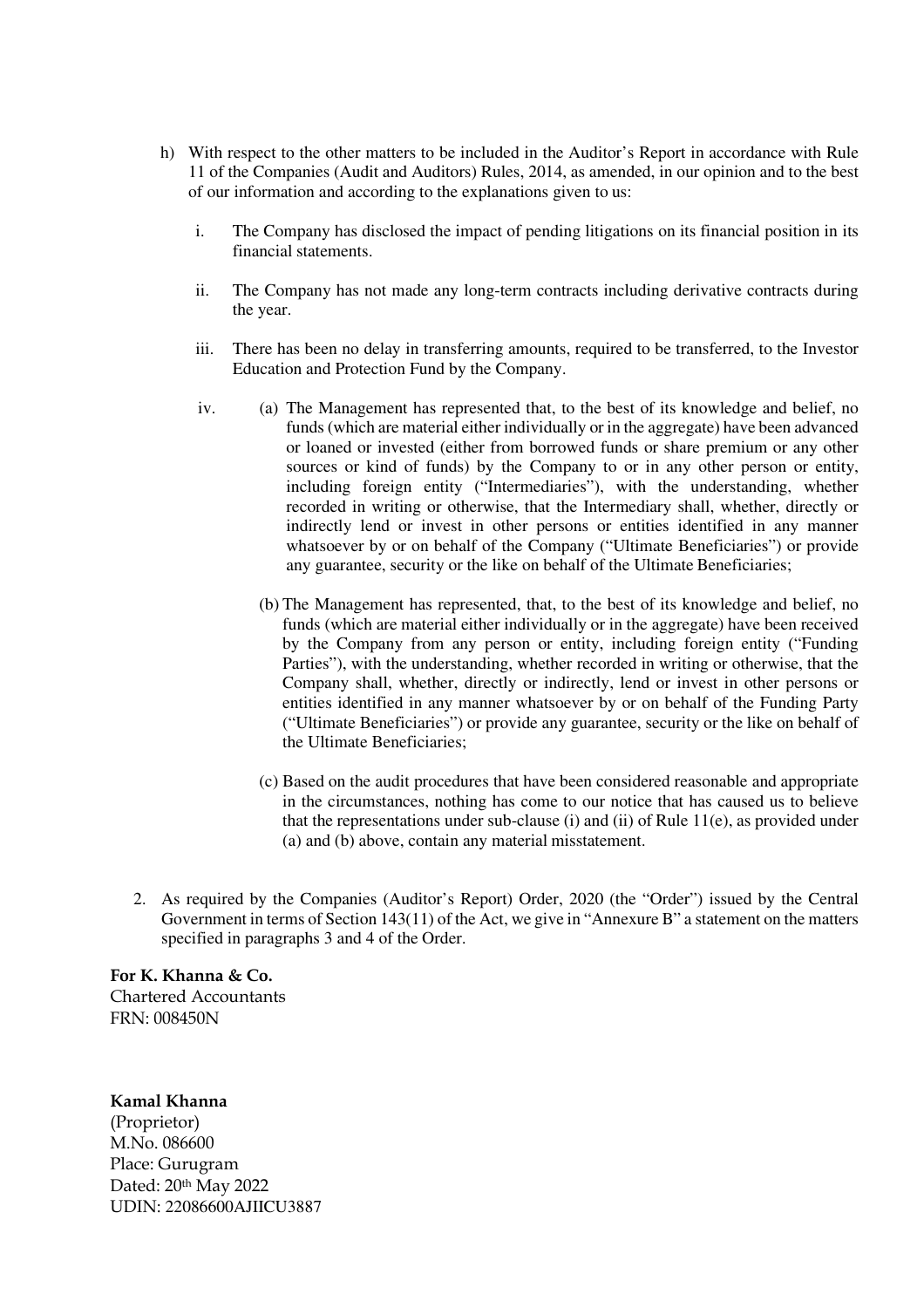## **ANNEXURE "A" TO THE INDEPENDENT AUDITOR'S REPORT**

**(Referred to in paragraph 1(f) under 'Report on Other Legal and Regulatory Requirements' section of our report to the Members of JAI AUTOMOTIVE COMPONENTS LIMITED of even date)** 

## **Report on the Internal Financial Controls Over Financial Reporting under Clause (i) of sub- section 3 of Section 143 of the Companies Act, 2013 (the "Act")**

We have audited the internal financial controls over financial reporting of **JAI AUTOMOTIVE COMPONENTS LIMITED** (the "Company") as of March 31, 2022 in conjunction with our audit of the Ind AS financial statements of the Company for the year ended on that date.

## **Management's Responsibility for Internal Financial Controls**

The Management of the Company is responsible for establishing and maintaining internal financial controls based on the internal control over financial reporting criteria established by the Company considering the essential components of internal control stated in the Guidance Note on Audit of Internal Financial Controls Over Financial Reporting issued by the Institute of Chartered Accountants of India (the "ICAI"). These responsibilities include the design, implementation and maintenance of adequate internal financial controls that were operating effectively for ensuring the orderly and efficient conduct of its business, including adherence to company's policies, the safeguarding of its assets, the prevention and detection of frauds and errors, the accuracy and completeness of the accounting records, and the timely preparation of reliable financial information, as required under the Act.

## **Auditor's Responsibility**

Our responsibility is to express an opinion on the Company's internal financial controls over financial reporting of the Company based on our audit. We conducted our audit in accordance with the Guidance Note on Audit of Internal Financial Controls Over Financial Reporting (the "Guidance Note") issued by the ICAI and the Standards on Auditing prescribed under Section 143(10) of the Companies Act, 2013, to the extent applicable to an audit of internal financial controls. Those Standards and the Guidance Note require that we comply with ethical requirements and plan and perform the audit to obtain reasonable assurance about whether adequate internal financial controls over financial reporting was established and maintained and if such controls operated effectively in all material respects.

Our audit involves performing procedures to obtain audit evidence about the adequacy of the internal financial controls system over financial reporting and their operating effectiveness. Our audit of internal financial controls over financial reporting included obtaining an understanding of internal financial controls over financial reporting, assessing the risk that a material weakness exists, and testing and evaluating the design and operating effectiveness of internal control based on the assessed risk. The procedures selected depend on the auditor's judgement, including the assessment of the risks of material misstatement of the financial statements, whether due to fraud or error.

We believe that the audit evidence we have obtained, is sufficient and appropriate to provide a basis for our audit opinion on the Company's internal financial controls system over financial reporting.

## **Meaning of Internal Financial Controls over Financial Reporting**

A company's internal financial control over financial reporting is a process designed to provide reasonable assurance regarding the reliability of financial reporting and the preparation of financial statements for external purposes in accordance with generally accepted accounting principles. A company's internal financial control over financial reporting includes those policies and procedures that

(1) pertain to the maintenance of records that, in reasonable detail, accurately and fairly reflect the transactions and dispositions of the assets of the company; (2) provide reasonable assurance that transactions are recorded as necessary to permit preparation of financial statements in accordance with generally accepted accounting principles, and that receipts and expenditures of the company are being made only in accordance with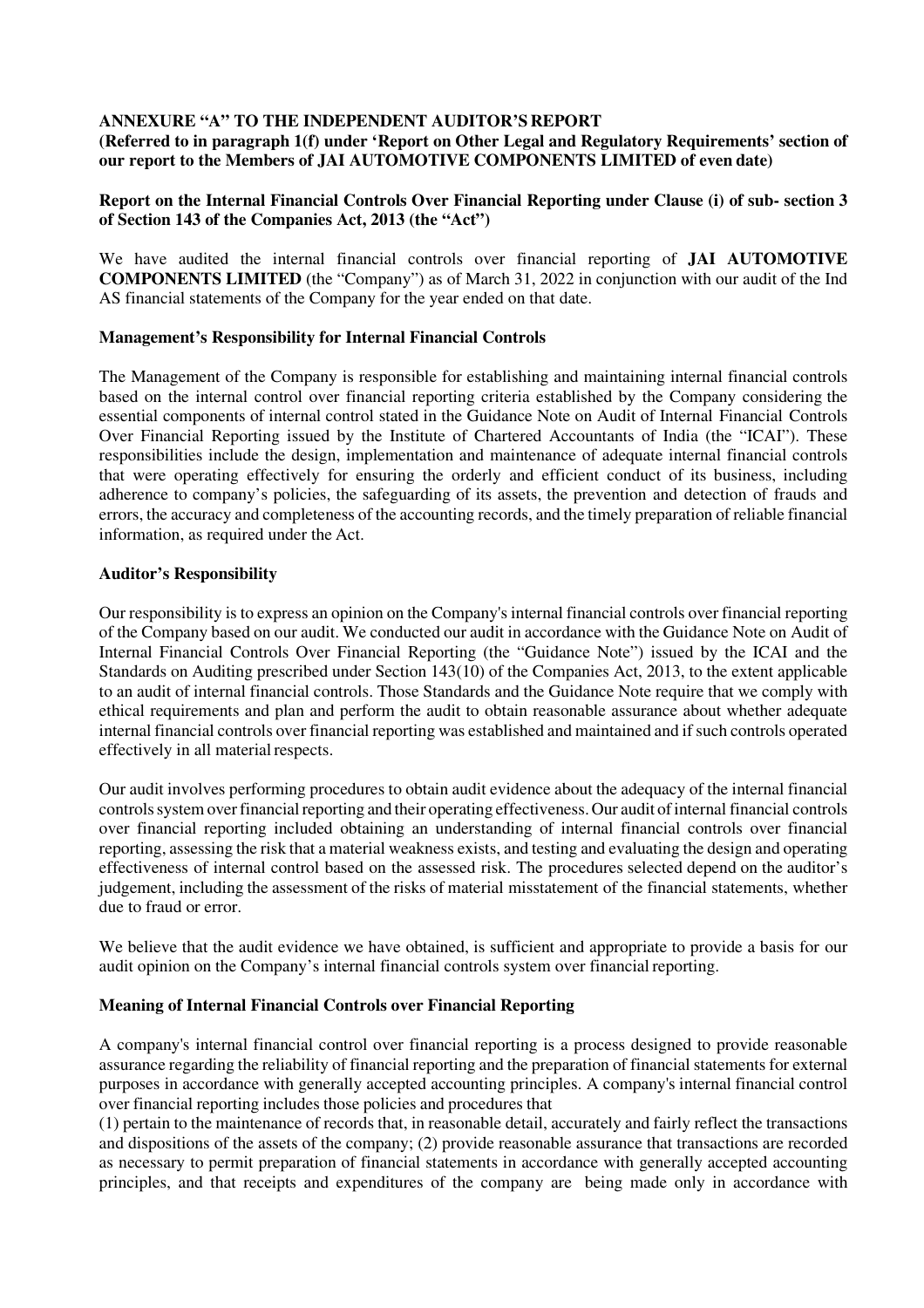authorisations of management and directors of the company; and (3) provide reasonable assurance regarding prevention or timely detection of unauthorised acquisition, use, or disposition of the company's assets that could have a material effect on the financial statements.

## **Inherent Limitations of Internal Financial Controls over Financial Reporting**

Because of the inherent limitations of internal financial controls over financial reporting, including the possibility of collusion or improper management override of controls, material misstatements due to error or fraud may occur and not be detected. Also, projections of any evaluation of the internal financial controls over financial reporting to future periods are subject to the risk that the internal financial control over financial reporting may become inadequate because of changes in conditions, or that the degree of compliance with the policies or procedures may deteriorate.

## **Opinion**

In our opinion, to the best of our information and according to the explanations given to us, the Company has, in all material respects, an adequate internal financial controls system over financial reporting and such internal financial controls over financial reporting were operating effectively as at March 31, 2022, based on the criteria for internal financial control over financial reporting established by the Company considering the essential components of internal control stated in the Guidance Note on Audit of Internal Financial Controls Over Financial Reporting issued by the ICAI.

**For K. Khanna & Co.**  Chartered Accountants FRN: 008450N

**Kamal Khanna**  (Proprietor) M.No. 086600 Place: Gurugram Dated: 20th May 2022 UDIN: 22086600AJIICU3887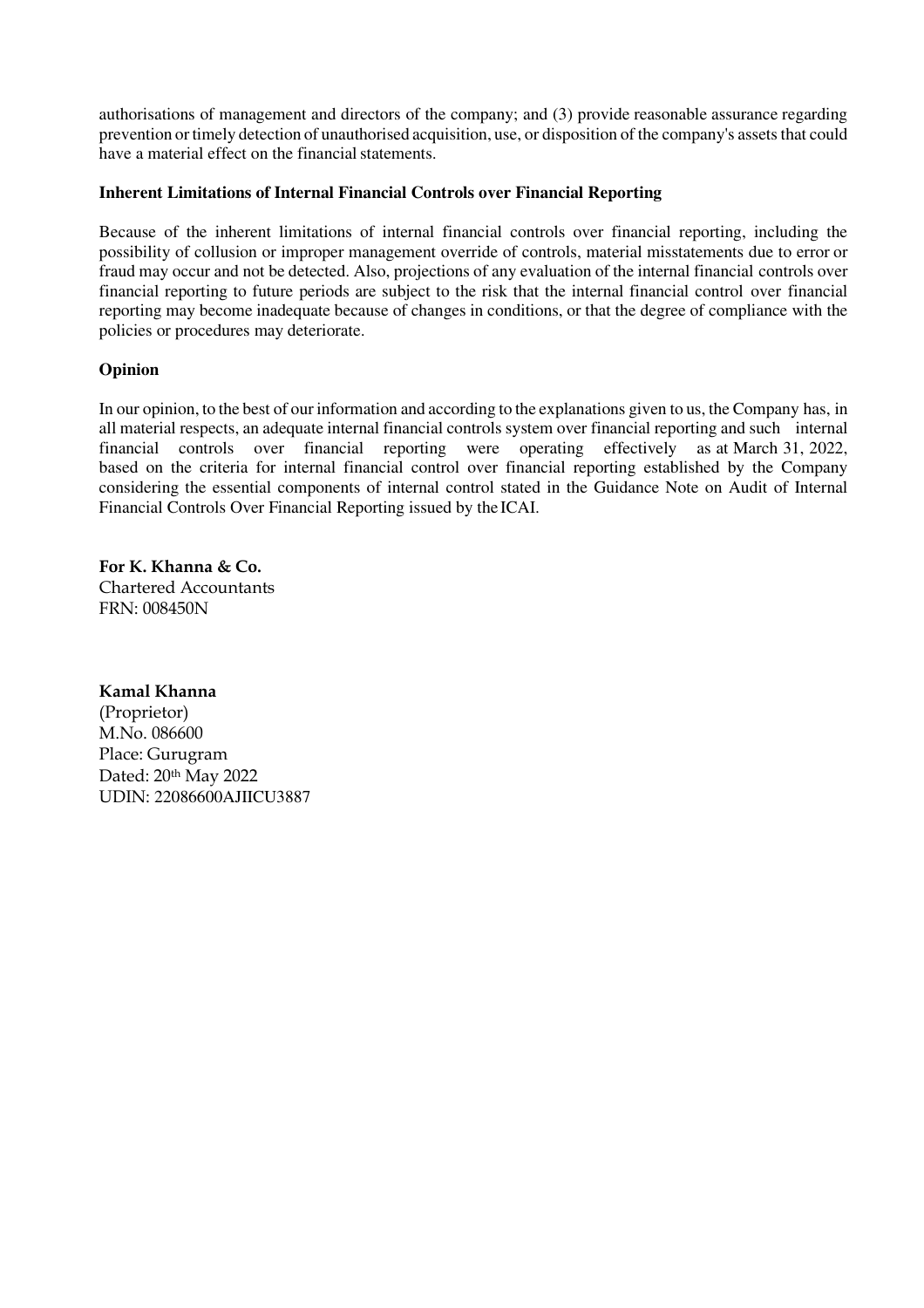## **ANNEXURE 'B' TO THE INDEPENDENT AUDITOR'S REPORT**

## **(Referred to in paragraph 2 under 'Report on Other Legal and Regulatory Requirements' section of our report to the Members of JAI AUTOMOTIVE COMPONENTS LIMITED of even date)**

To the best of our information and according to the explanations provided to us by the Company and the books of account and records examined by us in the normal course of audit, we state that:

- i. In respect of the Company's Property, Plant and Equipment and Intangible Assets:
	- (a) (A) The Company has maintained proper records showing full particulars, including quantitative details and situation of Property, Plant and Equipment and relevant details of right-of-use assets.
		- (B) The Company has maintained proper records showing full particulars of intangible assets.
	- (b) The Company has a program of physical verification of Property, Plant and Equipment and right-of-use assets so to cover all the assets once every three years which, in our opinion, is reasonable having regard to the size of the Company and the nature of its assets. Pursuant to the program, certain Property, Plant and Equipment were due for verification during the year and were physically verified by the Management during the year. According to the information and explanations given to us, no material discrepancies were noticed on such verification.
	- (c) Based on our examination of the lease agreement for land, we report that, the company is the lessee and the lease agreement is duly executed in favour of the company as disclosed in the financial statements included under Right to Use Assets are held in the name of the Company as at the balance sheet date.
	- (d) The Company has not revalued any of its Property, Plant and Equipment (including right to use assets) and intangible assets during the year.
	- (e) No proceedings have been initiated during the year or are pending against the Company as at March 31, 2022 for holding any benami property under the Benami Transactions (Prohibition) Act, 1988 (as amended in 2016) and rules made thereunder.
- ii. (a) The Company does not have any inventory and hence reporting under clause  $3(ii)(a)$  of the Order is not applicable.
	- (b) The Company has been sanctioned working capital limits in excess of  $\bar{z}$  5 crore, in aggregate during the year, from banks or financial institutions on the basis of security of current assets, however, the company has not utilized such limits during the year.
- iii. The Company has not made investments in, companies, firms, Limited Liability Partnerships, or granted unsecured loans to other parties, during the year, and hence reporting is not applicable.

The Company has not provided any guarantee or security or granted any advances in the nature of loans, secured or unsecured, to companies, firms, Limited Liability Partnerships or any other parties covered under section 189 of The Companies Act, 2013.

- iv. The Company has complied with the provisions of Sections 185 and 186 of the Companies Act, 2013 in respect of loans granted, investments made and guarantees and securities provided, as applicable.
- v. The Company has not accepted any deposit or amounts which are deemed to be deposits. Hence, reporting under clause  $3(v)$  of the Order is not applicable.
- vi. The maintenance of cost records has not been specified by the Central Government under subsection (1) of section 148 of the Companies Act, 2013 for the business activities carried out by the Company. Hence, reporting under clause (vi) of the Order is not applicable to the Company.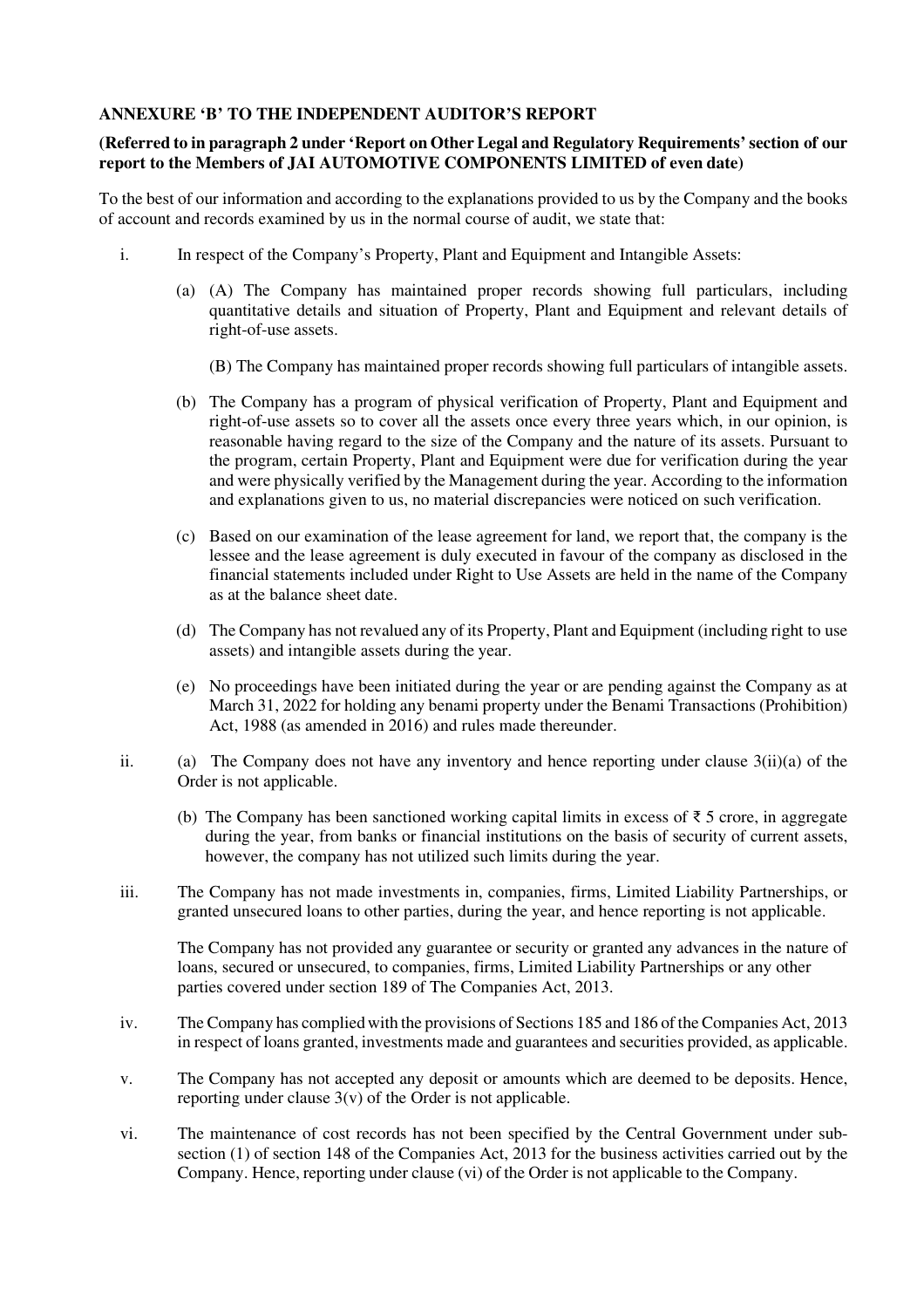- vii. In respect of statutory dues:
	- (a) In our opinion, the Company has generally been regular in depositing undisputed statutory dues, including Goods and Services tax, Provident Fund, Employees' State Insurance, Income Tax, Sales Tax, Service Tax, duty of Custom, Duty of Excise, Value Added Tax, Cess and other material statutory dues applicable to it with the appropriate authorities.

There were no undisputed amounts payable in respect of Goods and Service tax, Provident Fund, Employees' State Insurance, Income Tax, Sales Tax, Service Tax, duty of Custom, duty of Excise, Value Added Tax, Cess and other material statutory dues in arrears as at March 31, 2022 for a period of more than six months from the date they became payable.

- (b) Details of statutory dues referred to in sub-clause (a) above which have not been deposited as on March 31, 2022 on account of disputes are NIL.
- viii. There were no transactions relating to previously unrecorded income that have been surrendered or disclosed as income during the year in the tax assessments under the Income Tax Act, 1961 (43 of 1961).

ix.

- (a) The Company has not defaulted in repayment of loans or other borrowings or in payment of interest thereon to any lender during the year.
- (b) The Company has not been declared willful defaulter by any bank or financial institution or government or any government authority.
- (c) The Company has not taken any term loan during the year and there are no outstanding term loans at the beginning of the year and hence, reporting under clause 3(ix)(c) of the Order is not applicable.
- (d) On an overall examination of the financial statements of the Company, funds raised on shortterm basis have, prima facie, not been used during the year for long-term purposes by the Company.
- (e) On an overall examination of the financial statements of the Company, the Company has not taken any funds from any entity or person on account of or to meet the obligations of its subsidiaries.
- (f) The Company has not raised any loans during the year and hence reporting on clause  $3(ix)(f)$  of the Order is not applicable.

x.

- (a) The Company has not raised moneys by way of initial public offer or further public offer (including debt instruments) during the year and hence reporting under clause  $3(x)(a)$  of the Order is not applicable.
- (b) During the year, the Company has made preferential allotment and has complied with the requirements of section 42 and 62 of the Companies Act, 2013, and have used the funds for the purpose for which the funds were raised.

xi.

(a) No fraud by the Company and no material fraud on the Company has been noticed or reported during the year.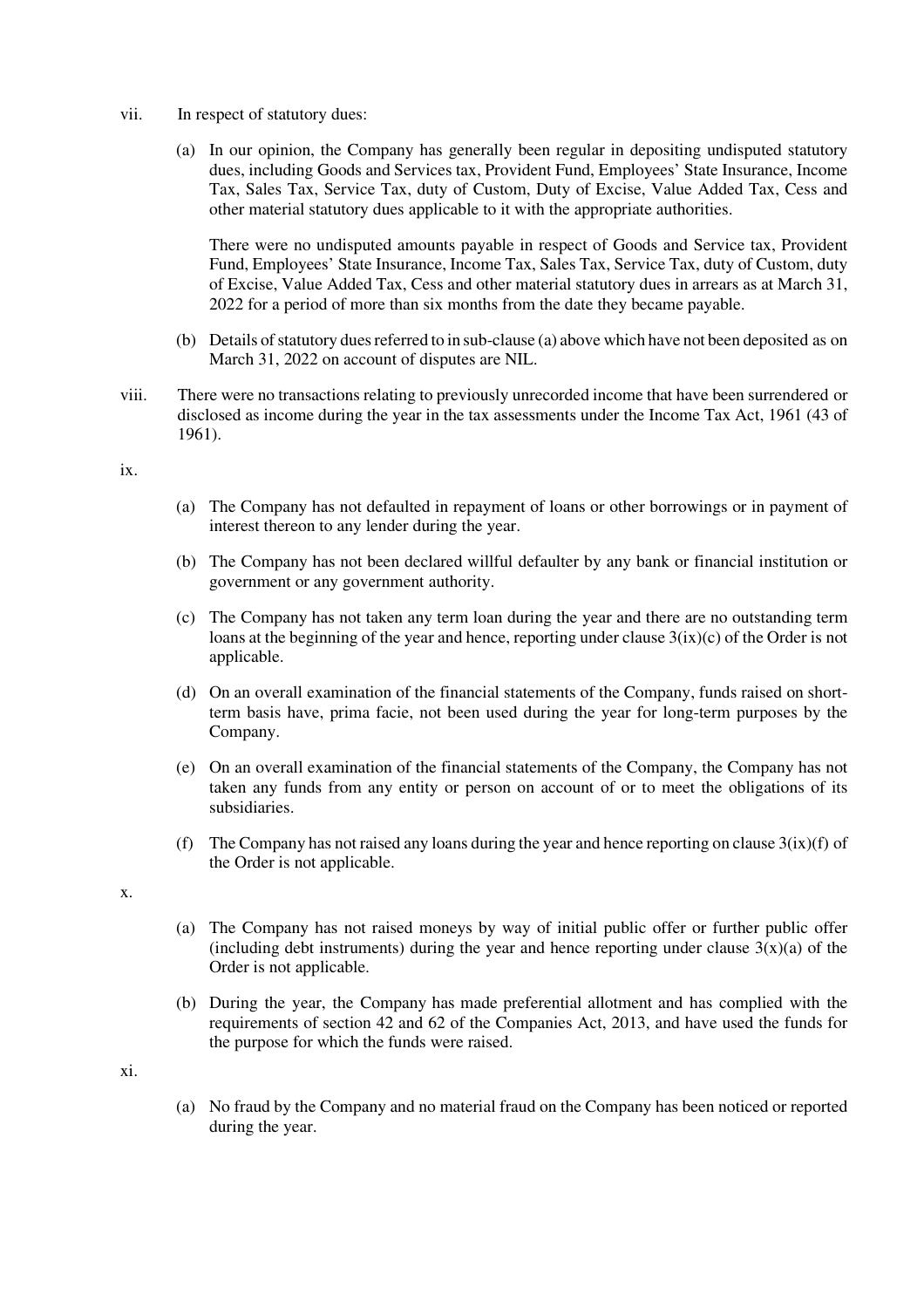- (b) No report under sub-section (12) of section 143 of the Companies Act has been filed in Form ADT-4 as prescribed under rule 13 of Companies (Audit and Auditors) Rules, 2014 with the Central Government, during the year and upto the date of this report.
- (c) There were no whistle blower complaints received by the Company during the year (and upto the date of this report), therefore, reporting under clause  $3(xi)(c)$  of the order is not applicable.
- xii. The Company is not a Nidhi Company and hence reporting under clause 3(xii) of the Order is not applicable.
- xiii. In our opinion, the Company is in compliance with Section 177 and 188 of the Companies Act, 2013 with respect to applicable transactions with the related parties and the details of related party transactions have been disclosed in the financial statements as required by the applicable accounting standards.

xiv.

- (a) In our opinion the Company has an adequate internal audit system commensurate with the size and the nature of its business.
- (d) There are no internal audit reports for the year under audit, issued to the Company during the year and till date, as the Company has not started its operation during the year.
- xv. In our opinion during the year the Company has not entered into any non-cash transactions with its Directors or persons connected with its directors. and hence provisions of section 192 of the Companies Act, 2013 are not applicable to the Company.

xvi.

- (a) In our opinion, the Company is not required to be registered under section 45-IA of the Reserve Bank of India Act, 1934. Hence, reporting under clause  $3(xvi)(a)$ , (b) and (c) of the Order is not applicable.
- (b) In our opinion, there are two core investment companies within the Group (as defined in the Core Investment Companies (Reserve Bank) Directions, 2016).
- xvii. The Company has incurred cash losses amounting to Rs. 239.54 Lacs during the financial year covered by our audit and has also incurred cash loss of Rs. 105.73 Lacs in the immediately preceding financial year.
- xviii. There has been no resignation of the statutory auditors of the Company during the year.
- xix. On the basis of the financial ratios, ageing and expected dates of realisation of financial assets and payment of financial liabilities, other information accompanying the financial statements and our knowledge of the Board of Directors and Management plans and based on our examination of the evidence supporting the assumptions, nothing has come to our attention, which causes us to believe that any material uncertainty exists as on the date of the audit report indicating that Company is not capable of meeting its liabilities existing at the date of balance sheet as and when they fall due within a period of one year from the balance sheet date. We, however, state that this is not an assurance as to the future viability of the Company. We further state that our reporting is based on the facts up to the date of the audit report and we neither give any guarantee nor any assurance that all liabilities falling due within a period of one year from the balance sheet date, will get discharged by the Company as and when they fall due.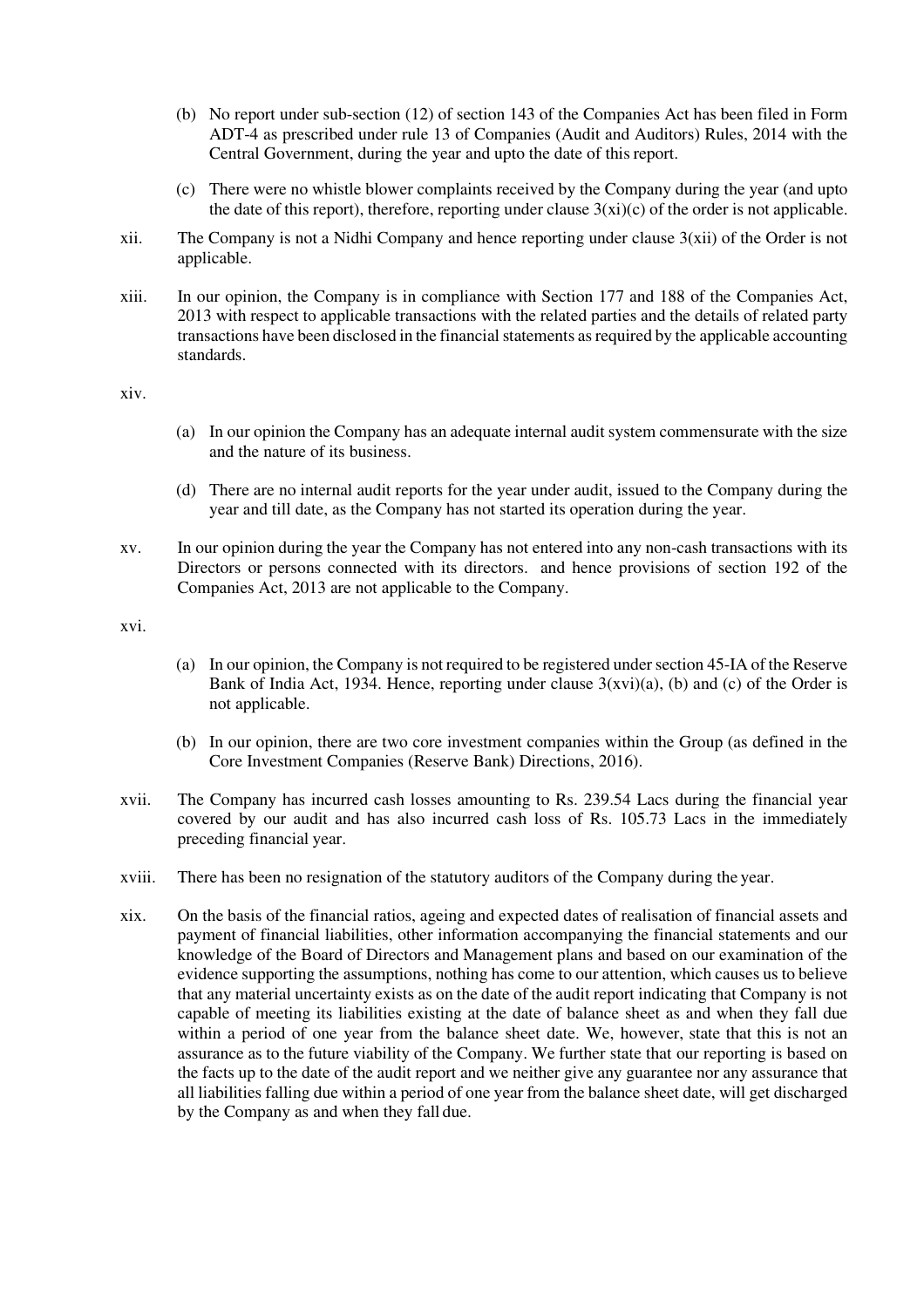- xx. The provisions of section 135 of the Companies Act, 2013 in respect of Corporate Social Responsibility is not applicable to the company during the year, therefore reporting under clause 3(xx) of the Companies (Auditor's Report) Order,2020 is not applicable.
- xxi. The Company is not required to prepare consolidated financial statement and hence reporting under clause 3(xxi) of the Order is not applicable.

**For K. Khanna & Co.**  Chartered Accountants FRN: 008450N

## **Kamal Khanna**

(Proprietor) M. No. 086600 Place: Gurugram Dated: 20th May 2022 UDIN: 22086600AJIICU3887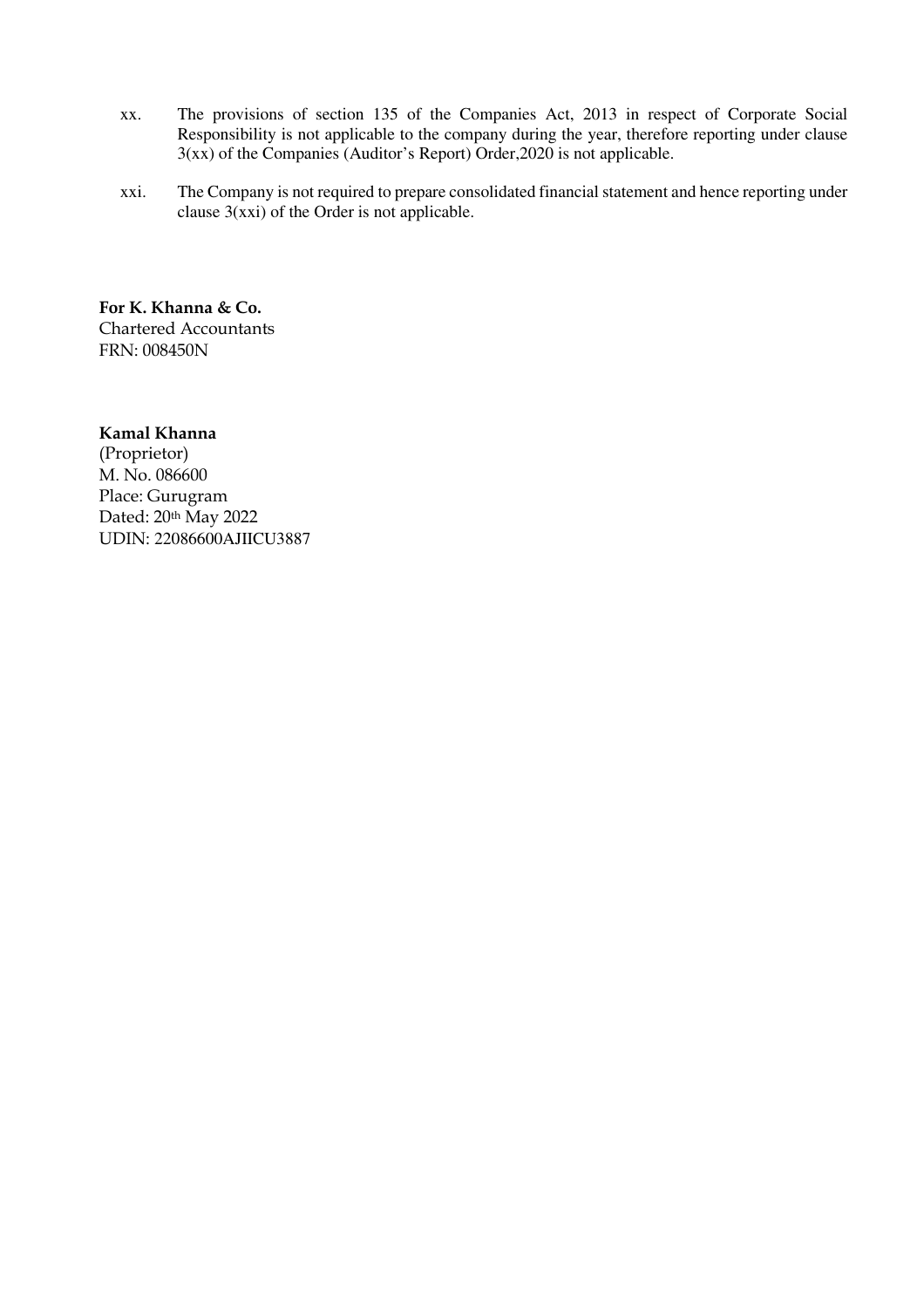## **1. Corporate Information**

Jai Automotive Components Limited ("the Company") was incorporated on 03<sup>rd</sup> Dec 2019 and is in the process to start its operation and accordingly is setting up its plant at Smart Industrial Park, District Dhar, Madhya Pradesh, Mohali, Punjab and at Rudrapur, Uttrakhand.

 The Company is 100% subsidiary company of Jamna Auto Industries Limited and is incorporated under the provisions of the Companies Act applicable in India.

Information on related party relationships of the Company is provided in Note No. 34.

## **1.1 Basis of preparation**

The financial statements of the Company have been prepared in accordance with Indian Accounting Standards (Ind AS) notified under the Companies (Indian Accounting Standards) Rules, 2015 and with Companies (Indian Accounting Standards) (Amendment) Rules as amended from time to time.

The financial statements have been prepared on a historical cost basis, except for the following assets and liabilities which have been measured at fair value as referred in the accounting policies:

- (a) Certain financial assets and liabilities measured at fair value and
- (b) Derivative financial instruments.

The Financial Statements are presented in Indian Rupees (Rs.) and all values are rounded in Rupees lacs, except wherever otherwise stated.

## **1.2 Significant accounting policies**

This note provides a list of the significant accounting policies adopted in the preparation of these Indian Accounting Standards (Ind-AS) financial statements. These policies have been consistently applied to all the years except where newly issued accounting standard is initially adopted.

## **a) Use of estimates**

The preparation of financial statements in conformity with Ind AS requires the management to make judgments, estimates and assumptions that affect the reported amounts of revenues, expenses, assets and liabilities and the disclosure of contingent liabilities, at the end of the reporting period. Although these estimates are based on the management's best knowledge of current events and actions, uncertainty about these assumptions and estimates could result in the outcomes requiring a material adjustment to the carrying amounts of assets or liabilities in future periods.

## **b) Current versus non-current classification**

The Company presents assets and liabilities in the balance sheet based on current/ non-current classification. An asset is treated as current when it is:

- Expected to be realized or intended to be sold or consumed in normal operating cycle
- Held primarily for the purpose of trading
- Expected to be realized within twelve months after the reporting period, or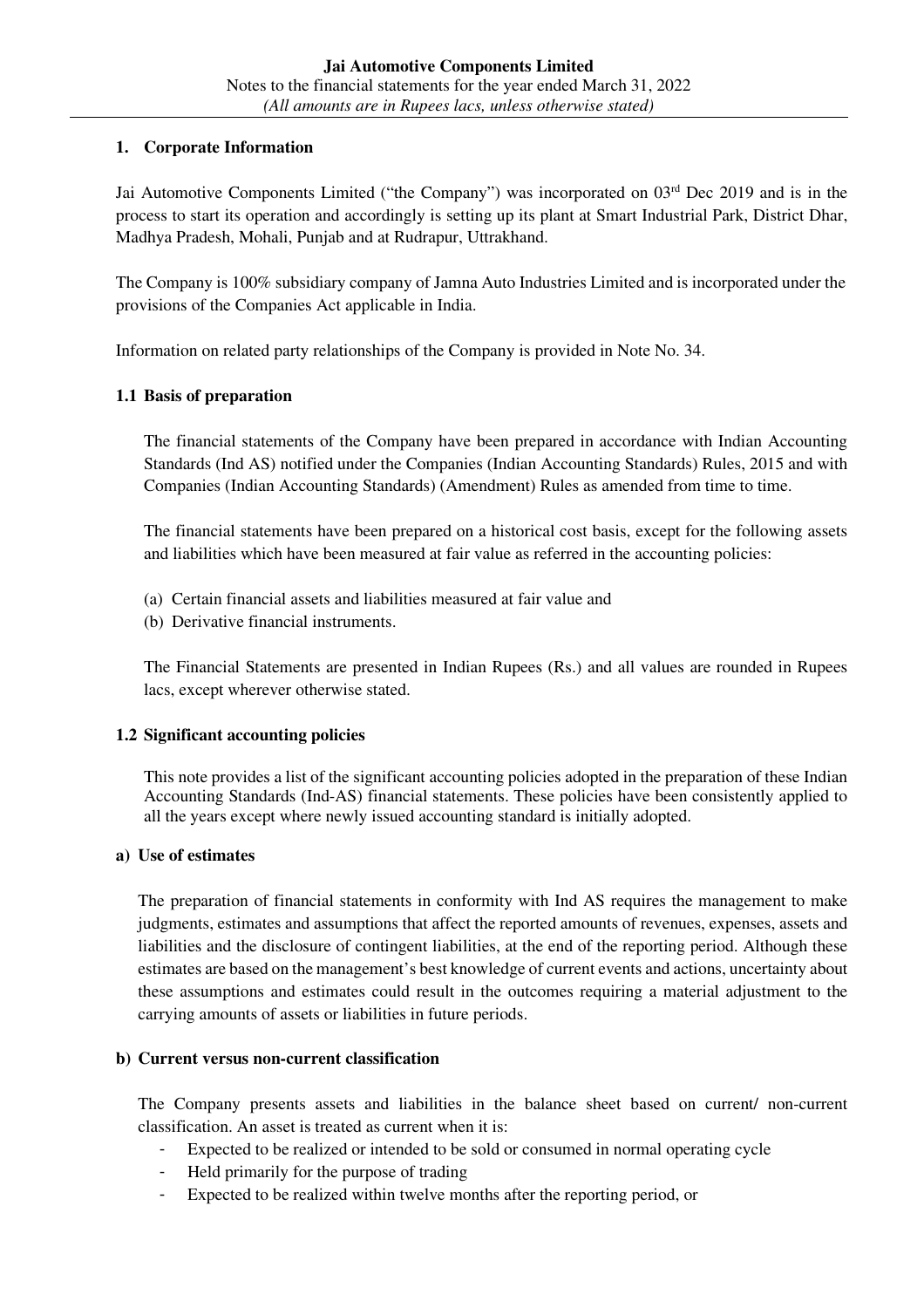- Cash or cash equivalent unless restricted from being exchanged or used to settle a liability for at least twelve months after the reporting period

All other assets are classified as non-current.

A liability is current when:

- It is expected to be settled in normal operating cycle
- It is held primarily for the purpose of trading
- It is due to be settled within twelve months after the reporting period, or
- There is no unconditional right to defer the settlement of the liability for at least twelve months after the reporting period

The Company classifies all other liabilities as non-current.

Deferred tax assets and liabilities are classified as non-current assets and liabilities.

The operating cycle is the time between the acquisition of assets for processing and their realization in cash and cash equivalents. The Company has identified twelve months as its operating cycle.

## **c) Property, plant and equipment (PPE)**

Capital work in progress, plant and equipment is stated at cost, net of accumulated depreciation and accumulated impairment losses, if any. Cost comprises the purchase price (net of Input Tax Credit) and any directly attributable cost to bring assets to working condition. When significant parts of property, plant and equipment are required to be replaced at intervals, Company depreciates them separately based on their specific useful lives. Likewise, when a major inspection is performed, its cost is recognized in the carrying amount of the property, plant and equipment as a replacement if the recognition criteria are satisfied. All other repair and maintenance costs are recognized in profit or loss as incurred.

- Gains or losses arising from de–recognition of tangible assets are measured as the difference between the net disposable proceeds and the carrying amount of the asset and are recognized in the Statement of Profit and Loss when the asset is derecognized.
- The Company identifies any particular component embedded in the main asset having significant value to total cost of asset and also a different life as compared to the main asset.
- The residual values, useful lives and methods of depreciation of property, plant and equipment are reviewed at each financial year end and adjusted prospectively, if appropriate.
- Machinery spares which are specific to a particular item of fixed asset and whose use is expected to be irregular are capitalized as fixed assets when they meet the definition of Property Plant & Equipment, i.e., when the Company intends to use these during more than a period of 12 months

## **Depreciation on property, plant and equipment**

Leasehold land being ROU is amortized over the period of lease on a straight-line basis. Cost of leasehold improvements on property, plant and equipment are amortized on a straight-line basis over the period of lease or their useful lives, whichever is shorter.

Depreciation on other property, plant and equipment is calculated on a straight-line basis using rates arrived at based on the useful lives estimated by the management. The Company identifies and determines cost of each component/part of the asset separately, if the Component/part has a cost which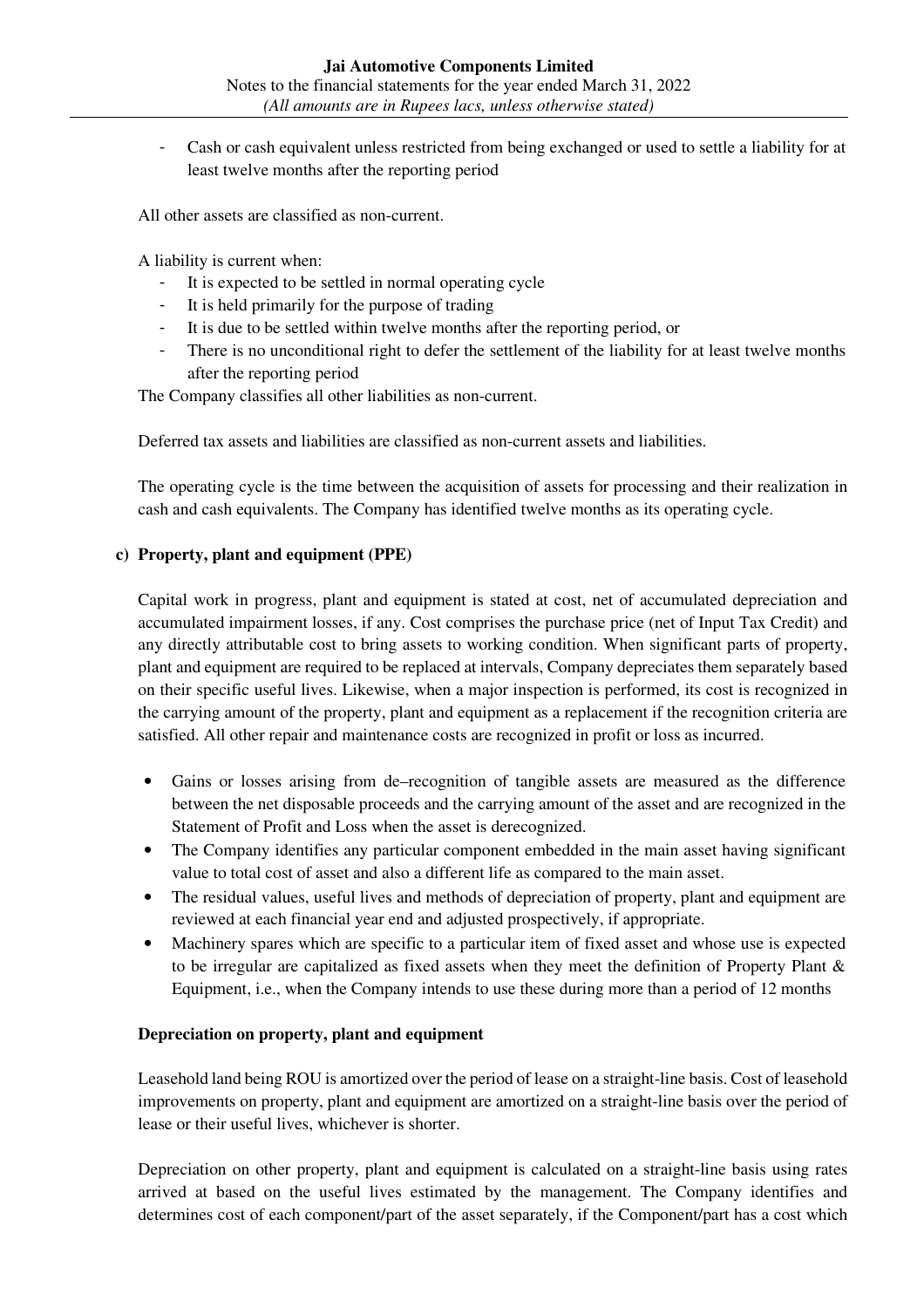is significant to the total cost of the asset and has useful life that is materially different from that of the remaining components of the asset. These components are depreciated separately over their useful lives and the remaining components are depreciated over the useful life of the principal assets. The Company has used following estimated useful life to provide depreciation on its property, plant and equipment:

| Particulars                         | Estimated useful life |
|-------------------------------------|-----------------------|
| Furniture and fixtures <sup>1</sup> |                       |
| Vehicles <sup>1</sup>               | 4 & 8                 |
| Office equipment <sup>1</sup>       |                       |
| Computers                           |                       |

1. The management has estimated, based on past experience, the useful life of these blocks of assets as lower than the life indicated for respective block of assets in schedule II of the Companies Act 2013.

Residual value of property, plant and equipment is considered at 5%.

Property, plant and equipment individually costing up to Rs. 5,000/- are depreciated at the rate of 100 percent.

## **d) Leases**

The Company assesses at contract inception whether a contract is, or contains, a lease. That is, if the contract conveys the right to control the use of an identified asset for a period of time in exchange for consideration.

## **Company as a lessee**

The Company's lease asset classes primarily comprise of lease for Land & Building. The Company assesses whether a contract contains a lease, at inception of a contract. A contract is, or contains, a lease if the contract conveys the right to control the use of an identified asset for a period of time in exchange for consideration. To assess whether a contract conveys the right to control the use of an identified asset, the Company assesses whether: (i) the contract involves the use of an identified asset (ii) the Company has substantially all of the economic benefits from use of the asset through the period of the lease and (iii) the Company has the right to direct the use of the asset.

## **(i) Right-of-use assets**

The Company recognizes right-of-use assets at the commencement date of the lease (i.e., the date the underlying asset is available for use). Right-of-use assets are measured at cost, less any accumulated depreciation and impairment losses, and adjusted for any remeasurement of lease liabilities. The cost of right-of-use assets includes the amount of lease liabilities recognized, initial direct costs incurred, and lease payments made at or before the commencement date less any lease incentives received. Right-ofuse assets are depreciated on a straight-line basis over the shorter of the lease term and the estimated useful lives of the underlying assets.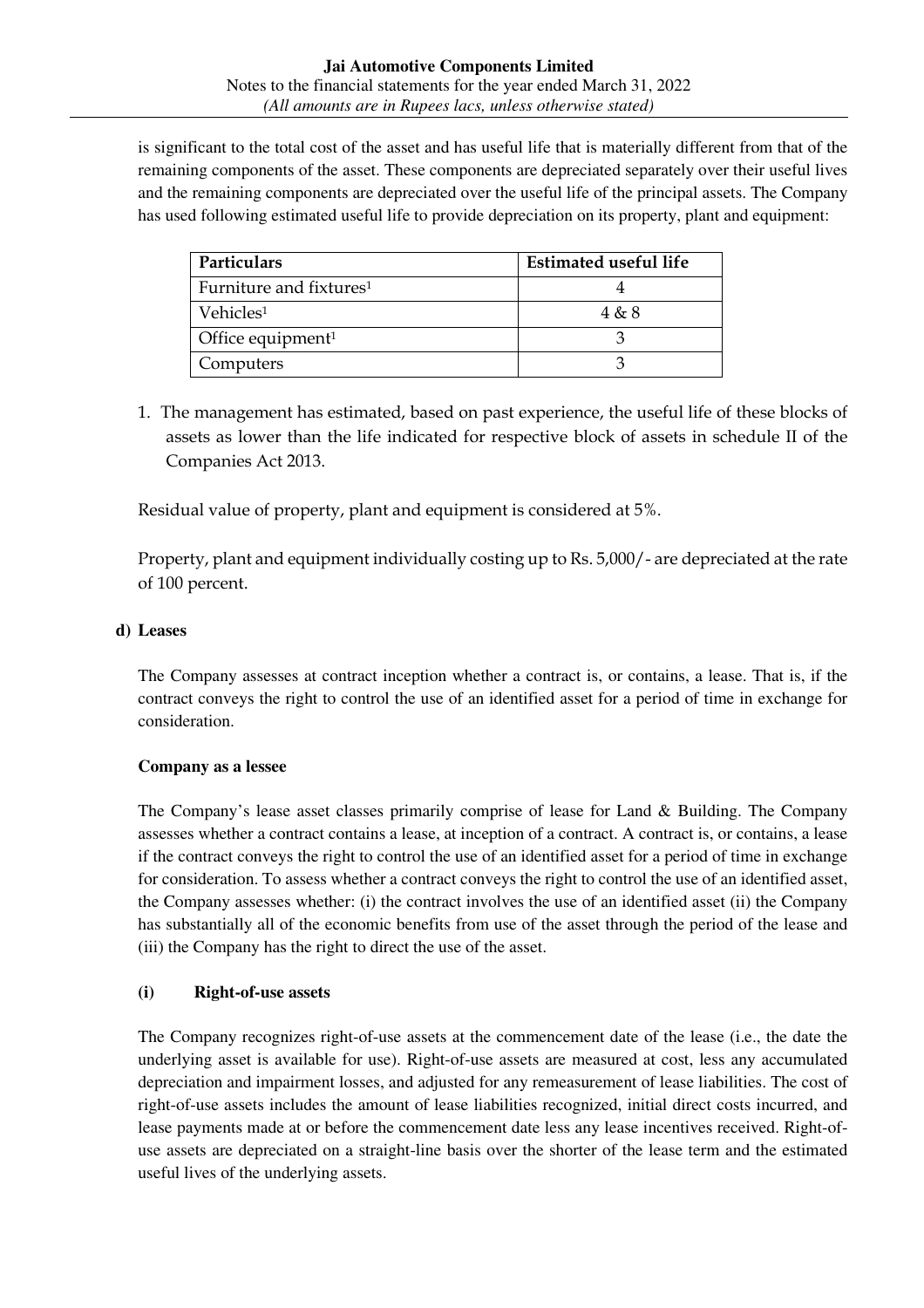If ownership of the leased asset transfers to the Company at the end of the lease term or the cost reflects the exercise of a purchase option, depreciation is calculated using the estimated useful life of the asset. The right-of-use assets are also subject to impairment. Refer to the accounting policies in section 'Impairment of non-financial assets'.

## **(ii) Lease Liabilities**

At the commencement date of the lease, the Company recognizes lease liabilities measured at the present value of lease payments to be made over the lease term. The lease payments include fixed payments (including in substance fixed payments) less any lease incentives receivable, variable lease payments that depend on an index or a rate, and amounts expected to be paid under residual value guarantees. The lease payments also include the exercise price of a purchase option reasonably certain to be exercised by the Company and payments of penalties for terminating the lease, if the lease term reflects the Company exercising the option to terminate. Variable lease payments that do not depend on an index or a rate are recognized as expenses (unless they are incurred to produce inventories) in the period in which the event or condition that triggers the payment occurs.

In calculating the present value of lease payments, the Company uses its incremental borrowing rate at the lease commencement date because the interest rate implicit in the lease is not readily determinable. After the commencement date, the amount of lease liabilities is increased to reflect the accretion of interest and reduced for the lease payments made. In addition, the carrying amount of lease liabilities is remeasured if there is a modification, a change in the lease term, a change in the lease payments (e.g., changes to future payments resulting from a change in an index or rate used to determine such lease payments) or a change in the assessment of an option to purchase the underlying asset.

## **(iii) Short-term leases and leases of low-value assets**

The Company applies the short-term lease recognition exemption to its short-term leases (i.e., those leases that have a lease term of 12 months or less from the commencement date and do not contain a purchase option). It also applies the lease of low-value assets recognition exemption to leases that are considered to be low value. Lease payments on short-term leases and leases of low-value assets are recognized as expense on a straight-line basis over the lease term.

"Lease liabilities" and "Right of Use Assets" have been separately presented in the Balance Sheet and lease payments have been classified as financing cash flows.

## **e) Intangible assets**

Intangible assets acquired separately are measured on initial recognition at cost. Following initial recognition, intangible assets are carried at cost less accumulated amortization. Internally generated intangible assets are not capitalized, and expenditure is reflected in the statement of profit and loss in the year in which the expenditure is incurred.

Software is amortized on a straight-line basis over the period of five years.

An intangible asset is derecognized upon disposal (i.e., at the date the recipient obtains control) or when no future economic benefits are expected from its use or disposal. Gains or losses arising from derecognition of an intangible asset are measured as the difference between the net disposal proceeds and the carrying amount of the asset and are recognized in the statement of profit and loss when the asset is derecognized.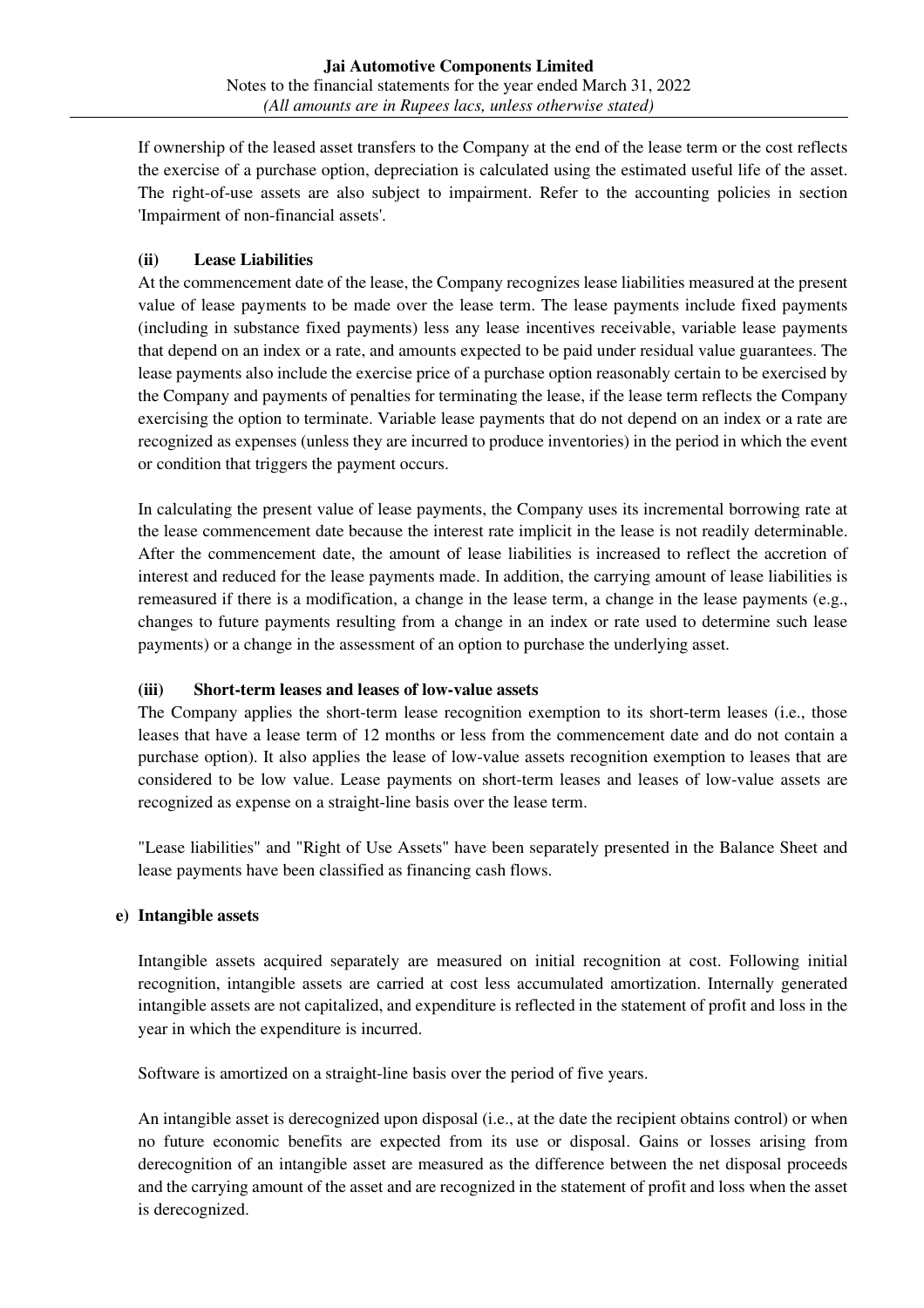## **f) Borrowing cost**

Borrowing costs directly attributable to the acquisition, construction or production of an asset that necessarily takes a substantial period of time to get ready for its intended use or sale are capitalized as part of the cost of the respective asset. All other borrowing costs are expensed in the period they occur. Borrowing cost includes interest and other costs that a Company incurs in connection with the borrowing of funds and charged to Statement of Profit & Loss. Borrowing cost also includes exchange differences, if any, to the extent regarded as an adjustment to the borrowing cost.

## **g) Impairment of non-financial asset.**

The Company assesses at each reporting date whether there is an indication that an asset may be impaired. If any indication exists, or when annual impairment testing for an asset is required, the Company estimates the asset's recoverable amount. An asset's recoverable amount is the higher of an asset's or cash-generating units' (CGU) net selling price and its value in use. The recoverable amount is determined for an individual asset, unless the asset does not generate cash inflows that are largely independent of those from other assets or groups of assets. Where the carrying amount of an asset or CGU exceeds its recoverable amount, the asset is considered impaired and is written down to its recoverable amount. In assessing value in use, the estimated future cash flows are discounted to their present value using a pretax discount rate that reflects current market assessments of the time value of money and the risks specific to the asset. In determining net selling price, recent market transactions are taken into account, if available. If no such transactions can be identified, an appropriate valuation model is used.

Impairment losses on non-financial asset, including impairment on inventories, are recognized in the statement of profit and loss.

## **h) Revenue from Contract with customers**

Revenue from contracts with customers is recognized when control of the goods or services are transferred to the customer at an amount that reflects the consideration to which the Company expects to be entitled in exchange for those goods or services. The Company has generally concluded that it is the principal in its revenue arrangements, because it typically controls the goods before transferring them to the customer.

The specific recognition criteria described below must also be met before revenue is recognized:

## **Interest income**

For all debt instruments measured at amortized cost or at fair value through other comprehensive income, interest income is recorded using the effective interest rate (EIR). EIR is the rate that exactly discounts the estimated future cash payments or receipts over the expected life of the financial instruments or a shorter period, where appropriate, to the gross carrying amount of the financial asset or to the amortized cost of a financial liability. When calculating the effective interest rate, the Company estimates the expected estimated cash flows by considering all the contractual terms of the financial instrument but does not consider the expected credit loss.

Interest income on bank deposits and advances to vendors is recognized on a time proportion basis taking into account the amount outstanding and the applicable interest rate. Interest income is included under the head "other income" in the statement of profit and loss.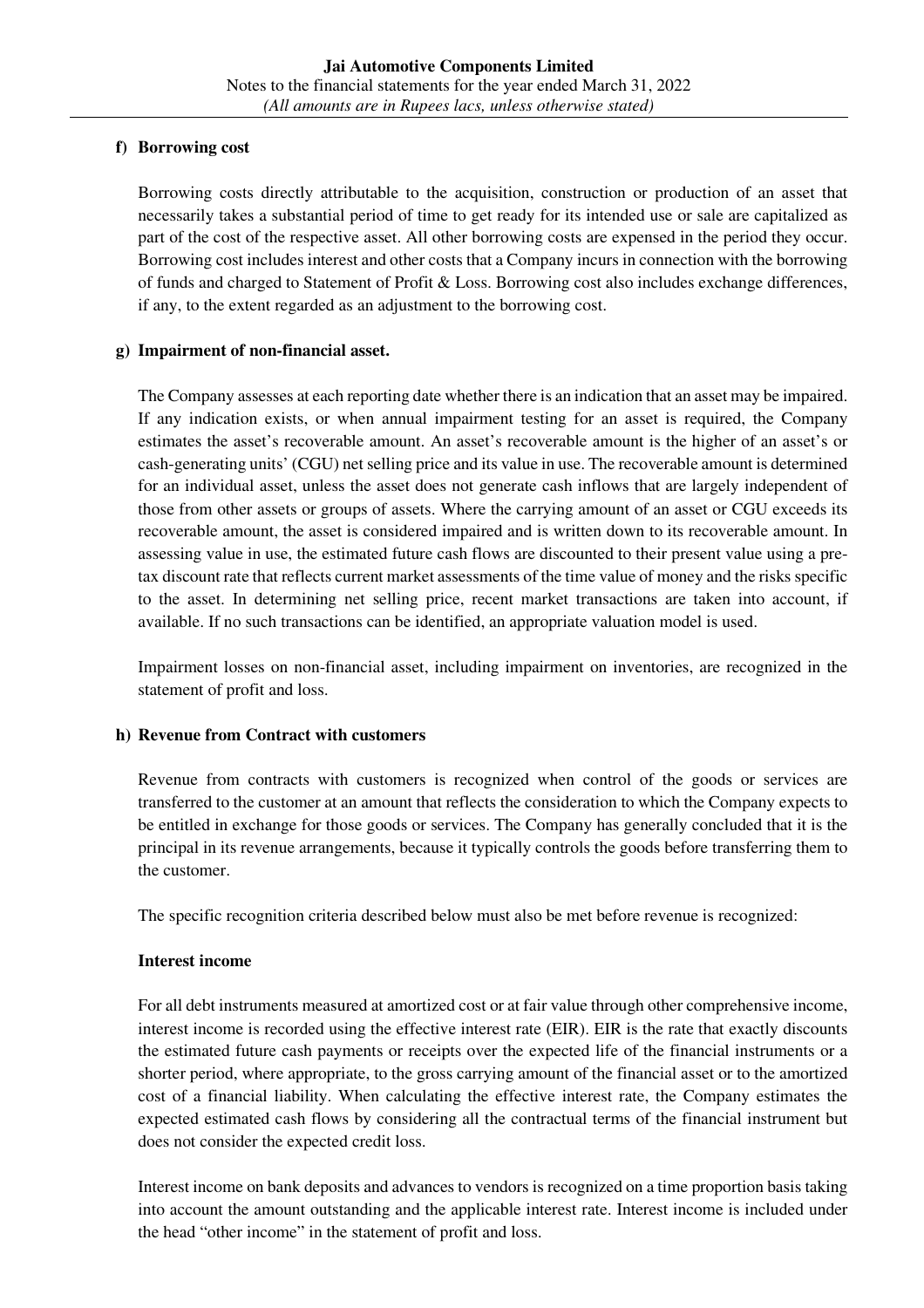## **i) Retirement and other employee benefits**

Retirement benefit in the form of provident fund is a defined contribution scheme. The company has no obligation, other than the contribution payable to the provident fund. The company recognizes contribution payable to the provident fund scheme as expenditure, when an employee renders the related service. If the contribution payable to the scheme for service received before the balance sheet date exceeds the contribution already paid, the deficit payable to the scheme is recognized as a liability after deducting the contribution already paid. If the contribution already paid exceeds the contribution due for services received before the balance sheet date, then excess is recognized as an asset to the extent that the pre-payment will lead to, for example, a reduction in future payment or a cash refund.

The company operates three defined benefit plans for its employees i.e., gratuity, long term service award and benevolent fund. The costs of providing benefits under these plans are determined on the basis of actuarial valuation at each year-end. Actuarial valuation is carried out for these plans using the projected unit credit method.

Re-measurements, comprising of actuarial gains and losses, the effect of the asset ceiling, excluding amounts included in net interest on the net defined benefit liability and the return on plan assets (excluding amounts included in net interest on the net defined benefit liability), are recognized immediately in the balance sheet with a corresponding debit or credit to retained earnings through OCI in the period in which they occur. Re-measurements are not reclassified to profit or loss in subsequent periods.

Net interest is calculated by applying the discount rate to the net defined benefit liability or asset. The company recognizes the following changes in the net defined benefit obligation as an expense in the statement of profit and loss:

- Service costs comprising current service costs, past-service costs, gains and losses on curtailments and non-routine settlements; and
- Net interest expense or income

Accumulated leave, which is expected to be utilized within the next 12 months, is treated as short-term employee benefit. The company measures the expected cost of such absences as the additional amount that it expects to pay as a result of the unused entitlement that has accumulated at the reporting date.

The company treats accumulated leave expected to be carried forward beyond twelve months, as longterm employee benefit for measurement purposes. Such long-term compensated absences are provided for based on the actuarial valuation using the projected unit credit method at the year-end. Actuarial gains/losses are immediately taken to the statement of profit and loss and are not deferred.

## **j) Taxes**

## **Current income tax**

Tax expense comprises current and deferred tax. Current income-tax is measured at the amount expected to be paid to the tax authorities in accordance with the Income-tax Act, 1961 enacted in India. The tax rates and tax laws used to compute the amount are those that are enacted or substantively enacted, at the reporting date.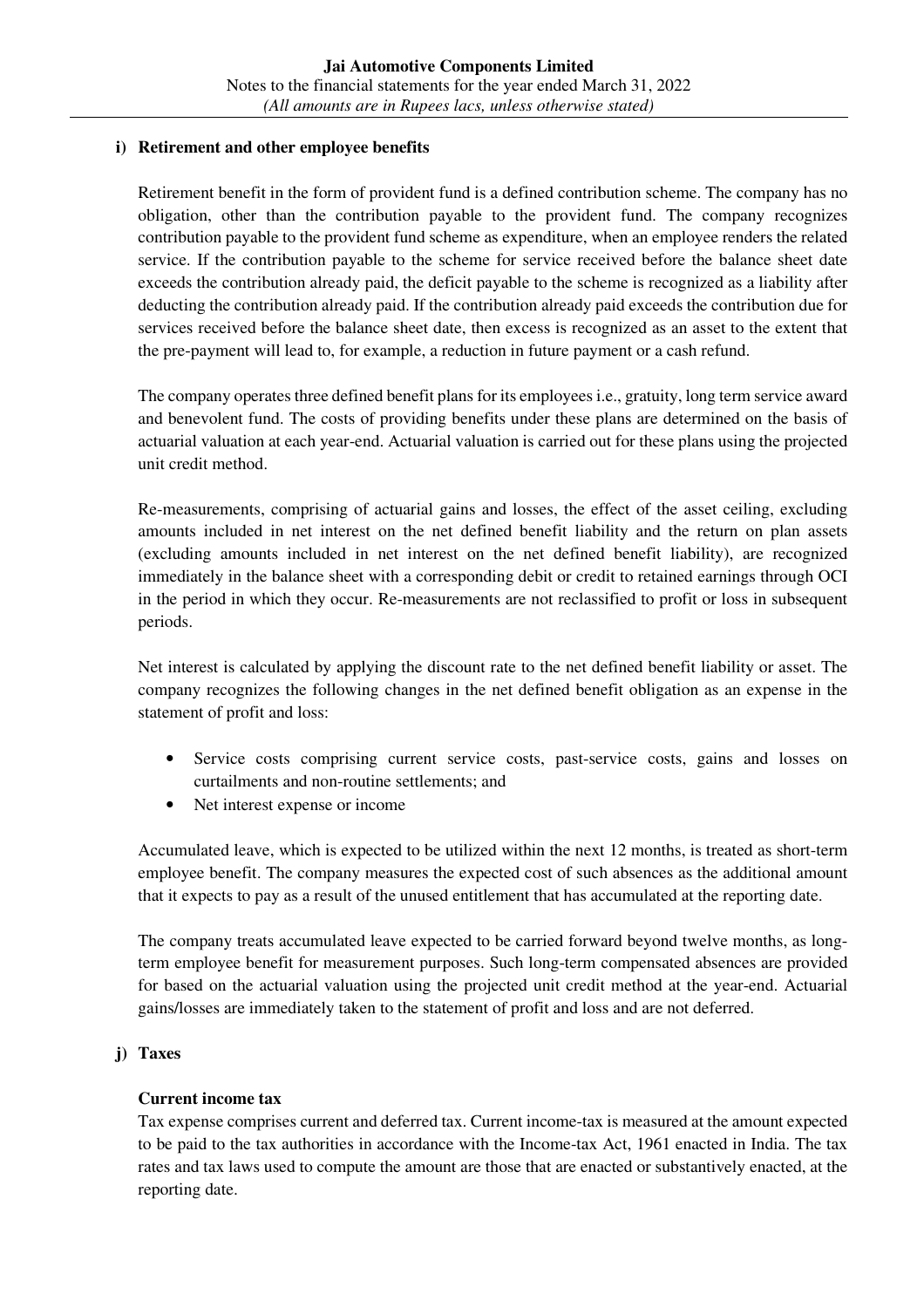Current income tax relating to items recognized outside profit or loss is recognized outside profit or loss (either in other comprehensive income or in equity). Current tax items are recognized in correlation to the underlying transaction either in OCI or directly in equity. Management periodically evaluates positions taken in the tax returns with respect to situations in which applicable tax regulations are subject to interpretation and establishes provisions where appropriate.

## **Deferred tax**

Deferred tax is provided using the liability method on temporary differences between the tax bases of assets and liabilities and their carrying amounts for financial reporting purposes at the reporting date.

Deferred tax liabilities are recognized for all taxable timing differences. Deferred tax assets are recognized for all deductible timing differences, the carry forward of unused tax credits and any unused tax losses. Deferred tax assets are recognized to the extent that it is probable that taxable profit will be available against which the deductible temporary differences, and the carry forward of unused tax credits and unused tax losses can be utilized.

The carrying amount of deferred tax assets is reviewed at each reporting date and reduced to the extent that it is no longer probable that sufficient taxable profit will be available to allow all or part of the deferred tax asset to be utilized. Unrecognized deferred tax assets are re-assessed at each reporting date and are recognized to the extent that it has become probable that future taxable profits will allow the deferred tax asset to be recovered.

Deferred tax assets and liabilities are measured at the tax rates that are expected to apply in the year when the asset is realized or the liability is settled, based on tax rates (and tax laws) that have been enacted or substantively enacted at the reporting date.

Deferred tax relating to items recognized outside profit or loss is recognized outside profit or loss (either in other comprehensive income or in equity). Deferred tax items are recognized in correlation to the underlying transaction either in OCI or directly in equity.

In view of uncertainty about the future taxable profits, no provision is made till the start of commercial production by the company.

## **k) Segment reporting**

The Company has not started its commercial operations till the date of these financial statements, therefore no segment has been defined.

## **l) Earnings per share**

Basic earnings per share are calculated by dividing the net profit or loss for the period attributable to equity shareholders by the weighted average number of equity shares outstanding during the period. The weighted average number of equity shares outstanding during the period is adjusted for events such as bonus issue, bonus element in a rights issue, share split, and reverse share split (consolidation of shares) that have changed the number of equity shares outstanding, without a corresponding change in resources. For the purpose of calculating diluted earnings per share, the net profit or loss for the period attributable to equity shareholders and the weighted average number of shares outstanding during the period are adjusted for the effects of all dilutive potential equity shares.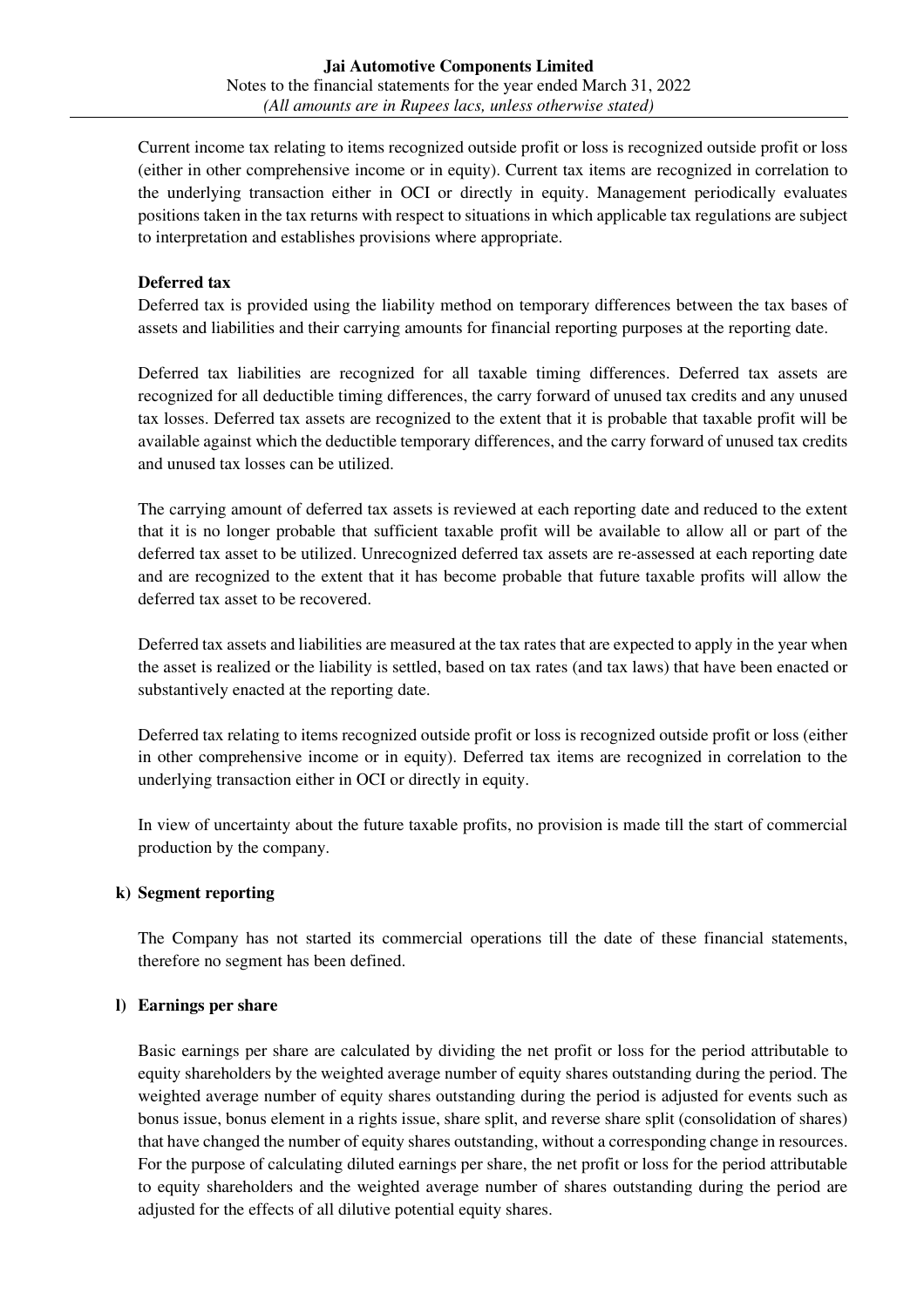## **m)Provisions**

A provision is recognized when the Company has a present obligation as a result of past event, it is probable that an outflow of resources embodying economic benefits will be required to settle the obligation and a reliable estimate can be made of the amount of the obligation. These estimates are reviewed at each reporting date and adjusted to reflect the current best estimates.

## **n) Contingent liabilities**

A contingent liability is a possible obligation that arises from past events whose existence will be confirmed by the occurrence or non-occurrence of one or more uncertain future events beyond the control of the Company or a present obligation that is not recognized because it is not probable that an outflow of resources will be required to settle the obligation. A contingent liability also arises in extremely rare cases where there is a liability that cannot be recognized because it cannot be measured reliably. The Company does not recognize a contingent liability but discloses its existence in the financial statements.

## **o) Cash and cash equivalents**

Cash and cash equivalents for the purposes of cash flow statement comprise cash at bank and in hand and short-term investments with an original maturity of three months or less, which are subject to an insignificant risk of change in value.

## **p) Fair value measurement**

The Company measures financial instruments, at fair value at each balance sheet date. Fair value is the price that would be received to sell an asset or paid to transfer a liability in an orderly transaction between market participants at the measurement date. The fair value measurement is based on the presumption that the transaction to sell the asset or transfer the liability takes place either:

- $\triangleright$  In the principal market for the asset or liability, or
- $\triangleright$  In the absence of a principal market, in the most advantageous market for the asset or liability

The principal or the most advantageous market must be accessible by the Company.

The fair value of an asset or a liability is measured using the assumptions that market participants would use when pricing the asset or liability, assuming that market participants act in their economic best interest.

A fair value measurement of a non-financial asset takes into account a market participant's ability to generate economic benefits by using the asset in its highest and best use or by selling it to another market participant that would use the asset in its highest and best use.

The Company uses valuation techniques that are appropriate in the circumstances and for which sufficient data are available to measure fair value, maximizing the use of relevant observable inputs and minimizing the use of unobservable inputs.

All assets and liabilities for which fair value is measured or disclosed in the financial statements are categorized within the fair value hierarchy, described as follows, based on the lowest level input that is significant to the fair value measurement as a whole: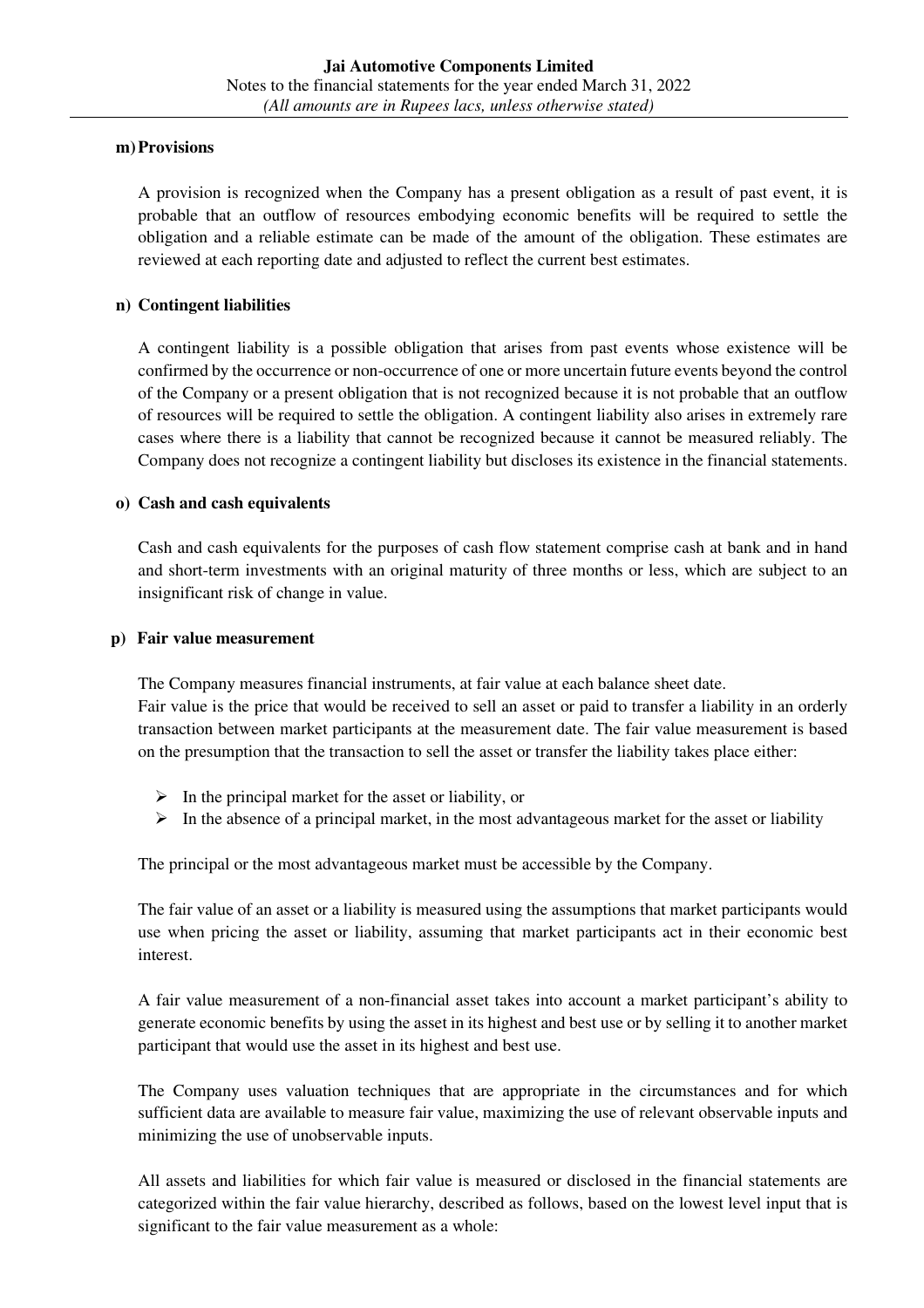- $\triangleright$  Level 1 Quoted (unadjusted) market prices in active markets for identical assets or liabilities
- $\triangleright$  Level 2 Valuation techniques for which the lowest level input that is significant to the fair value measurement is directly or indirectly observable
- $\triangleright$  Level 3 Valuation techniques for which the lowest level input that is significant to the fair value measurement is unobservable

For assets and liabilities that are recognized in the financial statements on a recurring basis, the Company determines whether transfers have occurred between levels in the hierarchy by re-assessing categorization (based on the lowest level input that is significant to the fair value measurement as a whole) at the end of each reporting period.

For the purpose of fair value disclosures, the Company has determined classes of assets and liabilities on the basis of the nature, characteristics and risks of the asset or liability and the level of the fair value hierarchy as explained above.

This note summarizes accounting policy for fair value. Other fair value related disclosures are given in the relevant notes.

- $\triangleright$  Disclosures for valuation methods, significant estimates and assumptions (Note 26)
- $\triangleright$  Financial instruments (including those carried at amortized cost) (Note 27 and Note 28)

## **q) Financial instrument**

A financial instrument is any contract that gives rise to a financial asset of one entity and a financial liability or equity instrument of another entity. The Company recognizes financial assets and financial liability when it becomes party the contractual provision of the instrument.

## **Financial assets**

## **Initial recognition and measurement**

All financial assets are recognized initially at fair value plus, in the case of financial assets not recorded at fair value through profit or loss, transaction costs that are attributable to the acquisition of the financial asset. Purchases or sales of financial assets that require delivery of assets within a time frame established by regulation or convention in the market place (regular way trades) are recognized on the trade date, i.e., the date that the Company commits to purchase or sell the asset.

## **Subsequent measurement**

For purposes of subsequent measurement, financial assets are only classified as debt instruments at amortized cost

## **Debt instruments at amortised cost**

A 'debt instrument' is measured at the amortised cost if both the following conditions are met:

a) The asset is held within a business model whose objective is to hold assets for collecting contractual cash flows, and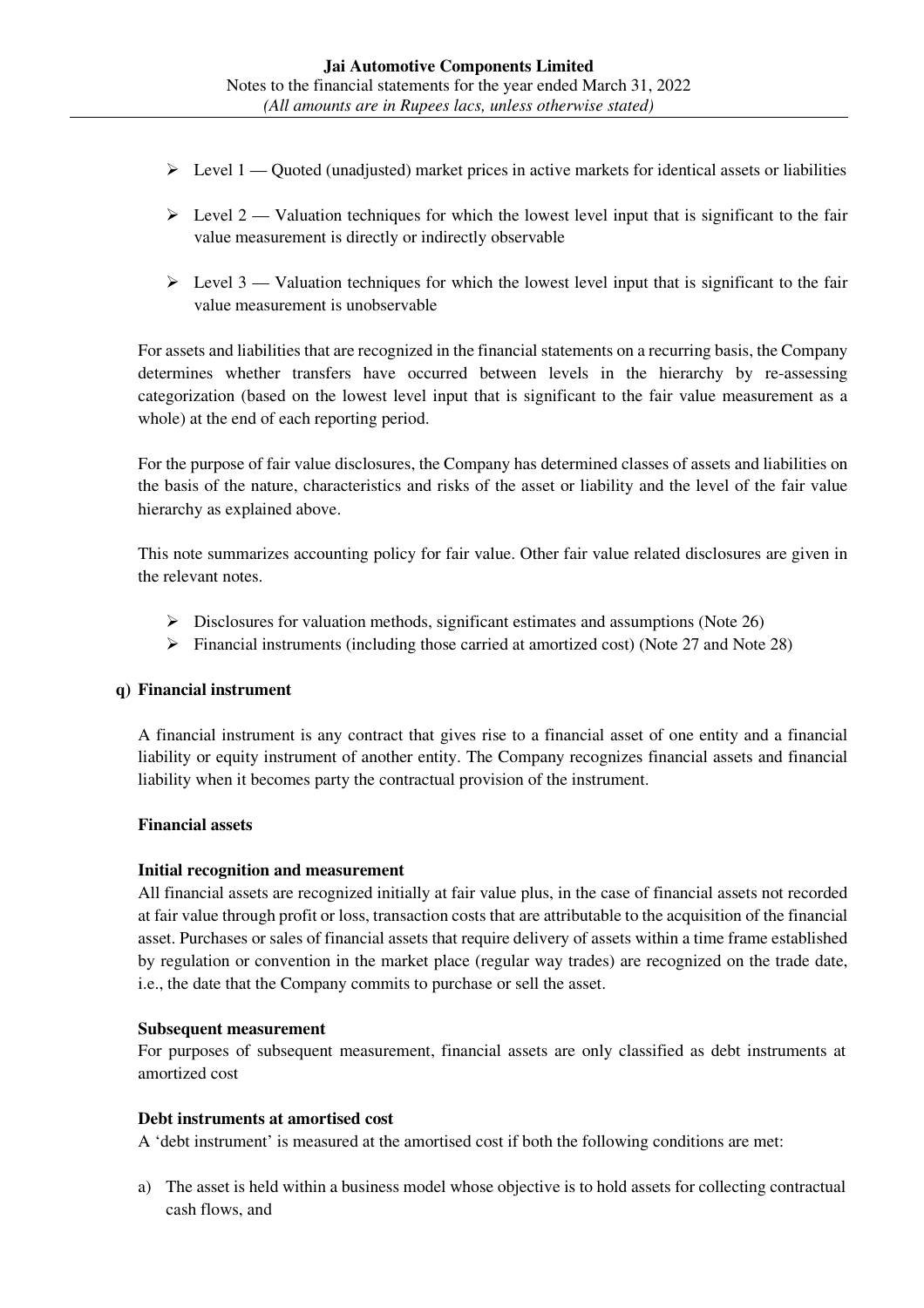b) Contractual terms of the asset give rise on specified dates to cash flows that are solely payments of principal and interest (SPPI) on the principal amount outstanding.

After initial measurement, such financial assets are subsequently measured at amortised cost using the effective interest rate (EIR) method. Amortised cost is calculated by taking into account any discount or premium on acquisition and fees or costs that are an integral part of the EIR. The EIR amortisation is included in finance income in the profit or loss. The losses arising from impairment are recognised in the profit or loss. This category generally applies to trade and other receivables.

## **De-recognition**

A financial asset (or, where applicable, a part of a financial asset or part of a group of similar financial assets) is primarily derecognized (i.e. removed from the balance sheet) when:

- The rights to receive cash flows from the asset have expired, or
- The Company has transferred its rights to receive cash flows from the asset or has assumed an obligation to pay the received cash flows in full without material delay to a third party under a 'pass-through' arrangement; and either (a) the Company has transferred substantially all the risks and rewards of the asset, or (b) the Company has neither transferred nor retained substantially all the risks and rewards of the asset, but has transferred control of the asset.

When the Company has transferred its rights to receive cash flows from an asset or has entered into a pass-through arrangement, it evaluates if and to what extent it has retained the risks and rewards of ownership. When it has neither transferred nor retained substantially all of the risks and rewards of the asset, nor transferred control of the asset, the Company continues to recognize the transferred asset to the extent of the Company's continuing involvement. In that case, the Company also recognizes an associated liability. The transferred asset and the associated liability are measured on a basis that reflects the rights and obligations that the Company has retained.

Continuing involvement that takes the form of a guarantee over the transferred asset is measured at the lower of the original carrying amount of the asset and the maximum amount of consideration that the Company could be required to repay.

## **Impairment of financial assets:**

In accordance with Ind AS 109, the Company applies expected credit loss (ECL) model for measurement and recognition of impairment loss on the following financial assets and credit risk exposure:

Financial assets that are debt instruments, and are measured at amortized cost e.g., loans, debt securities, deposits, trade receivables and bank balance.

The Company follows 'simplified approach' for recognition of impairment loss allowance on trade receivables or contract revenue receivables that do not contain a significant financing component.

The application of simplified approach does not require the Company to track changes in credit risk. Rather, it recognizes impairment loss allowance based on lifetime ECLs at each reporting date, right from its initial recognition.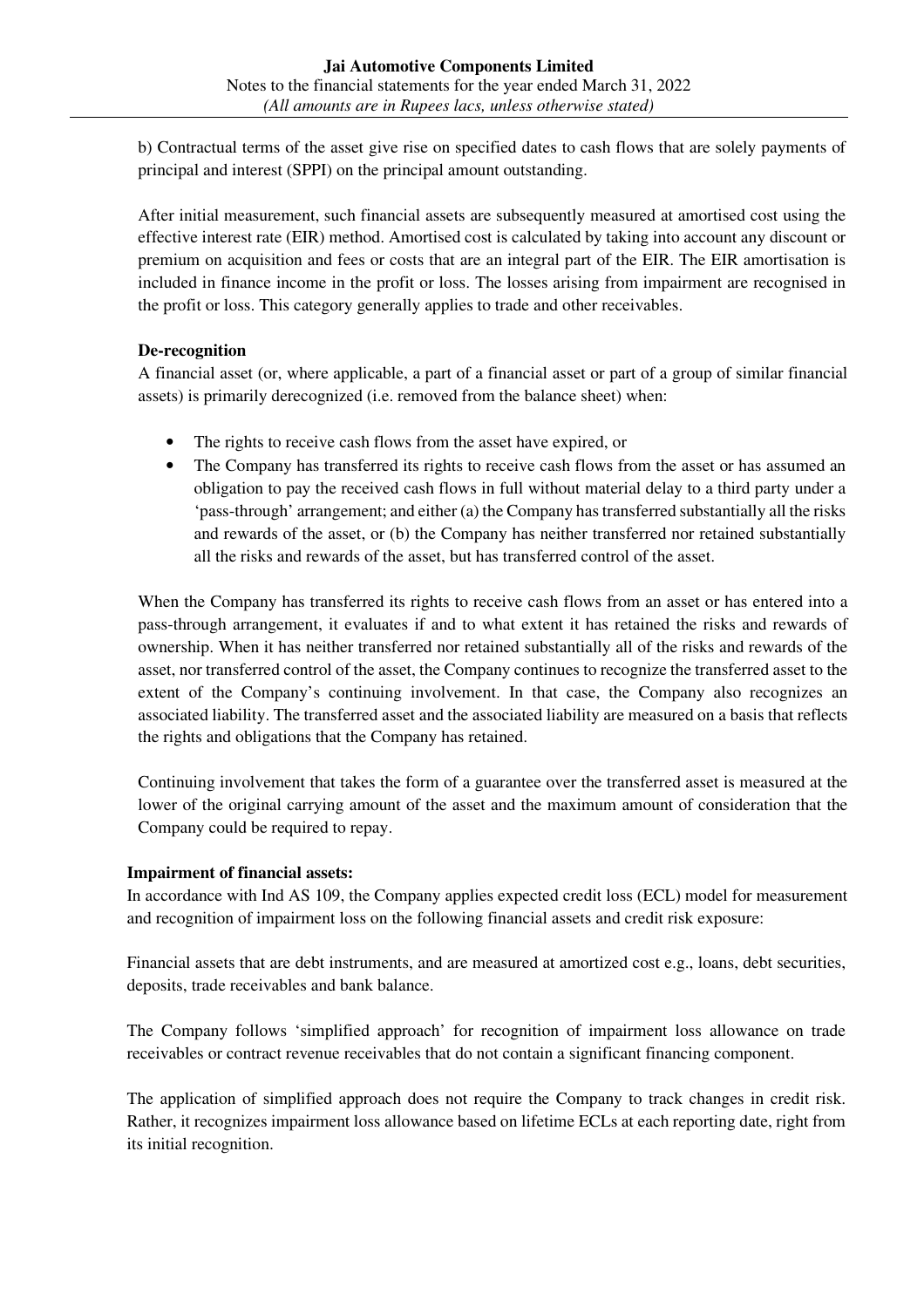For recognition of impairment loss on other financial assets and risk exposure, the Company determines that whether there has been a significant increase in the credit risk since initial recognition. The credit risk of the Company has not increased significantly, 12-month ECL is used to provide for impairment loss.

The 12-month ECL is a portion of the lifetime ECL which results from default events that are possible within 12 months after the reporting date.

ECL is the difference between all contractual cash flows that are due to the Company in accordance with the contract and all the cash flows that the Company expects to receive (i.e., all cash shortfalls), discounted at the original EIR. When estimating the cash flows, the Company considers:

- $\triangleright$  All contractual terms of the financial instrument (including prepayment, extension, call and similar options) over the expected life of the financial instrument.
- $\triangleright$  Cash flows from the sale of collateral held or other credit enhancements that are integral to the contractual terms

ECL impairment loss allowance (or reversal) recognized during the period is recognized as income/ expense in the statement of profit and loss (P&L). This amount is reflected under the head 'other expenses' in the P&L. The balance sheet presentation for various financial instruments is described below:

 Financial assets measured as at amortized cost and contractual revenue receivables: ECL is presented as an allowance, i.e., as an integral part of the measurement of those assets in the balance sheet. The allowance reduces the net carrying amount. Until the asset meets write-off criteria, the Company does not reduce impairment allowance from the gross carrying amount.

## **Financial liabilities**

## **Initial recognition and measurement**

Financial liabilities are classified, at initial recognition, as financial liabilities at fair value through profit or loss, loans and borrowings and payables.

All financial liabilities are recognized initially at fair value and, in the case of loans and borrowings and payables, net of directly attributable transaction costs.

The Company's financial liabilities include trade and other payables, loans and borrowings including bank overdrafts, financial guarantee contracts and derivative financial instruments.

## **Subsequent measurement**

The measurement of financial liabilities depends on their classification, as described below:

## **Financial liabilities at fair value through profit or loss**

Financial liabilities at fair value through profit or loss include financial liabilities held for trading and financial liabilities designated upon initial recognition as at fair value through profit or loss. Financial liabilities are classified as held for trading if they are incurred for the purpose of repurchasing in the near term.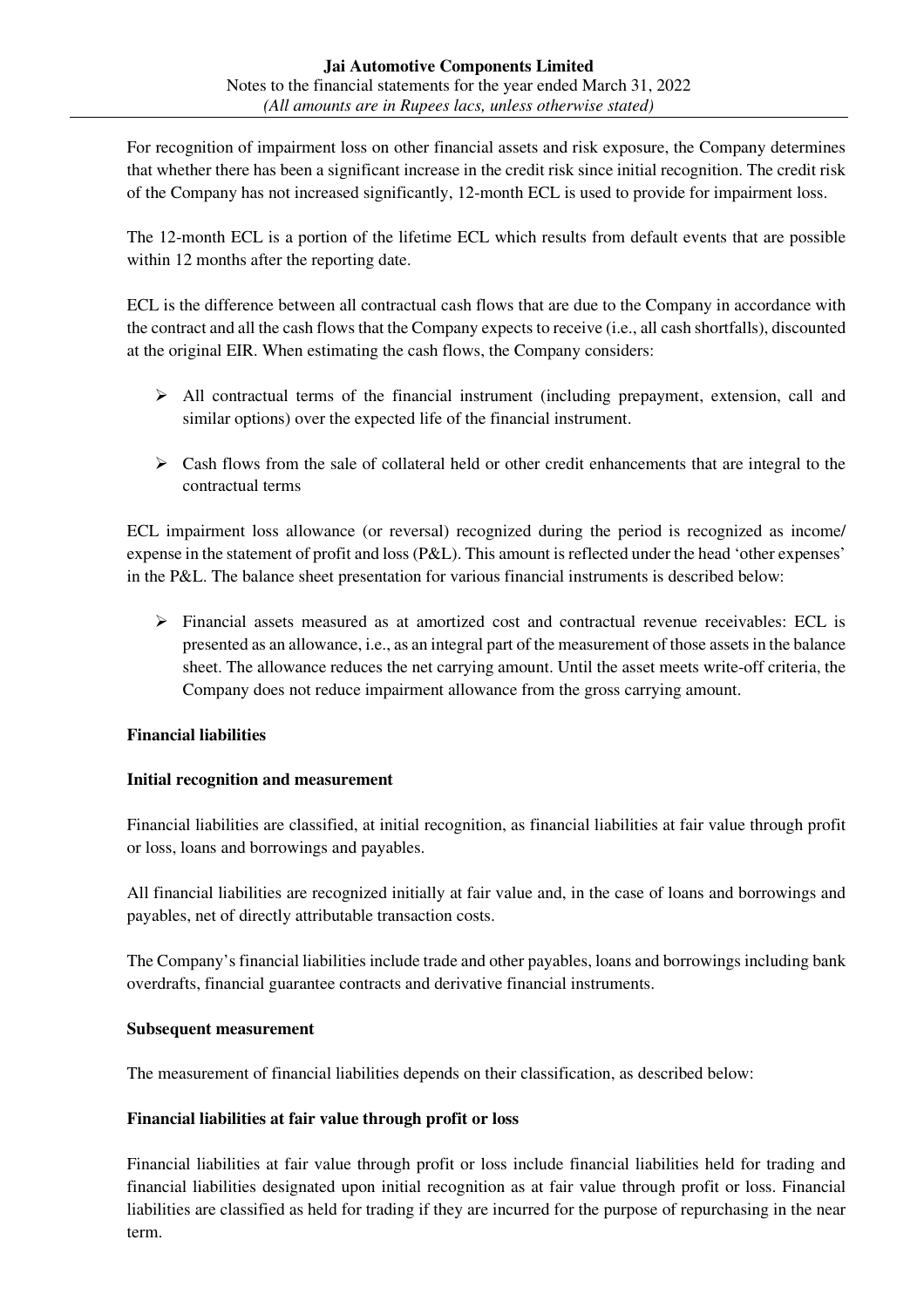Gains or losses on liabilities held for trading are recognized in the profit or loss.

Financial liabilities designated upon initial recognition at fair value through profit or loss are designated as such at the initial date of recognition, and only if the criteria in Ind AS 109 are satisfied. For liabilities designated as FVTPL, fair value gains/ losses attributable to changes in own credit risk are recognized in OCI. These gains/ loss are not subsequently transferred to statement of profit and loss. However, the Company may transfer the cumulative gain or loss within equity. All other changes in fair value of such liability are recognized in the statement of profit and loss. The Company has not designated any financial liability as at fair value through profit and loss.

## **Loans and borrowings**

After initial recognition, interest-bearing loans and borrowings are subsequently measured at amortized cost using the EIR method. Gains and losses are recognized in profit or loss when the liabilities are derecognized as well as through the EIR amortization process.

Amortized cost is calculated by taking into account any discount or premium on acquisition and fees or costs that are an integral part of the EIR. The EIR amortization is included as finance costs in the statement of profit and loss. This category generally applies to borrowings.

## **Trade and other payables**

These amounts represent liabilities for goods and services provided to the Company prior to the end of financial year which are unpaid. The amounts are generally unsecured. Trade and other payable are presented as current liabilities unless payment is not due within 12 months after the reporting period. They are recognized initially at their fair value and subsequently measured at amortized cost using effective interest method.

## **Derecognition**

A financial liability is derecognized when the obligation under the liability is discharged or cancelled or expires. When an existing financial liability is replaced by another from the same lender on substantially different terms, or the terms of an existing liability are substantially modified, such an exchange or modification is treated as the derecognition of the original liability and the recognition of a new liability. The difference in the respective carrying amounts is recognized in the statement of profit or loss.

## **Offsetting of financial instruments**

Financial assets and financial liabilities are offset and the net amount is reported in the balance sheet if there is a currently enforceable legal right to offset the recognized amounts and there is an intention to settle on a net basis, to realize the assets and settle the liabilities simultaneously.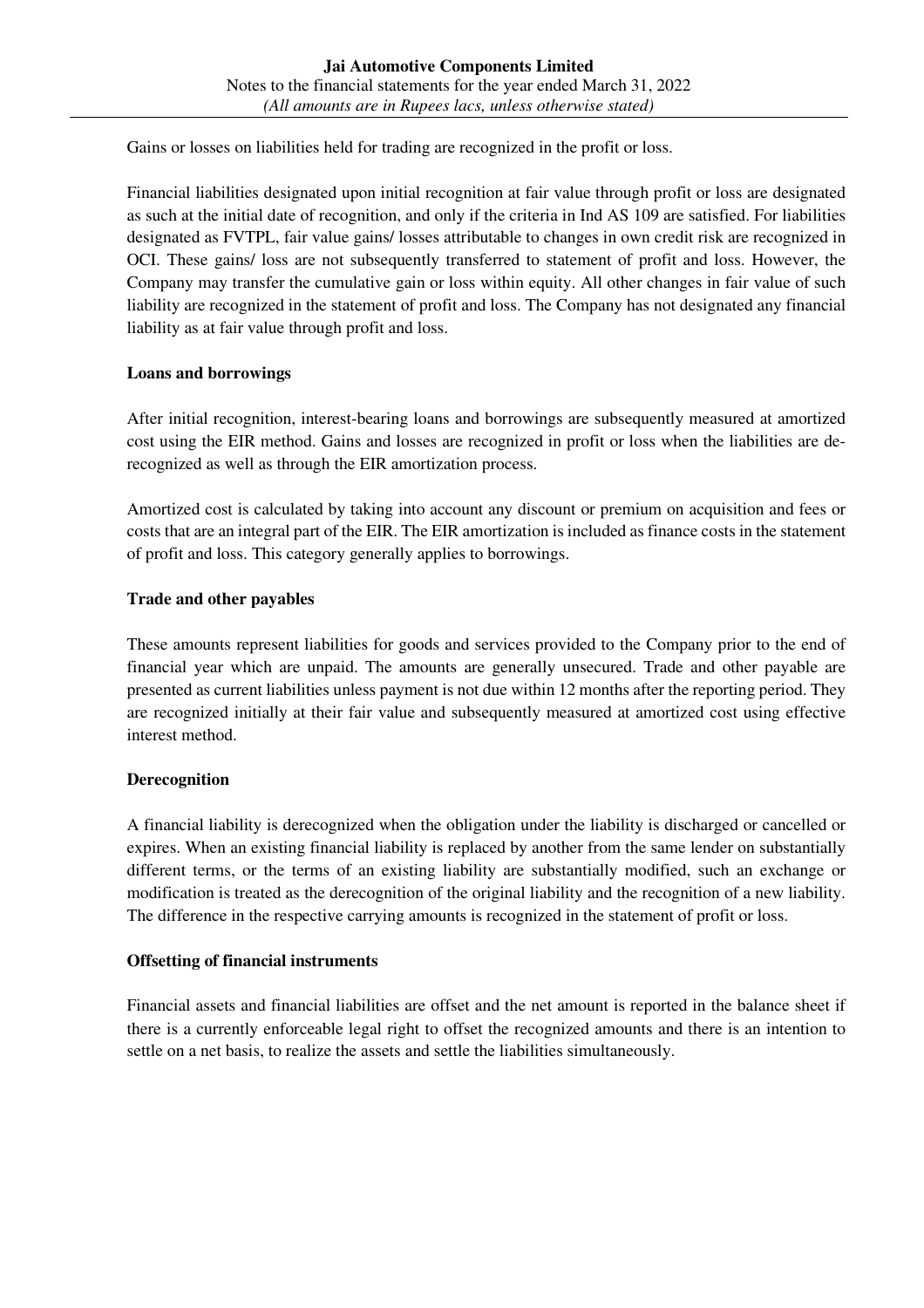**Balance Sheet as at March 31, 2022**

*(All amounts are in Rupees Lacs, unless otherwise stated)*

|                | <b>Particulars</b>                                                         | <b>Note</b>    | As at<br>March 31, 2022  | As at<br>March 31, 2021 |
|----------------|----------------------------------------------------------------------------|----------------|--------------------------|-------------------------|
| A              | <b>Assets</b>                                                              |                |                          |                         |
| $\mathbf{1}$   | <b>Non-Current Assets</b>                                                  |                |                          |                         |
|                | Property, Plant and Equipment                                              | $\overline{c}$ | 52.74                    | 1.20                    |
|                | Capital Work in Progress                                                   | $\overline{2}$ | 1,038.39                 | 88.84                   |
|                | Other Intangible Assets                                                    | $\overline{c}$ | 5.71                     | 0.40                    |
|                | Right-of-use Assets                                                        | $\overline{c}$ | 3,345.59                 | 2,126.60                |
|                | <b>Financial Assets</b>                                                    |                |                          |                         |
|                | Loans                                                                      | 3              | $\overline{\phantom{a}}$ |                         |
|                | <b>Other Financial Assets</b>                                              | $\overline{4}$ | 25.23                    | 6.40                    |
|                | Other Non-Current Assets                                                   | 5              | 595.84                   | 759.44                  |
|                |                                                                            |                | 5,063.50                 | 2,982.88                |
| $\overline{2}$ | <b>Current Assets</b>                                                      |                |                          |                         |
|                | <b>Financial Assets</b>                                                    |                |                          |                         |
|                | Cash and Cash Equivalents                                                  | 6              | 122.44                   | 54.77                   |
|                | Loans                                                                      | 3              | 4.40                     |                         |
|                | <b>Other Financial Assets</b>                                              | $\overline{4}$ | 0.49                     |                         |
|                | Current Tax Assets (Net)                                                   | $\tau$         | 0.75                     |                         |
|                | <b>Other Current Assets</b>                                                | 5              | 195.99                   | 16.81                   |
|                |                                                                            |                | 324.07                   | 71.58                   |
|                | <b>TOTAL</b>                                                               |                | 5,387.57                 | 3,054.46                |
| B              | <b>Equity and Liabilities</b>                                              |                |                          |                         |
|                |                                                                            |                |                          |                         |
| $\mathbf{1}$   | <b>Equity</b>                                                              |                |                          |                         |
|                | <b>Equity Share Capital</b>                                                | 8              | 4,632.00                 | 2,932.00                |
|                | Other Equity                                                               | 9              | (513.52)                 | (216.25)                |
|                | <b>Total Equity</b>                                                        |                | 4,118.48                 | 2,715.75                |
| $\mathfrak{2}$ | <b>Non-Current Liabilities</b>                                             |                |                          |                         |
|                | <b>Financial Liabilities</b>                                               |                |                          |                         |
|                | <b>Borrowings</b>                                                          | 10             | $\overline{\phantom{a}}$ |                         |
|                | Lease Liabilities                                                          | 11             | 491.17                   | 296.48                  |
|                | Other Financial Liabilities                                                | 12             | 4.87                     |                         |
|                | Long Term Provisions                                                       | 13             | 39.23                    | 10.87                   |
|                |                                                                            |                | 535.27                   | 307.35                  |
| 3              | <b>Current Liabilities</b>                                                 |                |                          |                         |
|                | <b>Financial Liabilities</b>                                               |                |                          |                         |
|                | <b>Borrowings</b>                                                          | 10             | 550.00                   |                         |
|                | Lease Liabilities                                                          | 11             | 64.38                    | 16.84                   |
|                | <b>Trade Payables</b>                                                      | 14             |                          |                         |
|                | - Total outstanding due of Micro Enterprises and Small Enterprises         |                | $\overline{\phantom{a}}$ |                         |
|                | - Total outstanding due other than Micro Enterprises and Small Enterprises |                | 9.23                     | 6.99                    |
|                | Other Financial Liabilities                                                | 15             | 77.43                    | 2.41                    |
|                | <b>Short Term Provisions</b>                                               | $13\,$         | 0.82                     | 0.42                    |
|                | Other Current Liabilities                                                  | 16             | 31.96                    | 4.70                    |
|                |                                                                            |                | 733.82                   | 31.36                   |
|                | <b>TOTAL</b>                                                               |                | 5,387.57                 | 3,054.46                |
|                | Summary of Significant Accounting Policies                                 | 1.2            |                          |                         |
|                |                                                                            |                |                          |                         |

The Accompanying Notes are Integral Part of the Financial Statements As per our report attached

Firm Registration No. 008450N

(Proprietor) DIN:00518705 DIN:01118864 Membership No. 086600 Place: Gurugram Date: 20th May 2022 UDIN: 22086600AJIICU3887

**For K Khanna & Co.** For and on behalf of the Board Chartered Accountants **For and on behalf of the Board** Chartered Accountants Jai Automotive Components Limited

**Kamal Khanna Khanna Hardeep Singh Gujral Shashi Bansal Bhushan**<br>
(Proprietor) **DIN:00518705 DIN:00518705 DIN:01118864**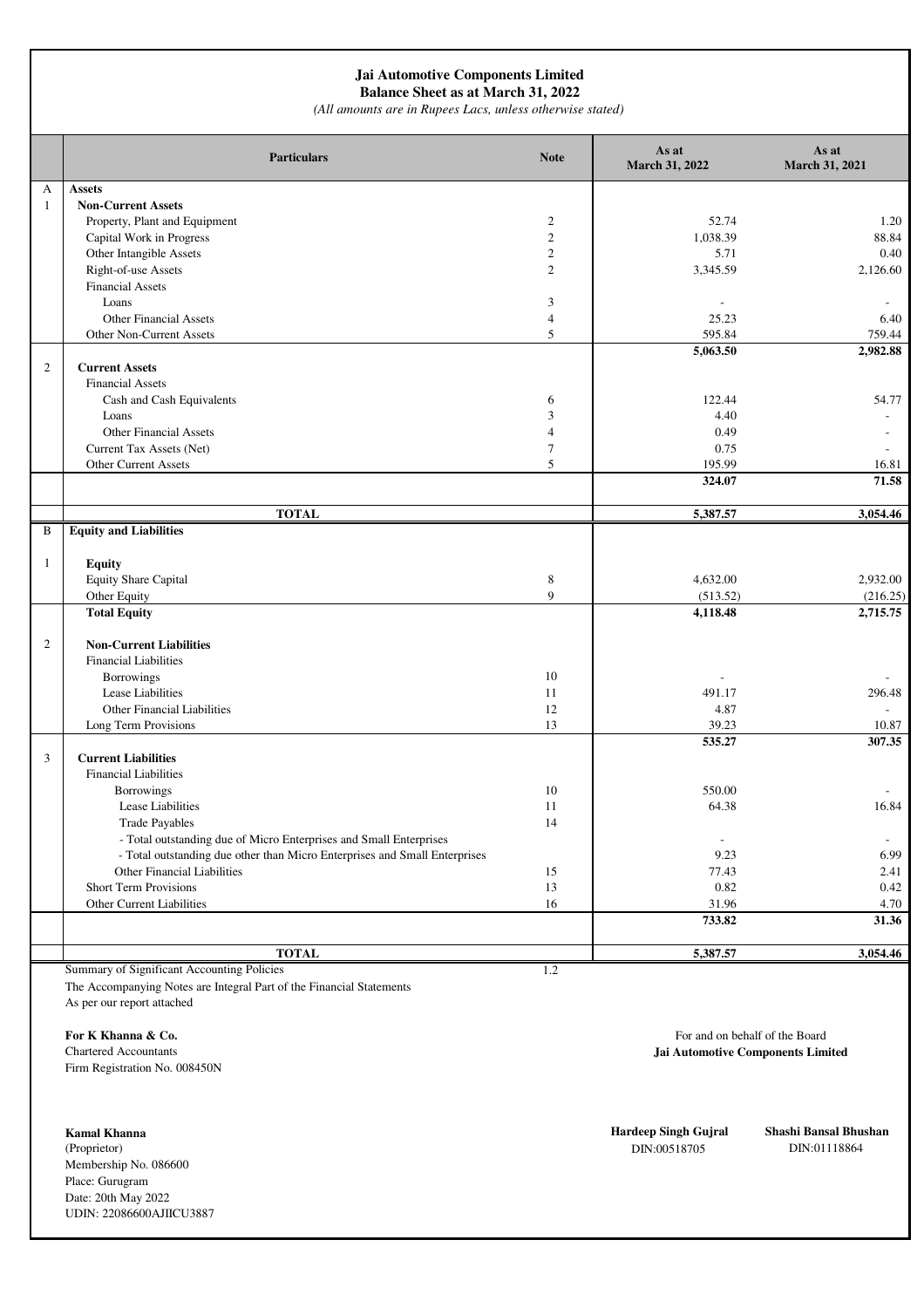**Statement of Profit and Loss for the year ended March 31, 2022**

|             | <b>Particulars</b>                                                                                     | <b>Note</b> | For the year ended<br>March 31, 2022 | For the year ended<br>March 31, 2021  |
|-------------|--------------------------------------------------------------------------------------------------------|-------------|--------------------------------------|---------------------------------------|
|             | Income                                                                                                 |             |                                      |                                       |
| 1           | Revenue from Operations                                                                                | 17          |                                      |                                       |
| $\mathbf I$ | Other Income                                                                                           | 18          | 0.05                                 |                                       |
| Ш           | Finance Income                                                                                         | 19          | 0.78                                 |                                       |
|             | <b>Total Income</b>                                                                                    |             | 0.83                                 |                                       |
| IV          | <b>Expenses</b>                                                                                        |             |                                      |                                       |
|             | <b>Employee Benefits Expenses</b>                                                                      | 20          | 138.04                               | 68.55                                 |
|             | Other Expenses                                                                                         | 21          | 52.44                                | 8.04                                  |
|             | <b>Total Expenses</b>                                                                                  |             | 190.48                               | 76.59                                 |
| V           | Profit before Finance Costs, Depreciation/Amortisation Cost and Exceptional Items                      |             | (189.65)                             | (76.59)                               |
| VI          | <b>Finance Costs</b>                                                                                   | 22          | 45.58                                | 23.98                                 |
| VІ          | Depreciation and Amortisation Expenses                                                                 | 23          | 57.73                                | 23.93                                 |
| VШ          | Profit Before Tax                                                                                      |             | (292.96)                             | (124.50)                              |
|             | <b>Tax Expenses</b>                                                                                    |             |                                      |                                       |
|             | <b>Current Tax</b>                                                                                     |             |                                      |                                       |
|             | Deferred Tax Expenses/ (Credit)                                                                        |             |                                      |                                       |
|             | <b>Total Tax Expenses</b>                                                                              |             |                                      |                                       |
| ${\rm IX}$  | <b>Profit After Tax</b>                                                                                |             | (292.96)                             | (124.50)                              |
|             | <b>Other Comprehensive Income</b>                                                                      |             |                                      |                                       |
|             | Items that will not be reclassified to Statement of Profit and Loss                                    | 25          |                                      |                                       |
|             | -Re-measurement gains / (Loss) on defined benefit plans                                                |             | (4.31)                               | (5.16)                                |
|             |                                                                                                        |             |                                      |                                       |
|             | Less: Income tax relating to items that will not be reclassified to Statement of Profit and Loss       |             |                                      |                                       |
|             | Other Comprehensive Income/ (Expenses) (Net of Tax)                                                    |             | (4.31)                               | (5.16)                                |
|             | <b>Balance Profit Transferred to Other Equity Account</b>                                              |             | (297.27)                             | (129.66)                              |
|             | Earnings per equity share (par value Rs. 10 (absolute amount) per share)                               | 24          |                                      |                                       |
|             | - Basic (in Rs.)                                                                                       |             | (0.81)                               | (0.55)                                |
|             | - Diluted (in Rs.)                                                                                     |             | (0.81)                               | (0.55)                                |
|             |                                                                                                        |             |                                      |                                       |
|             | Summary of Significant Accounting Policies                                                             | 1.2         |                                      |                                       |
|             | The Accompanying Notes are Integral Part of the Financial Statements                                   |             |                                      |                                       |
|             | As per our report attached                                                                             |             |                                      |                                       |
|             | For K Khanna & Co.                                                                                     |             | For and on behalf of the Board       |                                       |
|             | <b>Chartered Accountants</b>                                                                           |             | Jai Automotive Components Limited    |                                       |
|             | Firm Registration No. 008450N                                                                          |             |                                      |                                       |
|             | <b>Kamal Khanna</b><br>(Proprietor)<br>Membership No. 086600<br>Place: Gurugram<br>Date: 20th May 2022 |             | Hardeep Singh Gujral<br>DIN:00518705 | Shashi Bansal Bhushan<br>DIN:01118864 |
|             | UDIN: 22086600AJIICU3887                                                                               |             |                                      |                                       |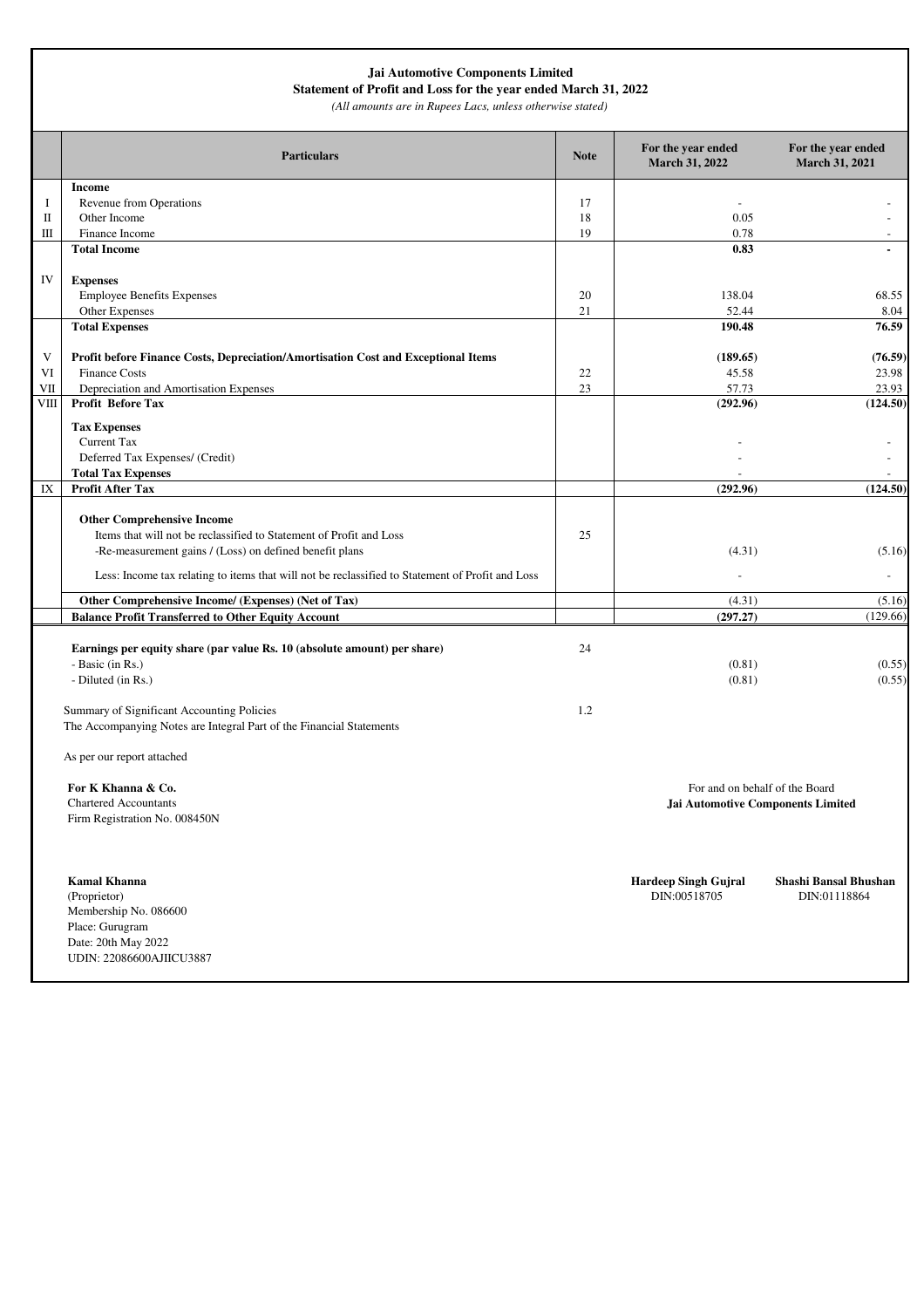|                                                                                                                                          |                                                                     | <b>Jai Automotive Components Limited</b> |                                                           |                                    |                                          |                                       |              |  |
|------------------------------------------------------------------------------------------------------------------------------------------|---------------------------------------------------------------------|------------------------------------------|-----------------------------------------------------------|------------------------------------|------------------------------------------|---------------------------------------|--------------|--|
|                                                                                                                                          | Notes to the financial statements for the year ended March 31, 2022 |                                          | (All amounts are in Rupees Lacs, unless otherwise stated) |                                    |                                          |                                       |              |  |
|                                                                                                                                          |                                                                     |                                          |                                                           |                                    |                                          |                                       |              |  |
| Statement of changes in equity for the year ended March 31, 2022                                                                         |                                                                     |                                          |                                                           |                                    |                                          |                                       |              |  |
| (a) Equity share capital                                                                                                                 |                                                                     |                                          |                                                           |                                    |                                          |                                       |              |  |
| (1) Current reporting period                                                                                                             |                                                                     |                                          |                                                           |                                    |                                          |                                       |              |  |
| <b>Particulars</b>                                                                                                                       | Nos. (in Lacs)                                                      | Amount (Rs.)                             |                                                           |                                    |                                          |                                       |              |  |
| Opening Balance as at April 1, 2021                                                                                                      | 293.20                                                              | 2,932.00                                 |                                                           |                                    |                                          |                                       |              |  |
| Add: Changes in Equity Share Capital due to prior period error                                                                           | $\overline{\phantom{a}}$                                            | $\sim$                                   |                                                           |                                    |                                          |                                       |              |  |
| Add: Restated balance at the beginning of the current reporting period                                                                   | $\sim$                                                              | $\mathbf{r}$                             |                                                           |                                    |                                          |                                       |              |  |
| Add: Changes in equity share capital during the current year<br>Closing balance as at March 31, 2022                                     | 170.00<br>463.20                                                    | 1,700.00<br>4,632.00                     |                                                           |                                    |                                          |                                       |              |  |
|                                                                                                                                          |                                                                     |                                          |                                                           |                                    |                                          |                                       |              |  |
| (2) Previous reporting period                                                                                                            |                                                                     |                                          |                                                           |                                    |                                          |                                       |              |  |
| <b>Particulars</b>                                                                                                                       | Nos. (in Lacs)                                                      | Amount (Rs.)                             |                                                           |                                    |                                          |                                       |              |  |
| Opening Balance as at April 1, 2020                                                                                                      | 227.50                                                              | 2,275.00                                 |                                                           |                                    |                                          |                                       |              |  |
| Add: Changes in Equity Share Capital due to prior period error                                                                           | $\overline{\phantom{a}}$                                            | $\blacksquare$                           |                                                           |                                    |                                          |                                       |              |  |
| Add: Restated balance at the beginning of the current reporting period<br>Add: Changes in equity share capital during the current year   | $\blacksquare$<br>65.70                                             | $\blacksquare$<br>657.00                 |                                                           |                                    |                                          |                                       |              |  |
| Closing balance as at March 31, 2021                                                                                                     | 293.20                                                              | 2,932.00                                 |                                                           |                                    |                                          |                                       |              |  |
|                                                                                                                                          |                                                                     |                                          |                                                           |                                    |                                          |                                       |              |  |
| (b) Other Equity                                                                                                                         |                                                                     |                                          |                                                           |                                    |                                          |                                       |              |  |
| (1) Current reporting period                                                                                                             |                                                                     |                                          |                                                           |                                    |                                          |                                       |              |  |
|                                                                                                                                          |                                                                     |                                          | <b>Reserves and Surplus</b>                               |                                    |                                          | Other items of                        |              |  |
| <b>Particulars</b>                                                                                                                       |                                                                     |                                          |                                                           |                                    | <b>Effective portion</b><br>of Cash Flow | other comprehensive                   | <b>Total</b> |  |
|                                                                                                                                          | Capital reserve                                                     | <b>Securities</b><br>premium             | <b>Other Reserves</b><br>(Specify nature)                 | <b>Retained</b><br><b>Earnings</b> | <b>Hedges</b>                            | <b>Income (Specify</b>                |              |  |
|                                                                                                                                          |                                                                     |                                          |                                                           |                                    |                                          | nature)                               |              |  |
| As at 1 April 2021                                                                                                                       |                                                                     |                                          |                                                           | (216.25)                           |                                          |                                       | (216.25)     |  |
| Add: Changes in Equity Share Capital due to prior period error<br>Add: Restated balance at the beginning of the current reporting period |                                                                     |                                          |                                                           |                                    |                                          |                                       |              |  |
| Add: Profit/(loss) for the year                                                                                                          |                                                                     |                                          |                                                           | (292.96)                           |                                          |                                       | (292.96)     |  |
| Add: Transfer to retained earnings                                                                                                       |                                                                     |                                          |                                                           |                                    |                                          |                                       |              |  |
| Less: Dividend paid                                                                                                                      |                                                                     |                                          |                                                           |                                    |                                          |                                       |              |  |
| Less: Tax on dividend                                                                                                                    |                                                                     |                                          |                                                           |                                    |                                          |                                       |              |  |
| Less: Any other chanages (to be Specified)<br>Less: Other comprehensive gain/(loss)                                                      |                                                                     |                                          |                                                           | (4.31)                             |                                          |                                       | (4.31)       |  |
| As at 31 March 2022                                                                                                                      |                                                                     |                                          |                                                           | (513.52)                           |                                          |                                       | (513.52)     |  |
|                                                                                                                                          |                                                                     |                                          |                                                           |                                    |                                          |                                       |              |  |
| (2) Previous reporting period                                                                                                            |                                                                     |                                          |                                                           |                                    |                                          |                                       |              |  |
|                                                                                                                                          |                                                                     |                                          | <b>Reserves and Surplus</b>                               |                                    | <b>Effective portion</b>                 | Other items of<br>other comprehensive |              |  |
| <b>Particulars</b>                                                                                                                       | <b>Capital reserve</b>                                              | <b>Securities</b>                        | <b>Other Reserves</b>                                     | <b>Retained</b>                    | of Cash Flow<br><b>Hedges</b>            | <b>Income (Specify</b>                | <b>Total</b> |  |
|                                                                                                                                          |                                                                     | premium                                  | (Specify nature)                                          | <b>Earnings</b>                    |                                          | nature)                               |              |  |
| As at 1 April 2020                                                                                                                       |                                                                     |                                          |                                                           | (86.59)                            |                                          |                                       | (86.59)      |  |
| Add: Changes in Equity Share Capital due to prior period error<br>Add: Restated balance at the beginning of the current reporting period |                                                                     |                                          |                                                           |                                    |                                          |                                       |              |  |
| Add: Profit/(loss) for the year                                                                                                          |                                                                     |                                          |                                                           | (124.50)                           |                                          |                                       | (124.50)     |  |
| Add: Transfer to retained earnings                                                                                                       |                                                                     |                                          |                                                           |                                    |                                          |                                       |              |  |
| Less: Dividend paid                                                                                                                      |                                                                     |                                          |                                                           |                                    |                                          |                                       |              |  |
| Less: Tax on dividend<br>Less: Any other chanages (to be Specified)                                                                      |                                                                     |                                          |                                                           | $\sim$                             |                                          |                                       | $\sim$       |  |
| Less: Other comprehensive gain/(loss)                                                                                                    |                                                                     |                                          |                                                           | (5.16)                             |                                          |                                       | (5.16)       |  |
| As at 31 March 2021                                                                                                                      | ٠                                                                   |                                          |                                                           | (216.25)                           |                                          |                                       | (216.25)     |  |
|                                                                                                                                          |                                                                     |                                          |                                                           |                                    |                                          |                                       |              |  |
| Summary of significant accounting policies<br>The accompanying notes form an integral part of the financial statements                   | 1.2                                                                 |                                          |                                                           |                                    |                                          |                                       |              |  |
| As per our report of even date                                                                                                           |                                                                     |                                          |                                                           |                                    |                                          |                                       |              |  |
|                                                                                                                                          |                                                                     |                                          |                                                           |                                    |                                          |                                       |              |  |
| For K Khanna & Co.                                                                                                                       |                                                                     |                                          |                                                           |                                    | For and on behalf of the Board           |                                       |              |  |
| <b>Chartered Accountants</b><br>Firm Registration No. 008450N                                                                            |                                                                     |                                          |                                                           |                                    | <b>Jai Automotive Components Limited</b> |                                       |              |  |
|                                                                                                                                          |                                                                     |                                          |                                                           |                                    |                                          |                                       |              |  |
|                                                                                                                                          |                                                                     |                                          |                                                           |                                    |                                          |                                       |              |  |
| <b>Kamal Khanna</b>                                                                                                                      |                                                                     |                                          |                                                           |                                    |                                          |                                       |              |  |
| (Proprietor)                                                                                                                             |                                                                     |                                          |                                                           | Hardeep Singh Gujral               |                                          | Shashi Bansal Bhushan                 |              |  |
| Membership No. 086600                                                                                                                    |                                                                     |                                          |                                                           | DIN:00518705                       |                                          | DIN:01118864                          |              |  |
| Place: Gurugram                                                                                                                          |                                                                     |                                          |                                                           |                                    |                                          |                                       |              |  |
| Date: 20th May 2022<br>UDIN: 22086600AJIICU3887                                                                                          |                                                                     |                                          |                                                           |                                    |                                          |                                       |              |  |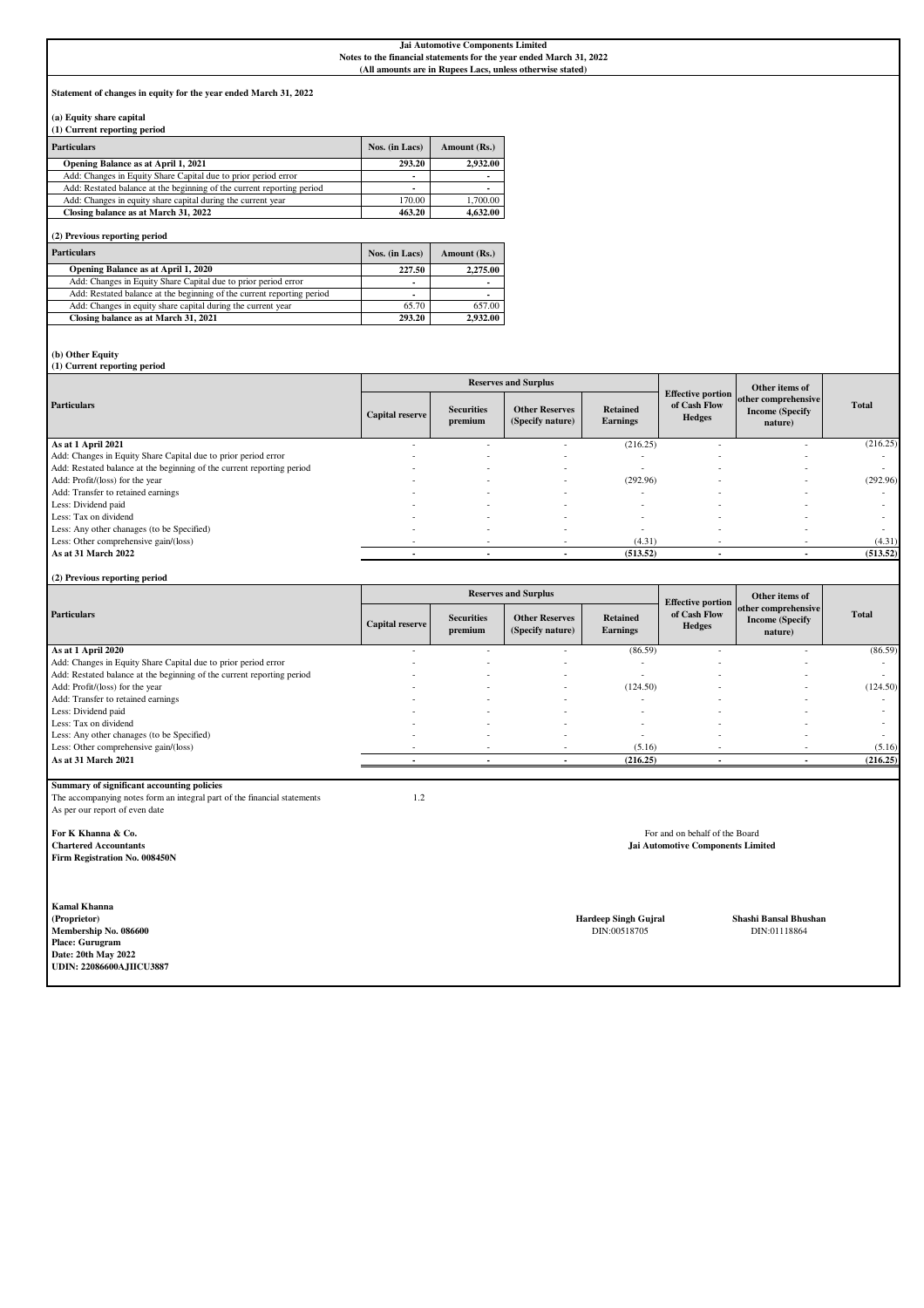**Cash Flow Statement for the year ended March 31, 2022** *(All amounts are in Rupees Lacs, unless otherwise stated)*

| <b>Particulars</b>                                                                                      | For the year ended<br>March 31, 2022 | For the year ended<br><b>March 31, 2021</b> |
|---------------------------------------------------------------------------------------------------------|--------------------------------------|---------------------------------------------|
| A. Cash flow from operating activities                                                                  |                                      |                                             |
| Profit before tax                                                                                       | (292.96)                             | (124.50)                                    |
| Adjustments to reconcile profit before tax to net cash flows:                                           |                                      |                                             |
| Depreciation and Amortisation Expenses                                                                  | 57.73                                | 23.93                                       |
| Finance Cost (including Fair Value change in Financial Instruments)                                     | 45.58                                | 23.98                                       |
| Finance Income (including Fair Value change in Financial Instruments)                                   | (0.78)                               |                                             |
| Provision for Gratuity Expenses                                                                         | (1.22)                               | 2.77                                        |
| Provision for Benevolent Fund                                                                           | 2.14                                 |                                             |
| Provision for Long Term Service Awards                                                                  | 0.13                                 |                                             |
| Provision for Leave Encashment Expenses (Net of Payment)                                                | 7.61                                 | 3.31                                        |
| Provision for Doubtful Advance                                                                          | $\overline{a}$                       | 0.70                                        |
| Other Comprehensive Income/(Losses)                                                                     | (4.31)                               | (5.16)                                      |
| <b>Operating Profit before Working Capital Changes</b>                                                  | (186.08)                             | (74.97)                                     |
|                                                                                                         |                                      |                                             |
| <b>Changes in Operating Assets and Liabilities:</b>                                                     |                                      |                                             |
| Increase/(Decrease) in Trade Payable                                                                    | 2.24                                 | 2.53                                        |
| Increase/(Decrease) in Provisions                                                                       | 20.10                                |                                             |
| Increase/(Decrease) in Other Current Liabilities                                                        | 27.26                                | (12.68)                                     |
| (Increase)/Decrease in Loans (Current & Non-Current)                                                    | (4.40)                               |                                             |
| (Increase)/Decrease in Other Current Assets                                                             | (179.18)                             | (12.04)                                     |
| <b>Cash Generated From Operations</b>                                                                   | (320.06)                             | (97.16)                                     |
| Direct Taxes (Paid)/ Refund Received (Net)                                                              | (0.75)                               |                                             |
| <b>Net Cash Generated From Operations</b>                                                               | (320.81)                             | (97.16)                                     |
| <b>B.</b> Cash Flow From Investing Activities                                                           |                                      |                                             |
| Payment for Purchase of Property, Plant and Equipment/CWIP                                              | (521.63)                             | (90.00)                                     |
| Payment for Capital Advance                                                                             | (248.15)                             | (412.07)                                    |
| Payment for Addition in Right to Use Assets                                                             | (1,003.72)                           | (0.86)                                      |
| Payment for Security Deposit                                                                            | (19.13)                              | (5.40)                                      |
| Net Cash From / (Used in) Investing Activities                                                          | (1,792.63)                           | (508.34)                                    |
|                                                                                                         |                                      |                                             |
| C. Cash Flow from Financing Activities<br>Proceeds from Issue of Share (Including Share Premium)        | 1,700.00                             | 657.00                                      |
| Proceeds from Security Deposit                                                                          | 4.87                                 |                                             |
| Proceeds from/(Repayment) of Short Term Borrowings (Net)                                                | 550.00                               |                                             |
| Proceeds from/(Repayment) of Lease Liability (Net)                                                      | (64.99)                              | (2.00)                                      |
|                                                                                                         |                                      |                                             |
| Payment of Ancillary Cost of Arranging the Borrowings<br>Net Cash From / (Used in) Financing Activities | (8.78)<br>2,181.11                   | 655.00                                      |
|                                                                                                         |                                      |                                             |
| Net Increase / (Decrease) in Cash and Cash Equivalents $(A+B+C)$                                        | 67.67                                | 49.51                                       |
| Cash and Cash Equivalents at the beginning of the year                                                  | 54.77                                | 5.26                                        |
| Cash and Cash Equivalents at the year end                                                               | 122.44                               | 54.77                                       |
| <b>Components of Cash and Cash Equivalents:</b>                                                         |                                      |                                             |
| Cash in Hand                                                                                            |                                      |                                             |
| <b>Balances with Scheduled Banks</b>                                                                    | 122.44                               | 54.77                                       |
| (Refer Note 6)                                                                                          | 122.44                               | 54.77                                       |

### **Notes:**

(a) The above statement has been prepared in accordance with the 'Indirect method' as set out in the Ind AS 7 – Statement of Cash Flow as specified in the Companies (Indian Accounting Standards) Rules, 2015.

Summary of Significant Accounting Policies 1.2 The accompanying notes are integral part of the financial statements As per our report attached

For and on behalf of the Board **Jai Automotive Components Limited**

**For K Khanna & Co.** Chartered Accountants Firm Registration No. 008450N

**Kamal Khanna Hardeep Singh Gujral Shashi Bansal Bhushan** (Proprietor) DIN:00518705 DIN:01118864 Membership No. 086600 Place: Gurugram Date: 20th May 2022 UDIN: 22086600AJIICU3887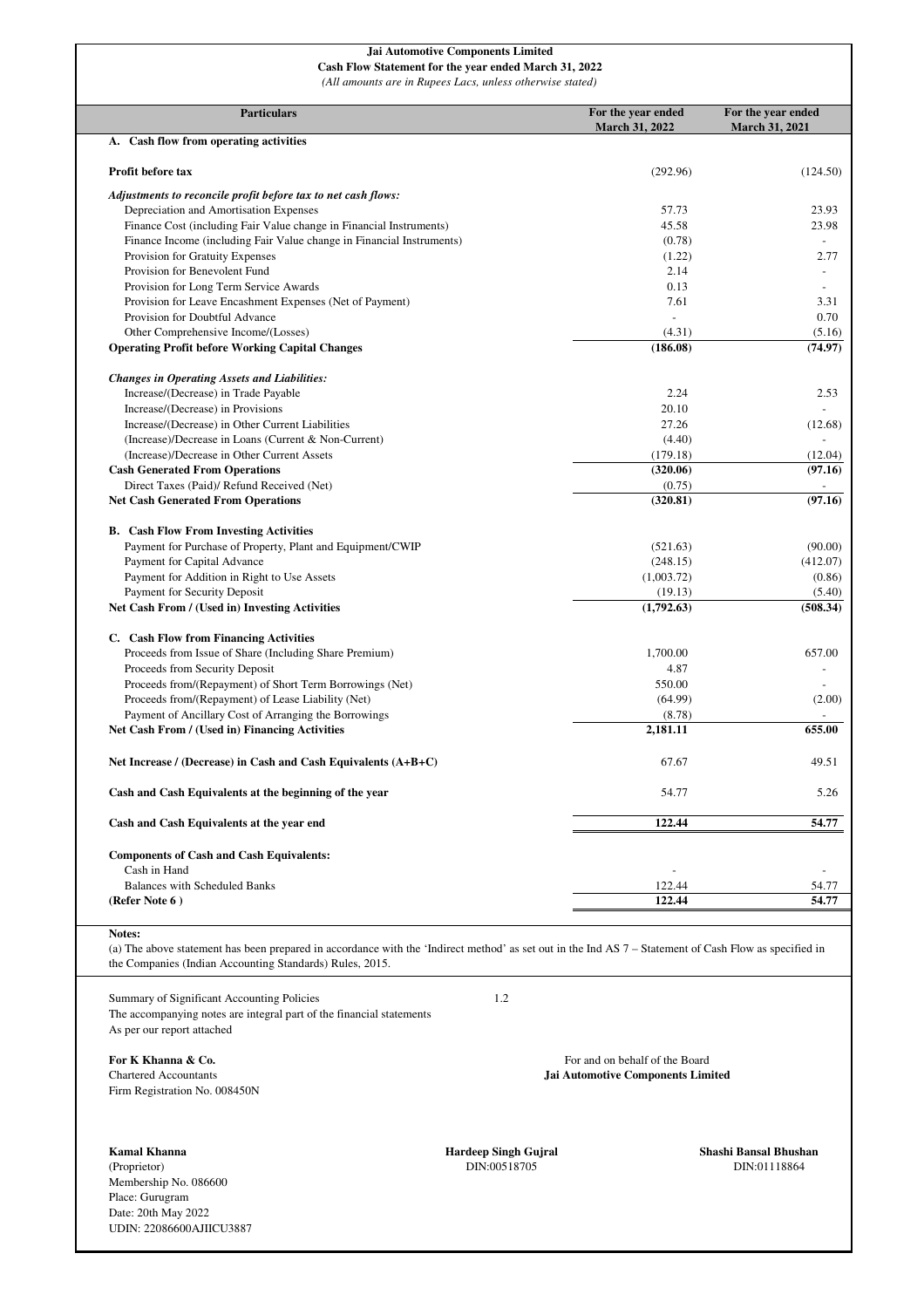## **Jai Automotive Components LimitedNotes to the financial statements for the year ended March 31, 2022** *(All amounts are in Rupees Lacs, unless otherwise stated)*

| <b>Particulars</b>   | Leasehold<br>Improvement | Furniture &<br><b>Fixtures</b> | <b>Vehicles</b>          | <b>Office</b><br>Equipment | Computer                 | <b>Total Tangible</b><br><b>Assets</b> | Capital work in<br><b>Progress</b> | <b>Software</b> | <b>Total Intangible</b><br><b>Assets</b> | Right-of-use<br><b>Assets</b> |
|----------------------|--------------------------|--------------------------------|--------------------------|----------------------------|--------------------------|----------------------------------------|------------------------------------|-----------------|------------------------------------------|-------------------------------|
|                      |                          |                                |                          |                            |                          |                                        |                                    |                 |                                          |                               |
| <b>Gross Block</b>   |                          |                                |                          |                            |                          |                                        |                                    |                 |                                          |                               |
| Cost (Deemed cost)   |                          |                                |                          |                            |                          |                                        |                                    |                 |                                          |                               |
| As at April 1, 2020  | $\sim$                   | $\sim$                         | $\overline{\phantom{a}}$ | $\overline{\phantom{a}}$   | 0.51                     | 0.51                                   | $\overline{\phantom{a}}$           | 0.52            | 0.52                                     | 2,095.62                      |
| <b>Additions</b>     | $\overline{\phantom{a}}$ | $\overline{\phantom{a}}$       | $\overline{\phantom{a}}$ | $\overline{\phantom{a}}$   | 1.16                     | 1.16                                   | 88.84                              | $\sim$          | $\overline{\phantom{a}}$                 | 59.23                         |
| Disposals            | $\sim$                   | $\overline{\phantom{a}}$       | $\overline{\phantom{a}}$ | $\sim$                     | $\sim$                   | $\sim$                                 | $\sim$                             | $\sim$          | $\overline{\phantom{a}}$                 | $\sim$                        |
| As at March 31, 2021 | $\sim$                   | $\sim$                         | $\blacksquare$           | $\blacksquare$             | $\overline{1.67}$        | 1.67                                   | 88.84                              | 0.52            | 0.52                                     | 2,154.85                      |
| Additions            | 8.56                     | 2.83                           | 34.48                    | 2.34                       | 5.79                     | 54.01                                  | 949.55                             | 5.50            | 5.50                                     | 1,274.11                      |
| Disposals            | $\sim$                   | $\sim$                         | $\overline{\phantom{a}}$ | $\overline{\phantom{a}}$   | $\overline{\phantom{a}}$ | $\sim$                                 | $\overline{\phantom{a}}$           | $\sim$          | $\overline{\phantom{a}}$                 | $\sim$                        |
| As at March 31, 2022 | 8.56                     | 2.83                           | 34.48                    | 2.34                       | 7.46                     | 55.68                                  | 1.038.39                           | 6.01            | 6.01                                     | 3,428.96                      |
|                      |                          |                                |                          |                            |                          |                                        |                                    |                 |                                          |                               |
| Depreciation         |                          |                                |                          |                            |                          |                                        |                                    |                 |                                          |                               |
| As at April 1, 2020  | $\sim$                   | $\overline{\phantom{a}}$       | $\overline{\phantom{a}}$ | $\overline{\phantom{a}}$   | 0.02                     | 0.02                                   | $\sim$                             | 0.01            | 0.01                                     | 4.86                          |
| Charge for the year  | $\overline{\phantom{a}}$ | ٠                              | $\overline{\phantom{a}}$ | $\overline{a}$             | 0.45                     | 0.45                                   | $\overline{\phantom{0}}$           | 0.10            | 0.10                                     | 23.38                         |
| Disposals            | $\overline{\phantom{a}}$ | $\sim$                         | $\overline{\phantom{a}}$ | $\overline{\phantom{a}}$   | $\overline{\phantom{a}}$ | $\sim$                                 | $\overline{\phantom{a}}$           | $\sim$          | $\overline{\phantom{a}}$                 | $\sim$                        |
| As at March 31, 2021 | $\sim$                   | $\overline{\phantom{a}}$       | $\overline{\phantom{a}}$ | $\overline{\phantom{a}}$   | 0.47                     | 0.47                                   | $\overline{\phantom{a}}$           | 0.12            | 0.12                                     | 28.24                         |
| <b>Additions</b>     | $\sim$                   | $\overline{\phantom{a}}$       | $\overline{\phantom{a}}$ | $\overline{\phantom{a}}$   | $\sim$                   | $\sim$                                 | $\overline{\phantom{a}}$           | $\sim$          | $\overline{\phantom{a}}$                 | 0.05                          |
| Charge for the year  | 0.21                     | 0.16                           | 1.20                     | 0.10                       | 0.81                     | 2.48                                   | $\overline{\phantom{a}}$           | 0.18            | 0.18                                     | 55.07                         |
| Disposals            | $\sim$                   | $\sim$                         |                          |                            | $\overline{\phantom{a}}$ | $\overline{\phantom{a}}$               | $\overline{\phantom{a}}$           | $\sim$          | $\overline{\phantom{a}}$                 | $\sim$                        |
| As at March 31, 2022 | 0.21                     | 0.16                           | 1.20                     | 0.10                       | 1.28                     | 2.95                                   | $\blacksquare$                     | 0.30            | 0.30                                     | 83.37                         |
| <b>Net Block</b>     |                          |                                |                          |                            |                          |                                        |                                    |                 |                                          |                               |
| As at March 31, 2022 | 8.34                     | 2.68                           | 33.29                    | 2.24                       | 6.18                     | 52.74                                  | 1,038.39                           | 5.71            | 5.71                                     | 3,345.59                      |
| As at March 31, 2021 | $\overline{\phantom{a}}$ | $\overline{\phantom{a}}$       |                          |                            | 1.20                     | 1.20                                   | 88.84                              | 0.40            | 0.40                                     | 2,126.60                      |

| <b>Net Book Value</b>         | As at 31<br><b>March, 2022</b> | As at 31<br><b>March</b> , 2021 |
|-------------------------------|--------------------------------|---------------------------------|
| Property, Plant and Equipment | 52.74                          | 1.20                            |
| Capital Work in Progress      | 1.038.39                       | 88.84                           |
| Intangible Assets             | 5.71                           | 0.40                            |
| Right-of-Use Assets           | 3.345.59                       | 2.126.60                        |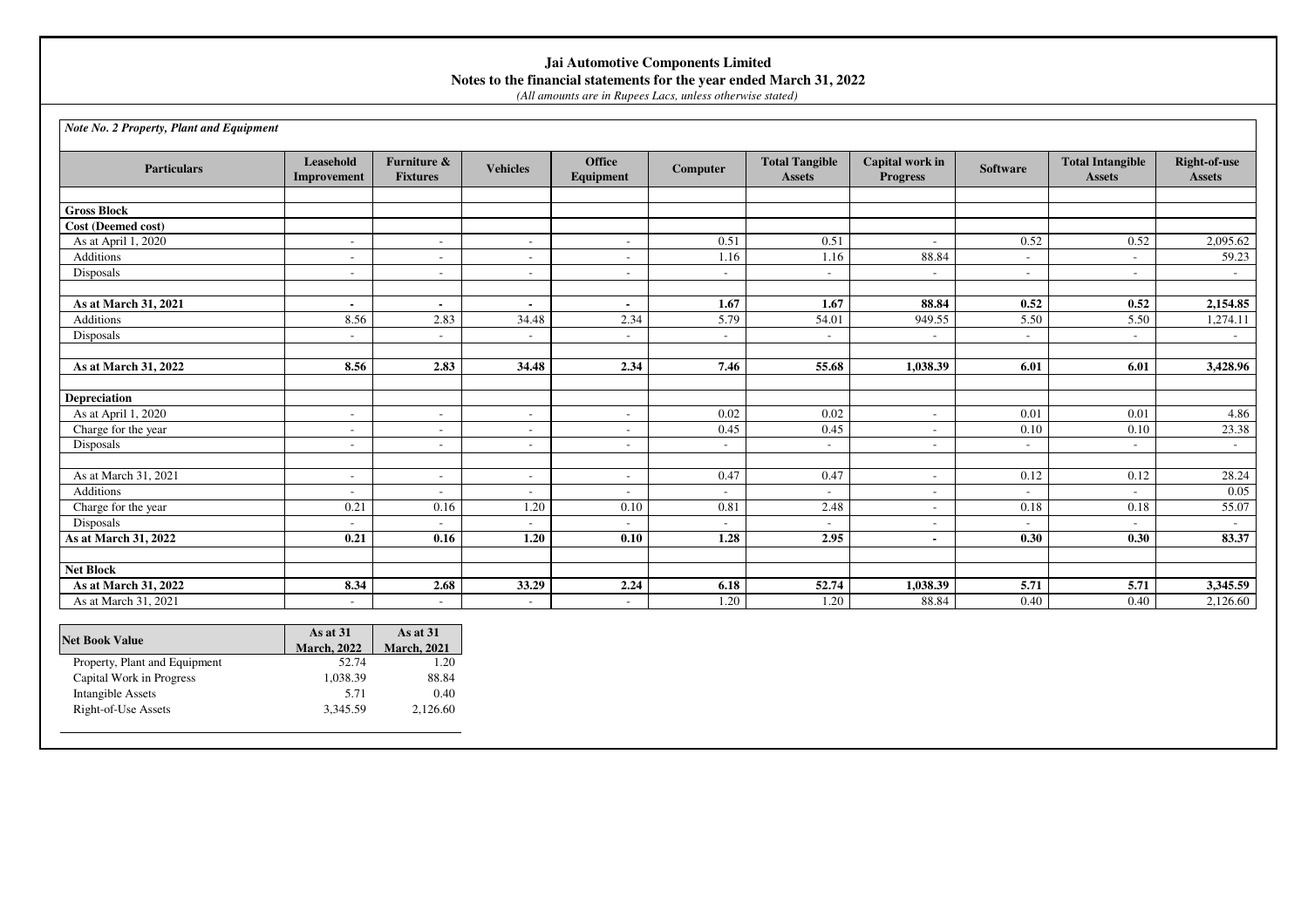**Notes to the financial statements for the year ended March 31, 2022**

(All amounts are in Rupees Lacs, unless otherwise stated)

## **Capital Work-in-Progress (CWIP)**

a) For Capital-Work-in Progress, ageing as at March 31, 2022

|                                                                                                                                                | Amount in CWIP for a period of |                          |                                |                   |              |  |
|------------------------------------------------------------------------------------------------------------------------------------------------|--------------------------------|--------------------------|--------------------------------|-------------------|--------------|--|
| <b>CWIP</b>                                                                                                                                    | Less than 1 year               | 1-2 years                | 2-3 years                      | More than 3 years | <b>Total</b> |  |
| Projects in progress                                                                                                                           | 949.94                         | 88.44                    | $\overline{\phantom{a}}$       |                   | 1,038.39     |  |
| Projects temporarily suspended                                                                                                                 |                                |                          |                                |                   |              |  |
| <b>Total</b>                                                                                                                                   | 949.94                         | 88.44                    | ۰                              |                   | 1,038.39     |  |
| b) For CWIP, whose completion is overdue or has exceeded its cost compared to its original plan, CWIP completion schedule as at March 31, 2022 |                                |                          |                                |                   |              |  |
|                                                                                                                                                |                                |                          | Amount in CWIP for a period of |                   |              |  |
| <b>CWIP</b>                                                                                                                                    | Less than 1 year               | 1-2 years                | 2-3 years                      | More than 3 years | <b>Total</b> |  |
| Projects 1                                                                                                                                     |                                | $\overline{\phantom{a}}$ |                                |                   |              |  |
| Projects 2                                                                                                                                     |                                |                          |                                |                   |              |  |
| <b>Total</b>                                                                                                                                   |                                | $\overline{\phantom{a}}$ |                                |                   |              |  |
| a) For Capital-work-in progress, ageing as at March 31, 2021                                                                                   |                                |                          |                                |                   |              |  |
|                                                                                                                                                |                                |                          | Amount in CWIP for a period of |                   |              |  |
| <b>CWIP</b>                                                                                                                                    | Less than 1 year               | 1-2 years                | 2-3 years                      | More than 3 years | <b>Total</b> |  |
| Projects in progress                                                                                                                           | 88.44                          | $\overline{\phantom{a}}$ |                                |                   | 88.44        |  |
| Projects temporarily suspended                                                                                                                 |                                |                          |                                |                   |              |  |
| <b>Total</b>                                                                                                                                   | 88.44                          | $\overline{\phantom{a}}$ |                                |                   | 88.44        |  |
| b) For CWIP, whose completion is overdue or has exceeded its cost compared to its original plan, CWIP completion schedule as at March 31, 2021 |                                |                          |                                |                   |              |  |
|                                                                                                                                                | Amount in CWIP for a period of |                          |                                |                   |              |  |
| <b>CWIP</b>                                                                                                                                    | Less than 1 year               | 1-2 years                | 2-3 years                      | More than 3 years | <b>Total</b> |  |
| Projects 1                                                                                                                                     |                                | $\overline{\phantom{0}}$ |                                |                   |              |  |
| Projects 2                                                                                                                                     |                                |                          |                                |                   |              |  |
| <b>Total</b>                                                                                                                                   |                                |                          |                                |                   |              |  |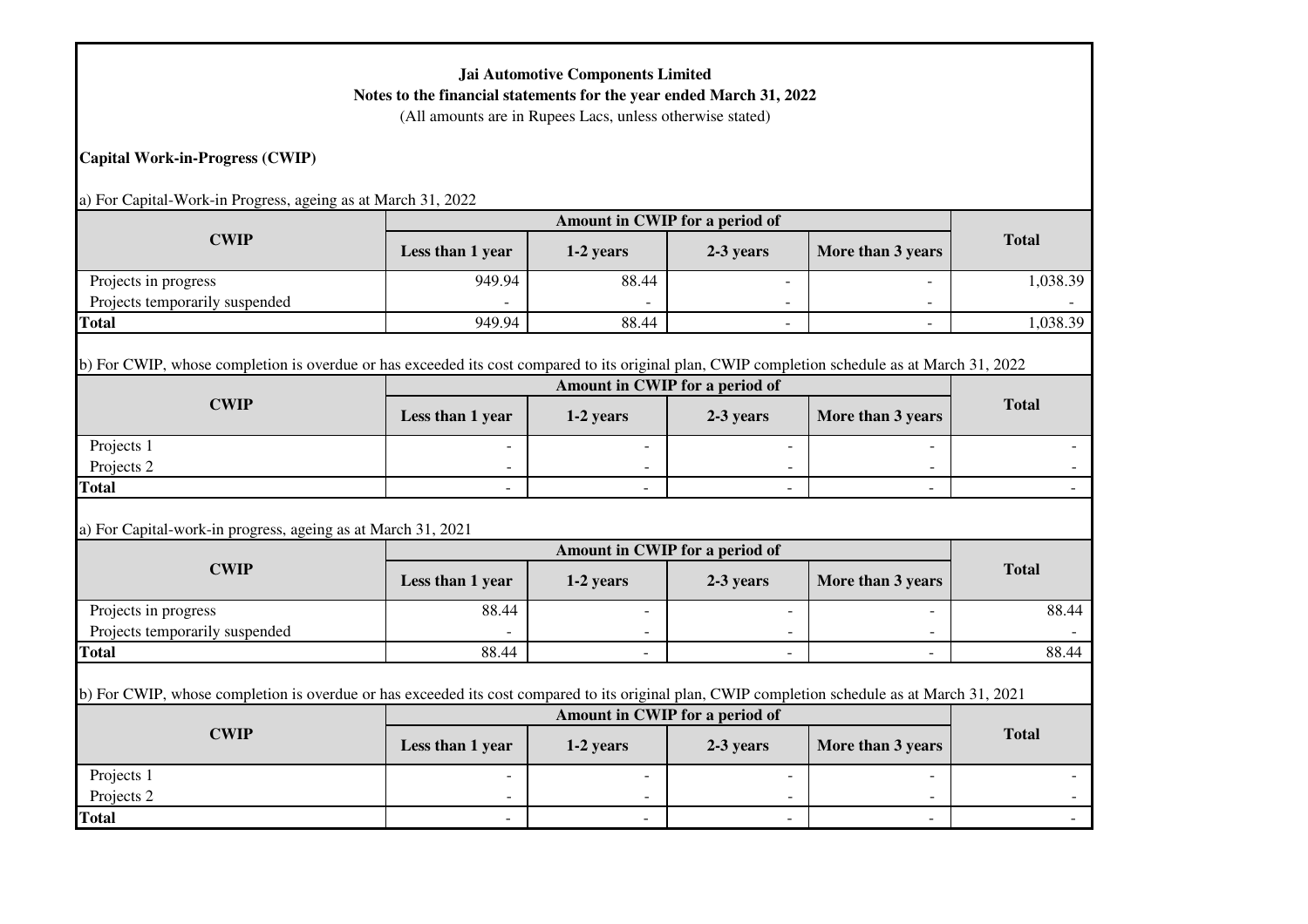### **Notes to the financial statements for the year ended March 31, 2022**

|                                         | <b>Non-Current</b>                                                                                                                                                                                                                                                                                                                                                                                                                                                                                                                                                                                                 | <b>Current</b>                                                                                                             | <b>Non-Current</b>                                                                                                                                                    | <b>Current</b>                                                                                         |
|-----------------------------------------|--------------------------------------------------------------------------------------------------------------------------------------------------------------------------------------------------------------------------------------------------------------------------------------------------------------------------------------------------------------------------------------------------------------------------------------------------------------------------------------------------------------------------------------------------------------------------------------------------------------------|----------------------------------------------------------------------------------------------------------------------------|-----------------------------------------------------------------------------------------------------------------------------------------------------------------------|--------------------------------------------------------------------------------------------------------|
|                                         | <b>Assets</b>                                                                                                                                                                                                                                                                                                                                                                                                                                                                                                                                                                                                      | <b>Assets</b>                                                                                                              | <b>Assets</b>                                                                                                                                                         | <b>Assets</b>                                                                                          |
|                                         |                                                                                                                                                                                                                                                                                                                                                                                                                                                                                                                                                                                                                    |                                                                                                                            |                                                                                                                                                                       | As at                                                                                                  |
|                                         |                                                                                                                                                                                                                                                                                                                                                                                                                                                                                                                                                                                                                    |                                                                                                                            |                                                                                                                                                                       | March 31, 2021                                                                                         |
|                                         |                                                                                                                                                                                                                                                                                                                                                                                                                                                                                                                                                                                                                    |                                                                                                                            |                                                                                                                                                                       |                                                                                                        |
| Loans                                   |                                                                                                                                                                                                                                                                                                                                                                                                                                                                                                                                                                                                                    |                                                                                                                            |                                                                                                                                                                       |                                                                                                        |
|                                         |                                                                                                                                                                                                                                                                                                                                                                                                                                                                                                                                                                                                                    |                                                                                                                            |                                                                                                                                                                       |                                                                                                        |
|                                         | ÷,                                                                                                                                                                                                                                                                                                                                                                                                                                                                                                                                                                                                                 | 4.40                                                                                                                       |                                                                                                                                                                       |                                                                                                        |
| - considered doubtful                   | $\sim$                                                                                                                                                                                                                                                                                                                                                                                                                                                                                                                                                                                                             |                                                                                                                            | $\overline{\phantom{a}}$                                                                                                                                              |                                                                                                        |
| Total                                   | $\blacksquare$                                                                                                                                                                                                                                                                                                                                                                                                                                                                                                                                                                                                     | 4.40                                                                                                                       | $\blacksquare$                                                                                                                                                        |                                                                                                        |
| Less: Provision for doubtful advances   | $\overline{\phantom{a}}$                                                                                                                                                                                                                                                                                                                                                                                                                                                                                                                                                                                           |                                                                                                                            | $\overline{\phantom{a}}$                                                                                                                                              | $\overline{\phantom{a}}$                                                                               |
| <b>Total</b>                            | $\blacksquare$                                                                                                                                                                                                                                                                                                                                                                                                                                                                                                                                                                                                     | 4.40                                                                                                                       | $\blacksquare$                                                                                                                                                        |                                                                                                        |
|                                         |                                                                                                                                                                                                                                                                                                                                                                                                                                                                                                                                                                                                                    |                                                                                                                            |                                                                                                                                                                       |                                                                                                        |
|                                         |                                                                                                                                                                                                                                                                                                                                                                                                                                                                                                                                                                                                                    |                                                                                                                            |                                                                                                                                                                       |                                                                                                        |
|                                         |                                                                                                                                                                                                                                                                                                                                                                                                                                                                                                                                                                                                                    |                                                                                                                            |                                                                                                                                                                       |                                                                                                        |
|                                         |                                                                                                                                                                                                                                                                                                                                                                                                                                                                                                                                                                                                                    |                                                                                                                            |                                                                                                                                                                       |                                                                                                        |
|                                         |                                                                                                                                                                                                                                                                                                                                                                                                                                                                                                                                                                                                                    |                                                                                                                            |                                                                                                                                                                       |                                                                                                        |
|                                         |                                                                                                                                                                                                                                                                                                                                                                                                                                                                                                                                                                                                                    |                                                                                                                            |                                                                                                                                                                       |                                                                                                        |
|                                         |                                                                                                                                                                                                                                                                                                                                                                                                                                                                                                                                                                                                                    |                                                                                                                            |                                                                                                                                                                       |                                                                                                        |
|                                         |                                                                                                                                                                                                                                                                                                                                                                                                                                                                                                                                                                                                                    |                                                                                                                            |                                                                                                                                                                       |                                                                                                        |
|                                         |                                                                                                                                                                                                                                                                                                                                                                                                                                                                                                                                                                                                                    |                                                                                                                            |                                                                                                                                                                       |                                                                                                        |
|                                         |                                                                                                                                                                                                                                                                                                                                                                                                                                                                                                                                                                                                                    |                                                                                                                            |                                                                                                                                                                       |                                                                                                        |
|                                         |                                                                                                                                                                                                                                                                                                                                                                                                                                                                                                                                                                                                                    |                                                                                                                            |                                                                                                                                                                       |                                                                                                        |
|                                         |                                                                                                                                                                                                                                                                                                                                                                                                                                                                                                                                                                                                                    |                                                                                                                            |                                                                                                                                                                       |                                                                                                        |
|                                         |                                                                                                                                                                                                                                                                                                                                                                                                                                                                                                                                                                                                                    |                                                                                                                            |                                                                                                                                                                       | $\blacksquare$                                                                                         |
|                                         |                                                                                                                                                                                                                                                                                                                                                                                                                                                                                                                                                                                                                    |                                                                                                                            |                                                                                                                                                                       | 0.64                                                                                                   |
|                                         |                                                                                                                                                                                                                                                                                                                                                                                                                                                                                                                                                                                                                    |                                                                                                                            |                                                                                                                                                                       |                                                                                                        |
|                                         |                                                                                                                                                                                                                                                                                                                                                                                                                                                                                                                                                                                                                    |                                                                                                                            |                                                                                                                                                                       | 16.17                                                                                                  |
|                                         |                                                                                                                                                                                                                                                                                                                                                                                                                                                                                                                                                                                                                    |                                                                                                                            |                                                                                                                                                                       |                                                                                                        |
|                                         |                                                                                                                                                                                                                                                                                                                                                                                                                                                                                                                                                                                                                    |                                                                                                                            |                                                                                                                                                                       |                                                                                                        |
|                                         | 0.55                                                                                                                                                                                                                                                                                                                                                                                                                                                                                                                                                                                                               | 195.99                                                                                                                     | $\blacksquare$                                                                                                                                                        | 16.81                                                                                                  |
| Less: - Provision for doubtful advances |                                                                                                                                                                                                                                                                                                                                                                                                                                                                                                                                                                                                                    |                                                                                                                            |                                                                                                                                                                       |                                                                                                        |
| <b>Total</b>                            | 0.55                                                                                                                                                                                                                                                                                                                                                                                                                                                                                                                                                                                                               | 195.99                                                                                                                     | $\blacksquare$                                                                                                                                                        | 16.81                                                                                                  |
|                                         |                                                                                                                                                                                                                                                                                                                                                                                                                                                                                                                                                                                                                    |                                                                                                                            |                                                                                                                                                                       | 16.81                                                                                                  |
|                                         | Particular<br><b>Financial Assets</b><br>(Unsecured considered good unless otherwise stated)<br>Advance to employees-considered good<br><b>Other Financial Assets</b><br>Security deposits - considered good<br>Interest accrued<br><b>Total</b><br><b>Other Non-Current Assets</b><br>Capital Advances<br>Unsecured considered good<br>Unsecured considered doubtful<br>Less: Provision for doubtful advances<br><b>Total</b><br>Advances Recoverable in Cash or in Kind<br>Advance to suppliers - considered good<br>Prepaid expenses<br>Balance with GST authorities<br>Other recoverable<br><b>Grand Total</b> | As at<br>March 31, 2022<br>25.23<br>25.23<br>595.29<br>$\overline{\phantom{a}}$<br>595.29<br>595.29<br>÷<br>0.55<br>595.84 | As at<br>March 31, 2022<br>0.30<br>0.19<br>0.49<br>$\overline{\phantom{a}}$<br>$\overline{\phantom{a}}$<br>$\blacksquare$<br>0.50<br>0.95<br>193.40<br>1.14<br>195.99 | As at<br><b>March 31, 2021</b><br>6.40<br>6.40<br>759.44<br>0.70<br>760.14<br>0.70<br>759.44<br>759.44 |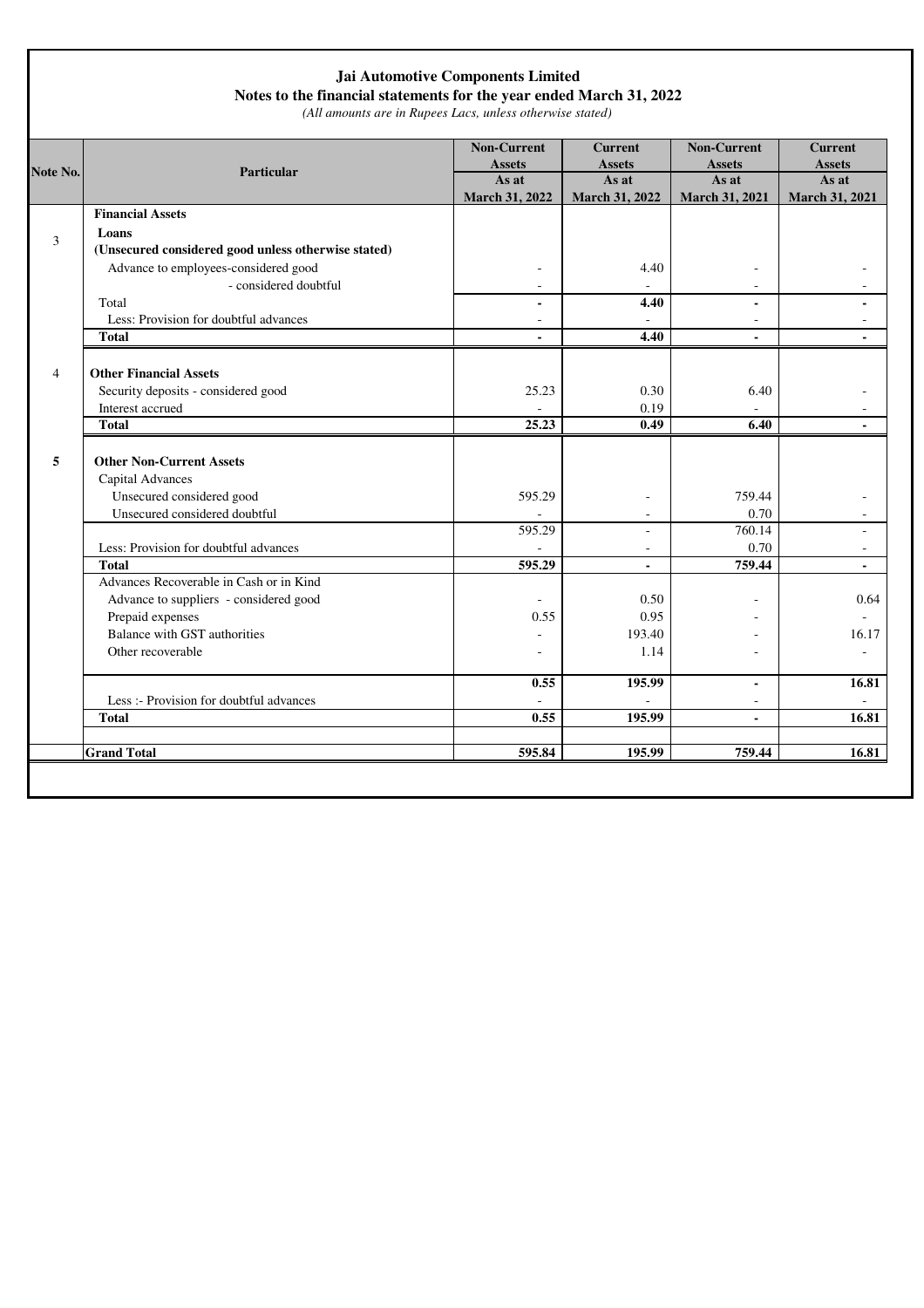**Notes to the financial statements for the year ended March 31, 2022**

| <b>Note</b> |                                  | <b>Current Assets</b>    | <b>Current Assets</b>    |  |
|-------------|----------------------------------|--------------------------|--------------------------|--|
| No.         | Particular                       | As at                    | As at                    |  |
|             |                                  | <b>March 31, 2022</b>    | <b>March 31, 2021</b>    |  |
|             |                                  |                          |                          |  |
| 6           | <b>Cash and Cash Equivalents</b> |                          |                          |  |
|             | Balance with banks               |                          |                          |  |
|             | on current account               | 122.12                   | 54.77                    |  |
|             | cheques/drafts in hand           | 0.32                     | $\overline{\phantom{a}}$ |  |
|             | Cash on hand                     | $\overline{\phantom{a}}$ |                          |  |
|             | <b>Total</b>                     | 122.44                   | 54.77                    |  |
| $\tau$      | <b>Current Tax Assets (Net)</b>  |                          |                          |  |
|             |                                  |                          |                          |  |
|             | Advance income tax (net)         | 0.75                     | $\overline{\phantom{0}}$ |  |
|             | <b>Total</b>                     | 0.75                     |                          |  |
|             |                                  |                          |                          |  |
|             |                                  |                          |                          |  |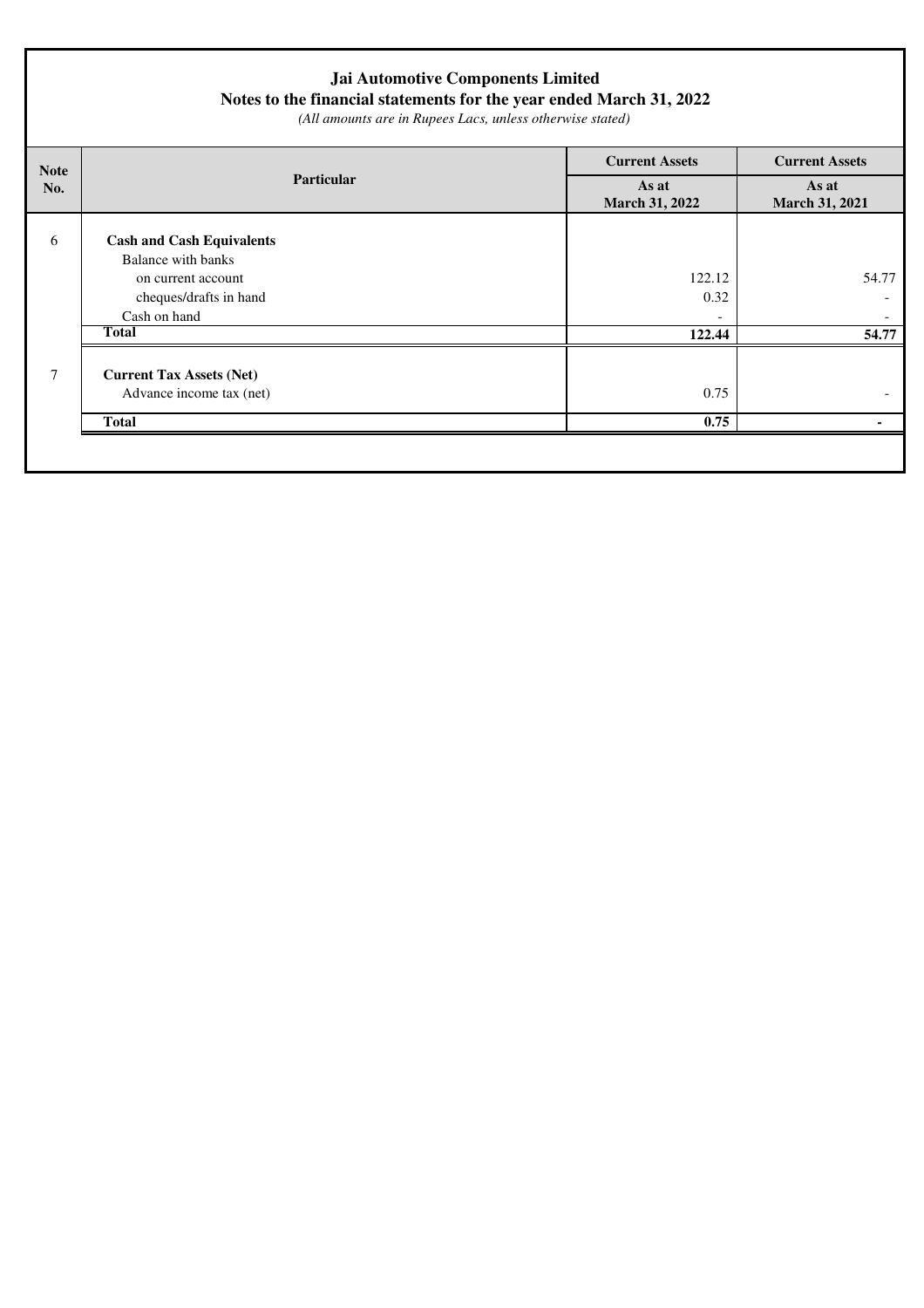**Notes to the financial statements for the year ended March 31, 2022** *(All amounts are in Rupees Lacs, unless otherwise stated)*

**8** Share Capital<br> **8** Share Capital<br> **As at As at As at As at As at As at As at As at March 31, 2022 As at March 31, 2021 Authorised share capital** 500 Lacs equity shares of Rs. 10/- each (Previous year 500 Lacs equity shares of 5,000.00 5,000.00 5,000.00 5,000.00 5,000.00 5,000.00 5,000.00 5,000 f S (10) 5,000 f  $\sim$  5,000.00 5,000 f  $\sim$  5,000.00 5,000 f  $\sim$  5,000. **Total 5,000.00 5,000.00 Issued, subscribed and paid up equity share capital** Subscribed and fully paid 463.32 Lacs equity shares of Rs 10/- each (Previous Year: 293.20 Lacs equity shares of Rs 10/- each) 2,932.00 2,932.00 2,932.00 2,932.00  **4,632.00 2,932.00** 

| a. Reconciliation of the number of shares outstanding |                       |          |                       |          |
|-------------------------------------------------------|-----------------------|----------|-----------------------|----------|
| <b>Equity shares</b>                                  | <b>March 31, 2022</b> |          | <b>March 31, 2021</b> |          |
|                                                       | No. of shares         |          | No. of shares         |          |
| Equity share - Subscribed and fully paid up           | (in Lacs)             | Amount   | $(in$ Lacs $)$        | Amount   |
| At the beginning of the year                          | 293.20                | 2.932.00 | 227.50                | 2,275.00 |
| Add: equity shares issued during the Year             | 170.00                | .700.00  | 65.70                 | 657.00   |
| At the end of the year                                | 463.20                | 4,632.00 | 293.20                | 2.932.00 |

## **b. Details of shareholders holding more than 5% shares in the Company**

|                                                  | <b>March 31, 2022</b>      | <b>March 31, 2021</b> |                                 |             |
|--------------------------------------------------|----------------------------|-----------------------|---------------------------------|-------------|
| Name of shareholders                             | No. of shares<br>(in Lacs) | $%$ holding           | No. of shares<br>$(in$ Lacs $)$ | $%$ holding |
| <b>Equity shares with voting rights</b>          |                            |                       |                                 |             |
| Jamna Auto Industries Limited-Alongwith nominees | 463.20                     | 100.00%               | 293.20                          | 100.00%     |

### **c. Details of shareholders holding of Promoters**

| Shares held by promoters at the end of the year March 31, 2022 |                                                            |                                                    |                                                      |             |                               |
|----------------------------------------------------------------|------------------------------------------------------------|----------------------------------------------------|------------------------------------------------------|-------------|-------------------------------|
| <b>Name of Promoters</b>                                       | No. of shares at the<br>beginning of the<br>vear (in Lacs) | <b>Change during</b><br>the year<br>$(in$ Lacs $)$ | No. of shares at the<br>end of the year (in<br>Lacs) | $%$ holding | $%$ Change during<br>the year |
| Jamna Auto Industries Limited-Alongwith nominees               | 293.20                                                     | 170.00                                             | 463.20                                               | 100.00%     | 58%                           |
|                                                                |                                                            |                                                    |                                                      |             |                               |
| Shares held by promoters at the end of the year March 31, 2021 |                                                            |                                                    |                                                      |             |                               |
| <b>Name of Promoters</b>                                       | No. of shares at the<br>beginning of the<br>vear (in Lacs) | <b>Change during</b><br>the year<br>$(in$ Lacs $)$ | No. of shares at the<br>end of the year (in<br>Lacs) | $%$ holding | $%$ Change during<br>the year |
| Jamna Auto Industries Limited-Alongwith nominees               | 227.50                                                     | 65.70                                              | 293.20                                               | 100.00%     | 29%                           |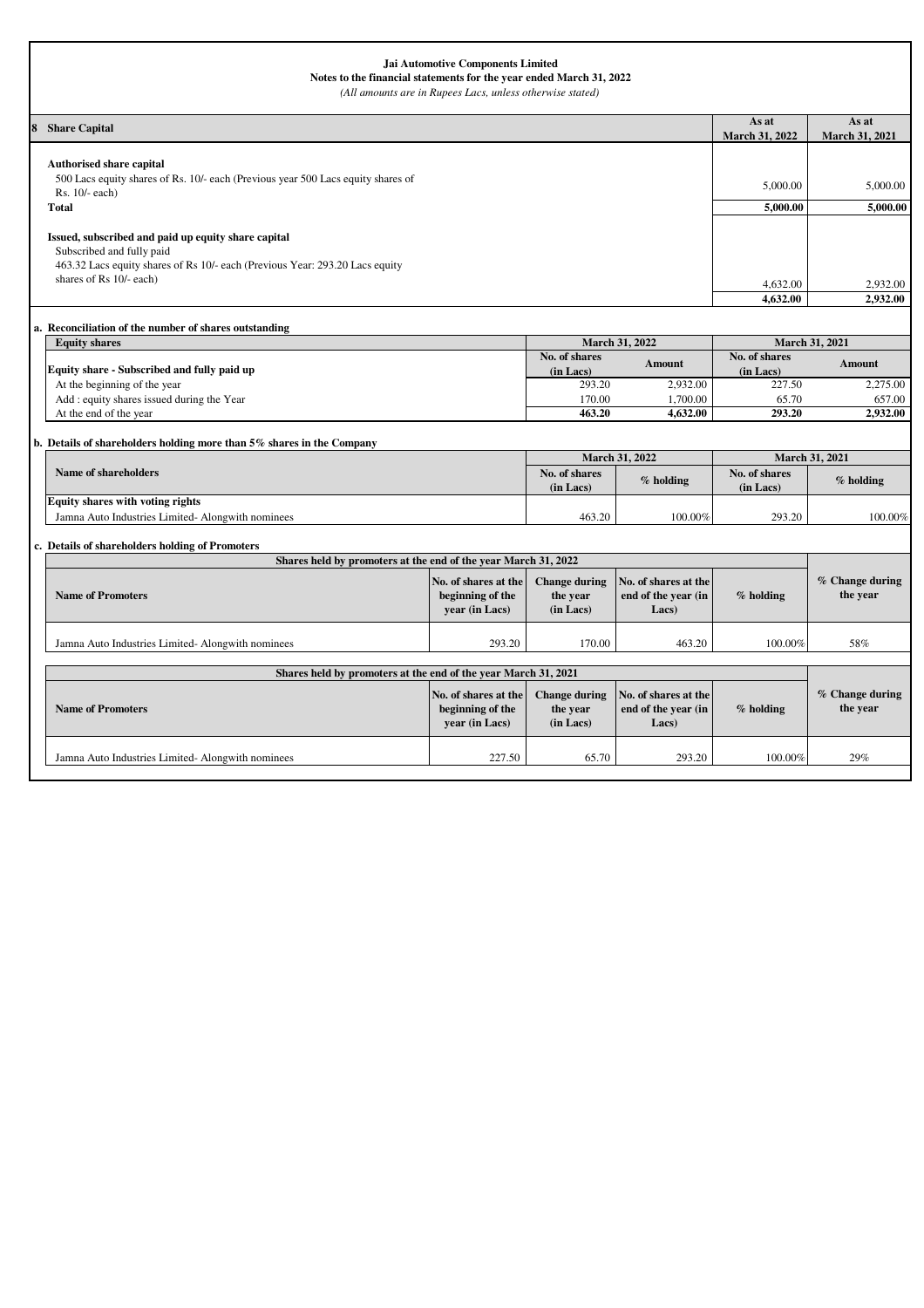## **Notes to the financial statements for the year ended March 31, 2022**

| <b>Note</b><br>No. | <b>Particulars</b>                                                             | As at<br><b>March 31, 2022</b> | As at<br><b>March 31, 2021</b> |
|--------------------|--------------------------------------------------------------------------------|--------------------------------|--------------------------------|
| 9                  | <b>Other Equity</b>                                                            |                                |                                |
|                    | A. Other Comprehensive Income/(Loss)                                           |                                |                                |
|                    | Balance as per the last financial statements                                   | (5.16)                         |                                |
|                    | Add: Re-measurement gains/(losses) on defined benefit plans (net of tax) Refer |                                |                                |
|                    | note no 25                                                                     | (4.31)                         | (5.16)                         |
|                    | <b>Closing Balance</b>                                                         | (9.47)                         | (5.16)                         |
|                    | B. Surplus/(deficit) in the Statement of Profit and Loss                       |                                |                                |
|                    | Balance as per the last financial statements                                   | (211.09)                       | (86.59)                        |
|                    | Add: Profit/(Loss) for the year                                                | (292.96)                       | (124.50)                       |
|                    | Net Surplus/(deficit) in the Statement of Profit and Loss                      | (504.05)                       | (211.09)                       |
|                    | <b>Total</b>                                                                   | (513.52)                       | (216.25)                       |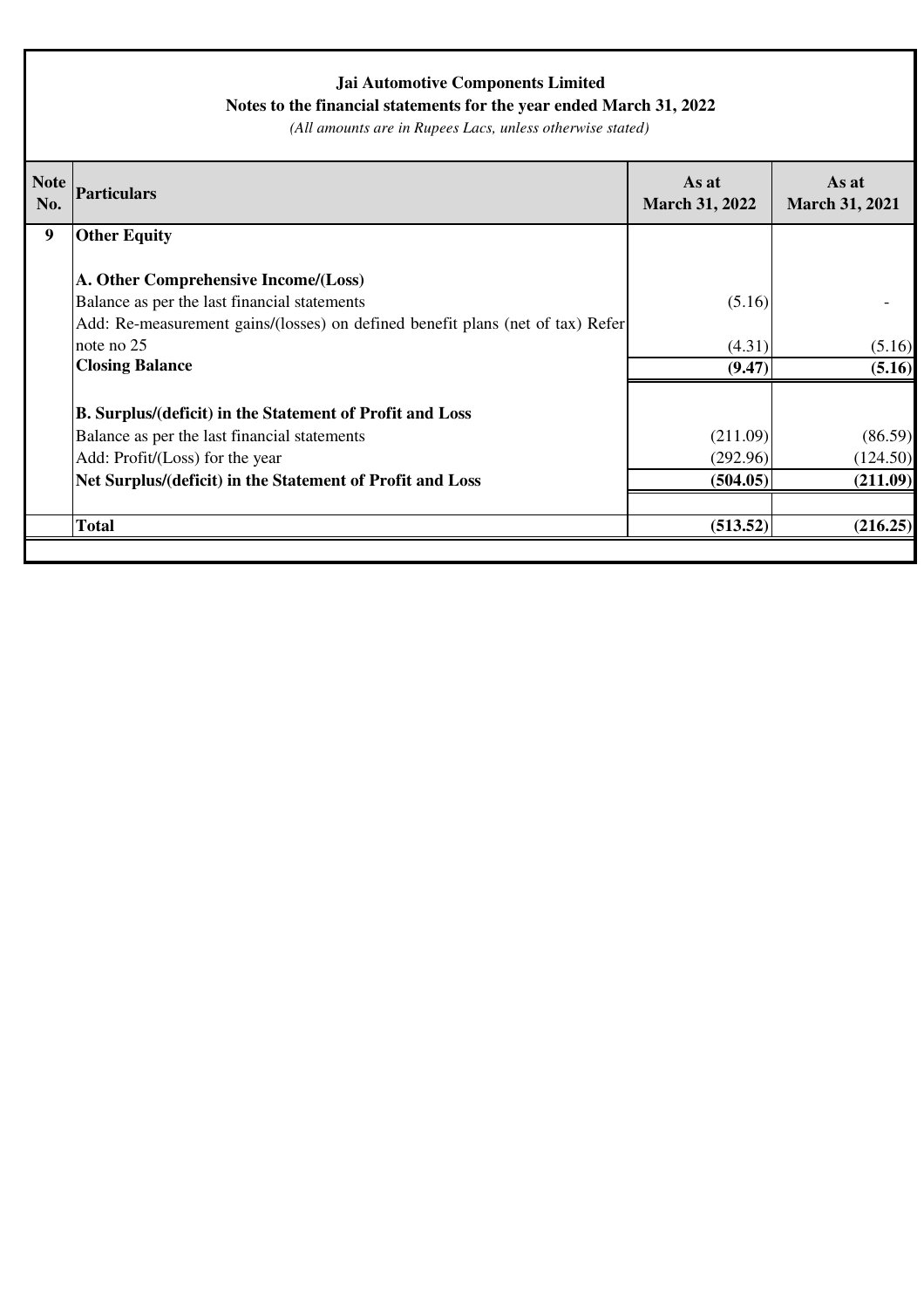### **Jai Automotive Components Limited Notes to the financial statements for the year ended March 31, 2022**

|          |                                                                                                                                                                                    | <b>Non-Current Portion</b> | <b>Current Portion</b> | <b>Non-Current Portion</b> | <b>Current Portion</b> |
|----------|------------------------------------------------------------------------------------------------------------------------------------------------------------------------------------|----------------------------|------------------------|----------------------------|------------------------|
| Note No. | <b>Particulars</b>                                                                                                                                                                 | As at                      | As at                  | As at                      | As at                  |
|          |                                                                                                                                                                                    | <b>March 31, 2022</b>      | March 31, 2022         | <b>March 31, 2021</b>      | March 31, 2021         |
| 10       | <b>Long-Term Borrowings</b>                                                                                                                                                        |                            |                        |                            |                        |
|          | Secured loans                                                                                                                                                                      |                            |                        |                            |                        |
|          | Term loans                                                                                                                                                                         |                            |                        |                            |                        |
|          | <b>Total</b>                                                                                                                                                                       |                            | ٠                      |                            |                        |
|          |                                                                                                                                                                                    |                            |                        |                            |                        |
|          | <b>Short Term Borrowings*</b>                                                                                                                                                      |                            |                        |                            |                        |
|          | Unsecured loans                                                                                                                                                                    |                            |                        |                            |                        |
|          | Loan from holding company {Refer note no. 34(b)}**                                                                                                                                 |                            | 550.00                 |                            |                        |
|          | <b>Total</b>                                                                                                                                                                       |                            | 550.00                 | $\blacksquare$             |                        |
|          | <b>Total</b>                                                                                                                                                                       |                            | 550.00                 |                            |                        |
|          | <b>Total of above Includes</b>                                                                                                                                                     |                            |                        |                            |                        |
|          | Secured borrowings                                                                                                                                                                 |                            | $\blacksquare$         | $\blacksquare$             |                        |
|          | Unsecured borrowings                                                                                                                                                               | $\blacksquare$             | 550.00                 | $\sim$                     | $\blacksquare$         |
|          |                                                                                                                                                                                    |                            |                        |                            |                        |
|          | *Cash credit/WCDL/PO funding limit with Kotak Mahindra Bank Limited Rs. Nil (previous year Rs. Nil) on interest rate 6months MCLR+0.65% is secured against:                        |                            |                        |                            |                        |
|          | i) First pari passu hypothecation charge on all existing and future current assets and movable fixed asset of the borrower.                                                        |                            |                        |                            |                        |
|          | ii) Corporate guarantee of M/s Jamna Auto Industries Limited.                                                                                                                      |                            |                        |                            |                        |
|          | iii) The working capital loan sanctioned of Rs 2500 Lacs has not been utilized by the company during the year.                                                                     |                            |                        |                            |                        |
|          |                                                                                                                                                                                    |                            |                        |                            |                        |
|          | ** The Loan from holding company amounting to Rs. 550 Lacs is a demand loan and has been taken at 9% rate of interest. The company has accepted the borrowings to meet its general |                            |                        |                            |                        |
|          | requirments and used it for purpose for which it was taken at the balance sheet date.                                                                                              |                            |                        |                            |                        |
|          |                                                                                                                                                                                    |                            |                        |                            |                        |
| 11       | <b>Lease Liabilities</b>                                                                                                                                                           |                            |                        |                            |                        |
|          | Lease liabilities                                                                                                                                                                  | 491.17                     | 64.38                  | 296.48                     | 16.84                  |
|          |                                                                                                                                                                                    |                            |                        |                            |                        |
|          | <b>Total</b>                                                                                                                                                                       | 491.17                     | 64.38                  | 296.48                     | 16.84                  |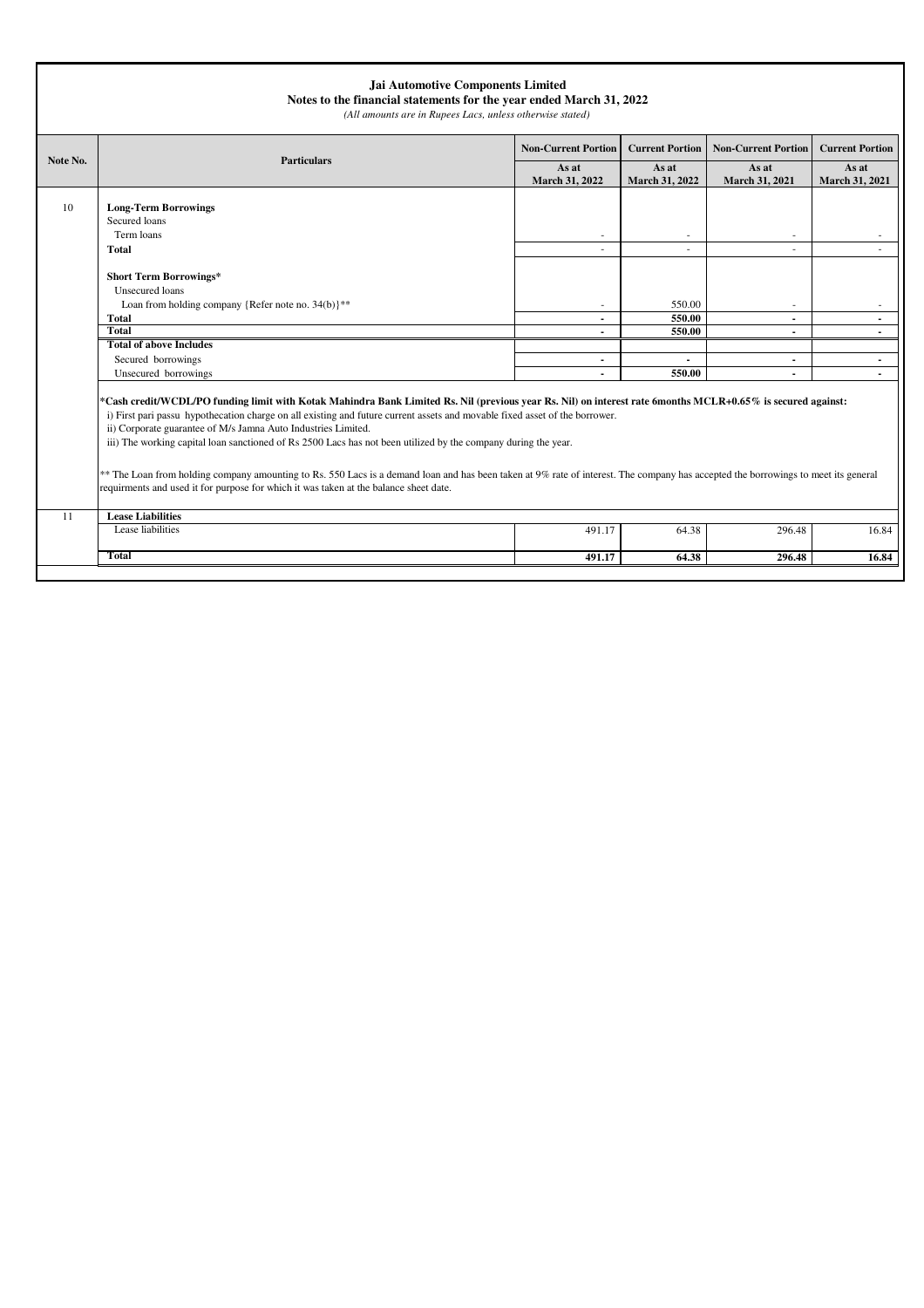### **Notes to the financial statements for the year ended March 31, 2022**

| Note No.<br><b>Particular</b><br>As at<br>As at<br>As at<br>March 31, 2022<br>March 31, 2022<br><b>March 31, 2021</b><br><b>Other Financial Liabilities</b><br>12<br>4.87<br>Security deposit<br>$\sim$<br>۰.<br>4.87<br>Total |  |  | <b>Long Term</b> | <b>Short Term</b> | <b>Long Term</b> | <b>Short Term</b>              |
|--------------------------------------------------------------------------------------------------------------------------------------------------------------------------------------------------------------------------------|--|--|------------------|-------------------|------------------|--------------------------------|
|                                                                                                                                                                                                                                |  |  |                  |                   |                  | As at<br><b>March 31, 2021</b> |
|                                                                                                                                                                                                                                |  |  |                  |                   |                  |                                |
|                                                                                                                                                                                                                                |  |  |                  |                   |                  |                                |
|                                                                                                                                                                                                                                |  |  |                  |                   |                  |                                |
| 13<br><b>Provision</b><br><b>Provision for employees benefits</b>                                                                                                                                                              |  |  |                  |                   |                  |                                |
| Provision for leave encashment<br>10.52<br>0.40                                                                                                                                                                                |  |  |                  |                   | 3.05             | 0.26                           |
| 0.08<br>0.05<br>Provision for long service award<br>٠                                                                                                                                                                          |  |  |                  |                   |                  |                                |
| Provision for benevolent fund<br>2.09<br>0.11                                                                                                                                                                                  |  |  |                  |                   | 0.06             |                                |
| 26.54<br>0.26<br>Provision for gratuity (refer note no. 25)                                                                                                                                                                    |  |  |                  |                   | 7.76             | 0.16                           |
| 10.87<br><b>Total</b><br>39.23<br>0.82                                                                                                                                                                                         |  |  |                  |                   |                  | 0.42                           |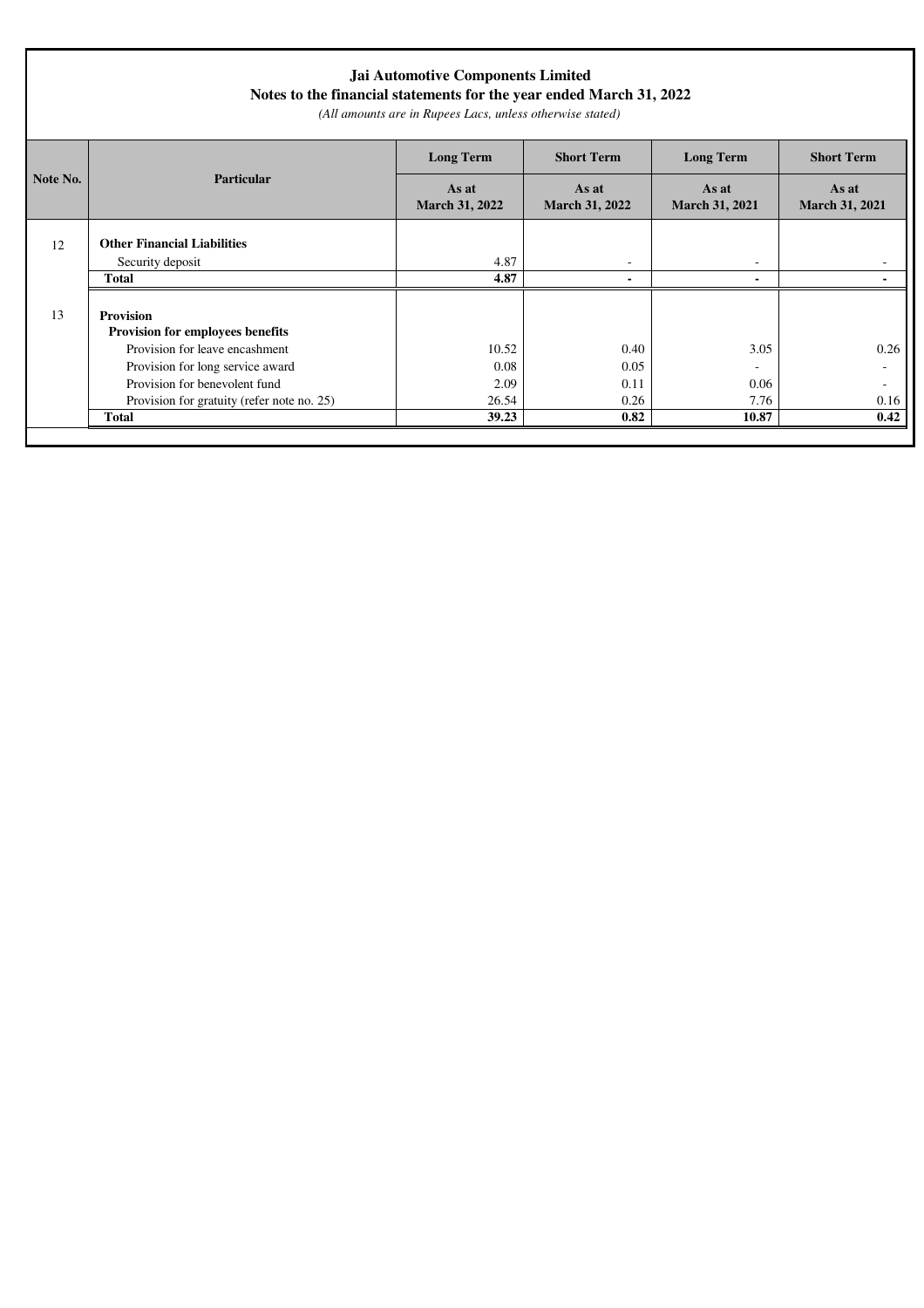**Notes to the financial statements for the year ended March 31, 2022**

| Note No. | Particular                                                                                                                                                |                          |                                                            |                                                            | As at<br><b>March 31, 2022</b> | As at<br>March 31, 2021  |
|----------|-----------------------------------------------------------------------------------------------------------------------------------------------------------|--------------------------|------------------------------------------------------------|------------------------------------------------------------|--------------------------------|--------------------------|
|          |                                                                                                                                                           |                          |                                                            |                                                            |                                |                          |
| 14       | <b>Trade Payables</b>                                                                                                                                     |                          |                                                            |                                                            |                                |                          |
|          | - total outstanding due under micro enterprises and small enterprises                                                                                     |                          |                                                            |                                                            |                                |                          |
|          | - total outstanding due under related party {(refer note 34(b)}                                                                                           |                          |                                                            |                                                            |                                |                          |
|          | - total outstanding due other than micro enterprises and small                                                                                            |                          |                                                            |                                                            | 9.23                           | 6.99                     |
|          | enterprises and related party<br><b>Total</b>                                                                                                             |                          |                                                            |                                                            | 9.23                           | 6.99                     |
|          |                                                                                                                                                           |                          |                                                            |                                                            |                                |                          |
|          | Note: Based on the information presently available with the company, there are no dues outstanding as at year end of                                      |                          |                                                            |                                                            |                                |                          |
|          | interest payable/ paid on delays in payment to micro and small enterprises covered under the Micro, Small and Medium<br>Enterprises Development Act 2006. |                          |                                                            |                                                            |                                |                          |
|          |                                                                                                                                                           |                          |                                                            |                                                            |                                |                          |
|          | Trade payables due for payment as on 31.03.2022                                                                                                           |                          |                                                            |                                                            |                                |                          |
|          |                                                                                                                                                           |                          |                                                            | Outstanding for following periods from due date of payment |                                |                          |
|          | <b>Particulars</b>                                                                                                                                        | $1$ year                 | 1-2 years                                                  | 2-3 years                                                  | More than 3 years              | <b>Total</b>             |
|          | (i) MSME                                                                                                                                                  | $\overline{\phantom{a}}$ | $\blacksquare$                                             | $\blacksquare$                                             | $\sim$                         |                          |
|          | (ii) Others                                                                                                                                               | 2.37                     | $\overline{\phantom{a}}$                                   | $\overline{\phantom{a}}$                                   | $\sim$                         | 2.37                     |
|          | (iii) Disputed dues - MSME                                                                                                                                | $\mathbb{Z}^2$           | $\mathcal{L}$                                              | $\mathcal{L}$                                              | $\mathcal{L}$                  | $\mathbb{Z}^2$           |
|          | (iv) Disputed dues - Others                                                                                                                               | $\sim$                   | $\sim$                                                     | $\sim$                                                     | $\sim$                         | $\sim$                   |
|          | (v) Unbilled dues                                                                                                                                         | 6.86                     | $\sim$                                                     | $\sim$                                                     | $\mathcal{L}$                  | 6.86                     |
|          |                                                                                                                                                           |                          |                                                            |                                                            |                                |                          |
|          | Trade payables due for payment as on 31.03.2021                                                                                                           |                          | Outstanding for following periods from due date of payment |                                                            |                                |                          |
|          | <b>Particulars</b>                                                                                                                                        | $<1$ year                | 1-2 years                                                  | 2-3 years                                                  | More than 3 years              | <b>Total</b>             |
|          | (i) MSME                                                                                                                                                  |                          | $\overline{\phantom{a}}$                                   | $\overline{\phantom{a}}$                                   |                                |                          |
|          | (ii) Others                                                                                                                                               | 0.24                     | $\mathbb{L}$                                               | $\mathbb{L}$                                               | $\blacksquare$                 | 0.24                     |
|          | (iii) Disputed dues - MSME                                                                                                                                | $\mathcal{L}$            | $\sim$                                                     | $\overline{\phantom{a}}$                                   | $\overline{\phantom{a}}$       | $\overline{\phantom{a}}$ |
|          | (iv) Disputed dues - Others                                                                                                                               | $\blacksquare$           | $\blacksquare$                                             | $\overline{\phantom{a}}$                                   | $\overline{\phantom{a}}$       | $\blacksquare$           |
|          | (v) Unbilled dues                                                                                                                                         | 6.75                     | $\sim$                                                     | $\sim$                                                     | $\sim$                         | 6.75                     |
|          |                                                                                                                                                           |                          |                                                            |                                                            |                                |                          |
| 15       | <b>Other Financial Liabilities</b>                                                                                                                        |                          |                                                            |                                                            |                                |                          |
|          | Other payables                                                                                                                                            |                          |                                                            |                                                            |                                |                          |
|          | Creditors towards fixed assets                                                                                                                            |                          |                                                            |                                                            | 77.43                          | 2.41                     |
|          | <b>Total</b>                                                                                                                                              |                          |                                                            |                                                            | 77.43                          | 2.41                     |
|          |                                                                                                                                                           |                          |                                                            |                                                            |                                |                          |
| 16       | <b>Other Current Liabilities</b>                                                                                                                          |                          |                                                            |                                                            |                                |                          |
|          | Advances from customers                                                                                                                                   |                          |                                                            |                                                            | 0.02                           |                          |
|          | Goods & service tax payable                                                                                                                               |                          |                                                            |                                                            | 0.12                           | 0.02                     |
|          | TDS payable                                                                                                                                               |                          |                                                            |                                                            | 11.88                          | 1.78                     |
|          | PF and ESI payable                                                                                                                                        |                          |                                                            |                                                            | 0.49                           | 0.47                     |
|          | Other payables                                                                                                                                            |                          |                                                            |                                                            | 19.45                          | 2.43                     |
|          | <b>Total</b>                                                                                                                                              |                          |                                                            |                                                            | 31.96                          | 4.70                     |
|          |                                                                                                                                                           |                          |                                                            |                                                            |                                |                          |
|          |                                                                                                                                                           |                          |                                                            |                                                            |                                |                          |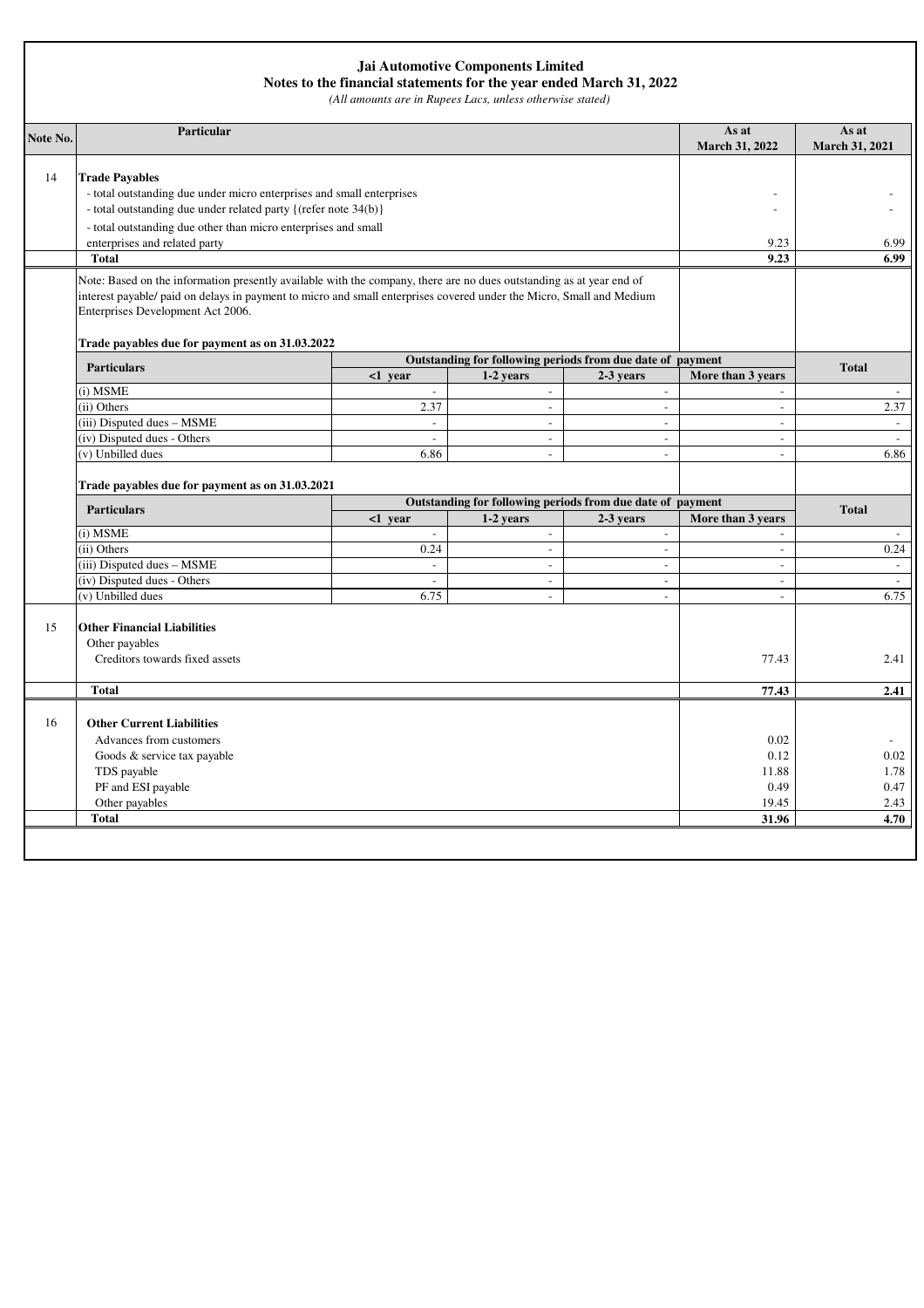## **Jai Automotive Components Limited Notes to the financial statements for the year ended March 31, 2022**

| Note No. | <b>Particulars</b>                                                  | For the year ended<br><b>March 31, 2022</b> | For the year ended<br>March 31, 2021 |
|----------|---------------------------------------------------------------------|---------------------------------------------|--------------------------------------|
| 17       | <b>Revenue from Operations</b><br>Sale of products - finished goods | $\qquad \qquad \blacksquare$                |                                      |
|          | <b>Revenue from operations</b>                                      | ۰                                           |                                      |
| 18       | <b>Other Income</b><br>Excess provision written back                | 0.05                                        |                                      |
|          |                                                                     | 0.05                                        |                                      |
| 19       | <b>Finance Income</b><br><b>Interest income</b><br>- from others    | 0.78                                        |                                      |
|          |                                                                     | 0.78                                        |                                      |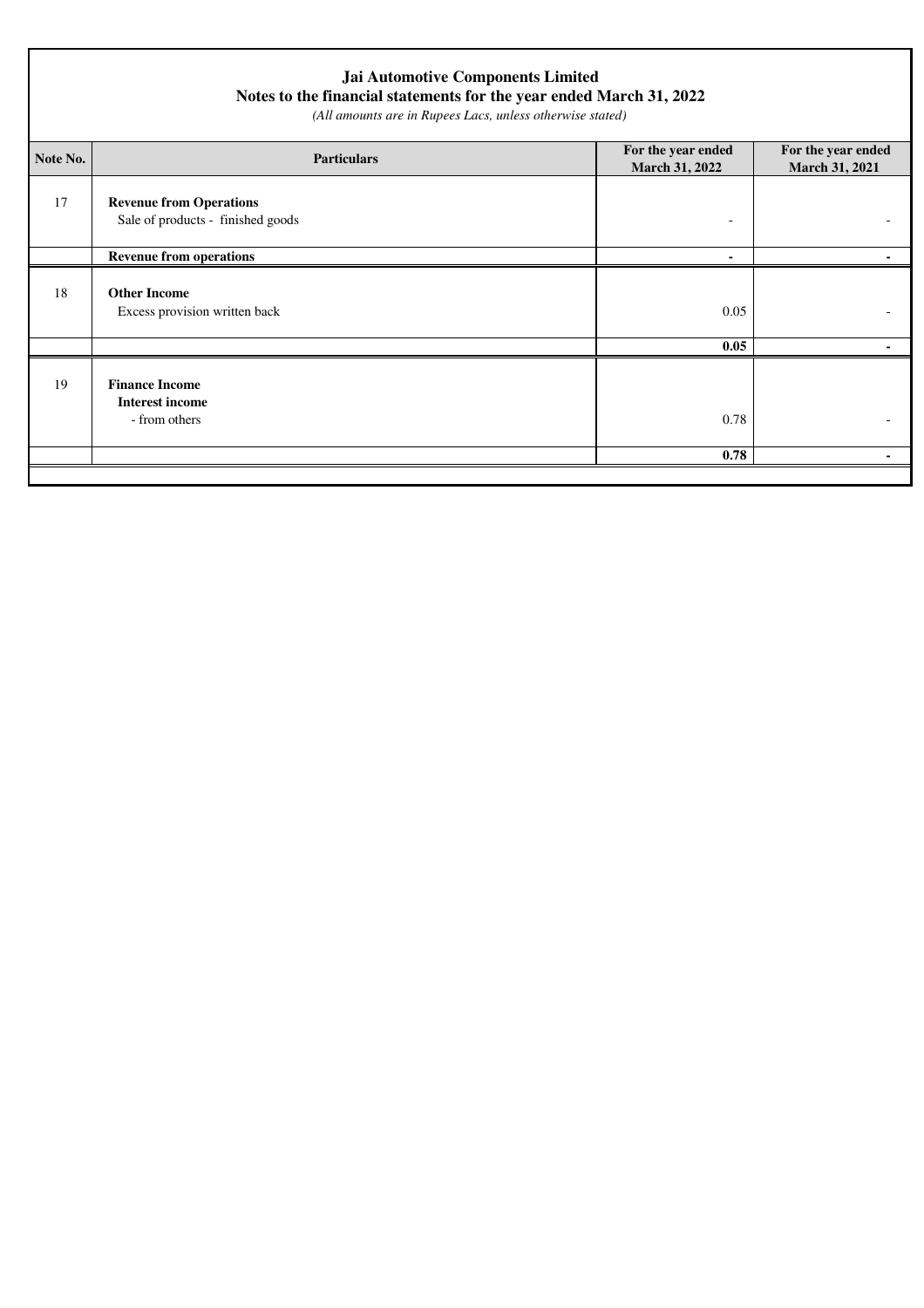## **Jai Automotive Components Limited Notes to the financial statements for the year ended March 31, 2022**

| Note No. | <b>Particulars</b>                                                  | For the year ended<br>March 31, 2022 | For the year ended<br>March 31, 2021 |
|----------|---------------------------------------------------------------------|--------------------------------------|--------------------------------------|
| 20       | <b>Employee Benefit Expenses</b>                                    |                                      |                                      |
|          | <b>Salaries</b>                                                     | 134.03                               | 62.69                                |
|          | Gratuity expense (refer note no. 25)                                | (1.22)                               | 2.77                                 |
|          | Contribution to provident and other funds                           | 3.48                                 | 3.09                                 |
|          | Benevolent fund                                                     | 1.50                                 |                                      |
|          | Staff welfare expenses                                              | 0.25                                 |                                      |
|          | <b>Total</b>                                                        | 138.04                               | 68.55                                |
|          |                                                                     |                                      |                                      |
| 21       | <b>Other Expenses</b>                                               |                                      |                                      |
|          | Consumption of stores and spare parts                               | 0.26                                 |                                      |
|          | Rent                                                                | 1.86                                 | 0.36                                 |
|          | Repair and maintenance                                              |                                      |                                      |
|          | - Repairs to buildings                                              | 2.23                                 |                                      |
|          | - Repairs to others                                                 | 0.24                                 |                                      |
|          | Rates and taxes, excluding taxes on income                          | 0.95                                 | 4.40                                 |
|          | Travelling and conveyance                                           | 9.64                                 | 0.23                                 |
|          | Legal and professional expenses                                     | 7.84                                 | 0.67                                 |
|          | Payment made to auditors (Refer note 31)                            | 2.30                                 | 0.78                                 |
|          | Provision for doubtful advance                                      |                                      | 0.70                                 |
|          | Security charges                                                    | 0.68                                 |                                      |
|          | Printing, stationery and communication                              | 0.38                                 |                                      |
|          | <b>Bank</b> charges                                                 | 0.32                                 |                                      |
|          | Miscellaneous expenses                                              | 25.74                                | 0.90                                 |
|          | <b>Total</b>                                                        | 52.44                                | 8.04                                 |
|          |                                                                     |                                      |                                      |
| 22       | <b>Finance Costs</b>                                                |                                      |                                      |
|          | Interest to others {Including related party - refer note no. 34(b)} | 45.58                                | 23.98                                |
|          | <b>Total</b>                                                        | 45.58                                | 23.98                                |
|          |                                                                     |                                      |                                      |
| 23       | <b>Depreciation and Amortisation Expenses</b>                       |                                      |                                      |
|          | Depreciation on tangible assets                                     | 57.55                                | 23.83                                |
|          | Amortisation on intangible assets                                   | 0.18                                 | 0.10                                 |
|          | <b>Total</b>                                                        | 57.73                                | 23.93                                |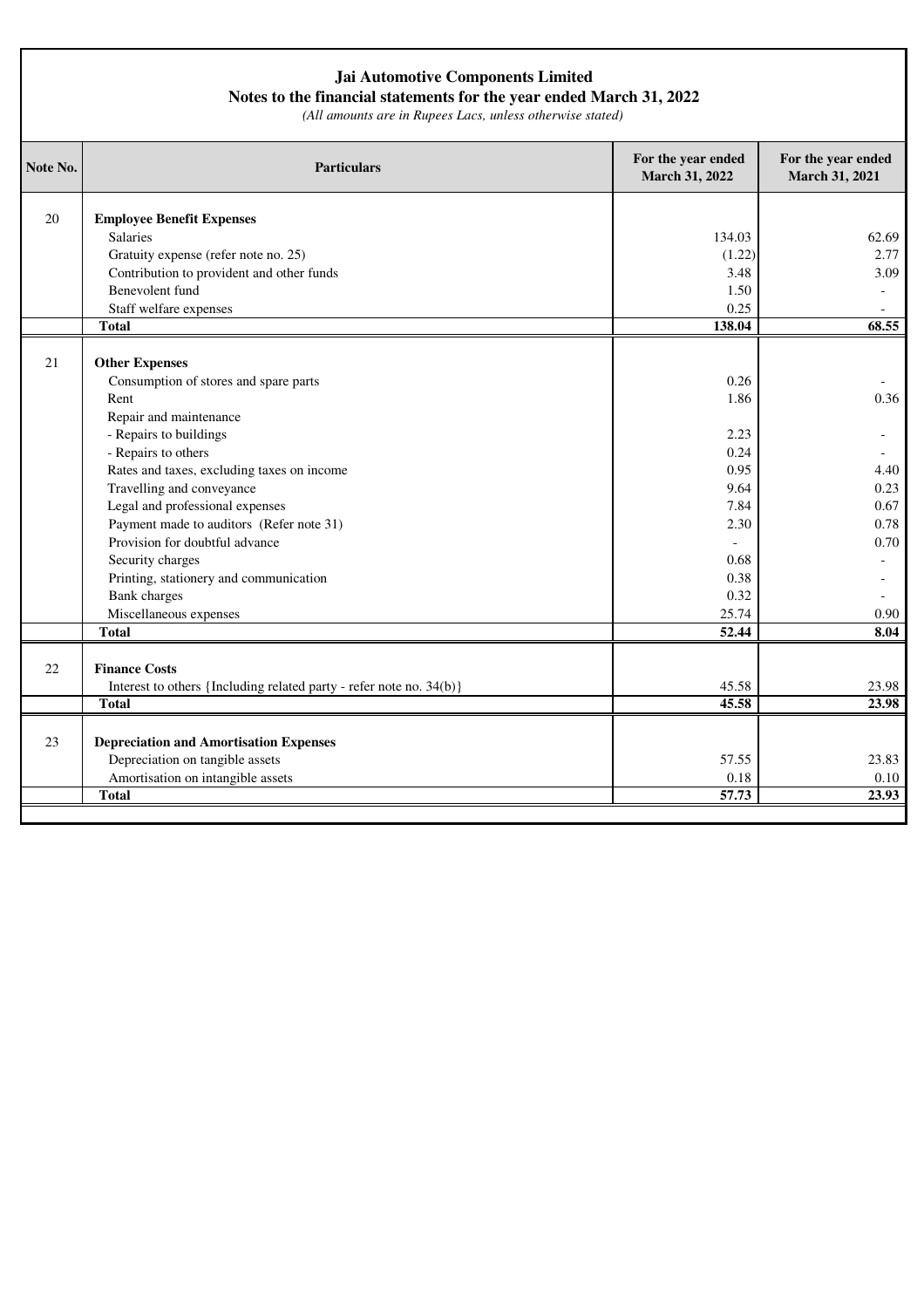### **Notes to the financial statements for the year ended March 31, 2022**

*(All amounts are in Rupees Lacs, unless otherwise stated)*

### **24 Earnings Per Share (EPS)**

Basic and Diluted EPS amounts are calculated by dividing the profit for the year attributable to equity holders of the company by the weighted average number of Equity Shares outstanding during the year.

The following reflects the income and share data used in the basic and diluted EPS computations:

| <b>Particulars</b>                                                                              | <b>March 31, 2022</b> | <b>March 31, 2021</b> |
|-------------------------------------------------------------------------------------------------|-----------------------|-----------------------|
| a) Calculation of weighted average number of equity shares of Rs. 10 each                       |                       |                       |
| Net profit after tax                                                                            | (297)                 | (130)                 |
| Net profit for the period attributable to equity shares                                         | (297)                 | (130)                 |
| Weighted average number of equity shares during the period in calculating basic EPS (in Lacs)   | 366.49                | 236.04                |
| Weighted average number of equity shares during the period in calculating diluted EPS (in Lacs) | 366.49                | 236.04                |
| Basic EPS (In Rs.)                                                                              | (0.81)                | (0.55)                |
| Diluted EPS (In Rs.)                                                                            | (0.81)                | (0.55)                |
|                                                                                                 |                       |                       |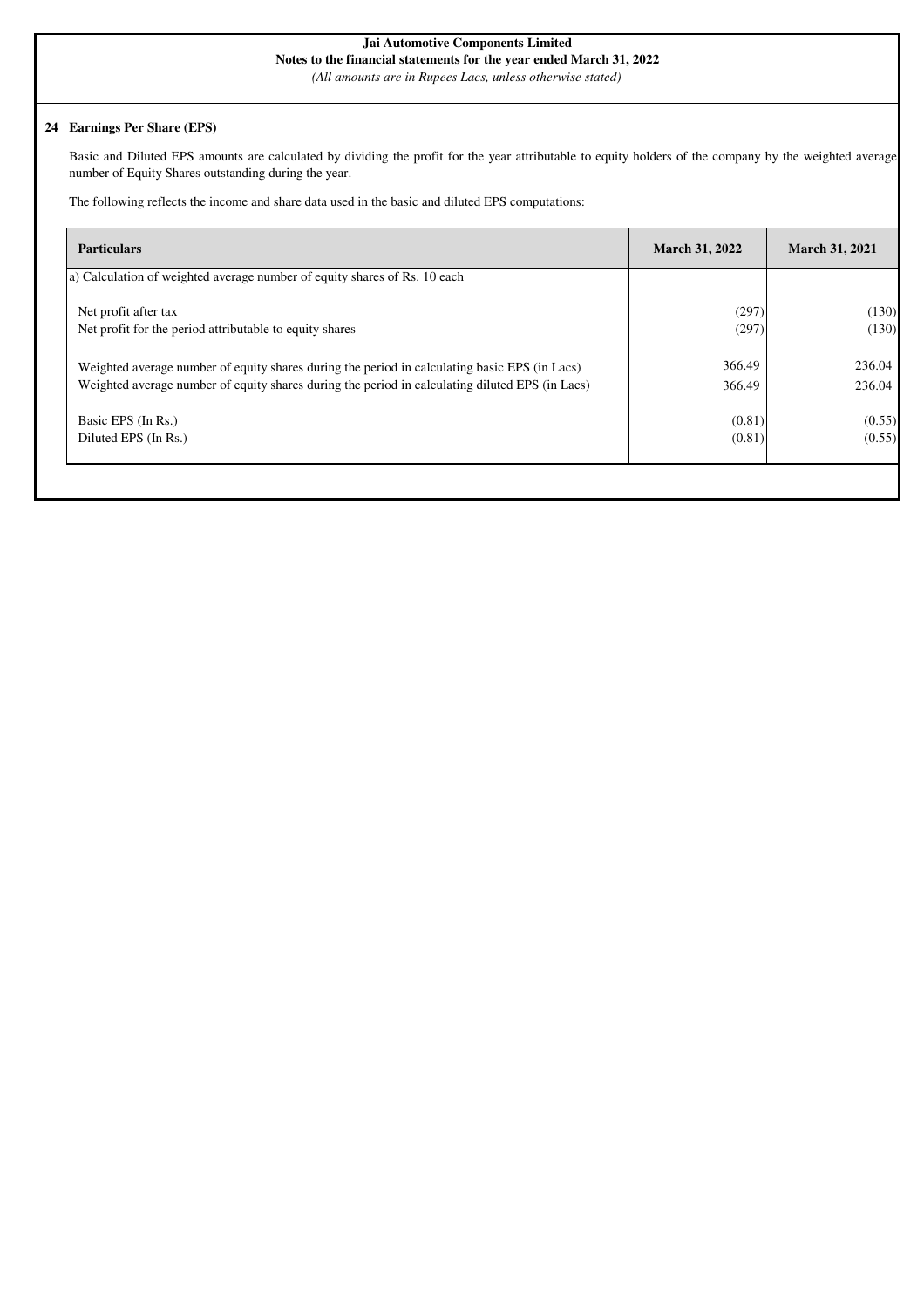|     | Jai Automotive Components Limited<br>Notes to the financial statements for the year ended March 31, 2022<br>(All amounts are in Rupees Lacs, unless otherwise stated)                                                                                                                                                                                                                                                                                                                                                                                                                                                           |                                     |                     |                          |                                               |
|-----|---------------------------------------------------------------------------------------------------------------------------------------------------------------------------------------------------------------------------------------------------------------------------------------------------------------------------------------------------------------------------------------------------------------------------------------------------------------------------------------------------------------------------------------------------------------------------------------------------------------------------------|-------------------------------------|---------------------|--------------------------|-----------------------------------------------|
|     | 25 Gratuity and other post-employment benefit plans<br>The company operates three plans viz gratuity, long term service award and benevolent fund for its employees. Under the gratuity plan every employee who has completed atleast five years of service<br>gets Gratuity on departure @15 days of last drawn salary for each completed year of service, in terms of Payment of Gratuity Act, 1972. The scheme of Gratuity is unfunded.<br>(a) The following table summarize the funded status of the gratuity plans and the amount recognized in the company's financial statements as at March 31, 2022 and March 31, 2022 |                                     |                     |                          |                                               |
|     | <b>Particulars</b>                                                                                                                                                                                                                                                                                                                                                                                                                                                                                                                                                                                                              |                                     |                     | March 31, 2022           | As at<br>March 31, 2021                       |
|     | Change in benefit obligation                                                                                                                                                                                                                                                                                                                                                                                                                                                                                                                                                                                                    |                                     |                     |                          |                                               |
|     | Opening defined Benefit obligation<br>Service cost                                                                                                                                                                                                                                                                                                                                                                                                                                                                                                                                                                              |                                     |                     | 16.49<br>4.84            | 8.56<br>2.17                                  |
|     | Interest expenses                                                                                                                                                                                                                                                                                                                                                                                                                                                                                                                                                                                                               |                                     |                     | 1.15                     | 0.60                                          |
|     | Benefits paid<br>Remeasurements - Actuarial (Gains)/ loss                                                                                                                                                                                                                                                                                                                                                                                                                                                                                                                                                                       |                                     |                     | 4.31                     | 5.16                                          |
|     | Closing defined benefit obligation                                                                                                                                                                                                                                                                                                                                                                                                                                                                                                                                                                                              |                                     |                     | 26.79                    | 16.49                                         |
|     | <b>Particulars</b>                                                                                                                                                                                                                                                                                                                                                                                                                                                                                                                                                                                                              |                                     |                     | March 31, 2022           | As at<br>March 31, 2021                       |
|     | Change in plan assets<br>Opening fair value of plan assets                                                                                                                                                                                                                                                                                                                                                                                                                                                                                                                                                                      |                                     |                     |                          |                                               |
|     | Expected return on plan assets                                                                                                                                                                                                                                                                                                                                                                                                                                                                                                                                                                                                  |                                     |                     |                          |                                               |
|     | Contributions by employer<br>Benefits paid                                                                                                                                                                                                                                                                                                                                                                                                                                                                                                                                                                                      |                                     |                     |                          |                                               |
|     | Remeasurements - Actuarial Gains/ (loss)                                                                                                                                                                                                                                                                                                                                                                                                                                                                                                                                                                                        |                                     |                     |                          |                                               |
|     | Closing fair value of plan assets                                                                                                                                                                                                                                                                                                                                                                                                                                                                                                                                                                                               |                                     |                     | ÷,                       | $\overline{a}$                                |
| (b) | Major categories of plan assets                                                                                                                                                                                                                                                                                                                                                                                                                                                                                                                                                                                                 |                                     |                     |                          | As at                                         |
|     | Funds Managed by Insurer                                                                                                                                                                                                                                                                                                                                                                                                                                                                                                                                                                                                        |                                     |                     | March 31, 2022<br>0%     | March 31, 2021<br>$0\%$                       |
|     | (c) Amount for the year ended on March 31, 2022 and March 31, 2021 recognized in the statement of profit and loss under employee benfit expenses:                                                                                                                                                                                                                                                                                                                                                                                                                                                                               |                                     |                     |                          |                                               |
|     | <b>Particulars</b>                                                                                                                                                                                                                                                                                                                                                                                                                                                                                                                                                                                                              |                                     |                     |                          | As at                                         |
|     | Service cost                                                                                                                                                                                                                                                                                                                                                                                                                                                                                                                                                                                                                    |                                     |                     | March 31, 2022<br>4.84   | March 31, 2021<br>2.17                        |
|     | Net interest on the net defined benefit liability/ asset                                                                                                                                                                                                                                                                                                                                                                                                                                                                                                                                                                        |                                     |                     | 1.15                     | 0.60                                          |
|     | Net gratuity cost                                                                                                                                                                                                                                                                                                                                                                                                                                                                                                                                                                                                               |                                     |                     | 5.99                     | 2.77                                          |
|     | (d) Amount for the year ended on March 31, 2022 and March 31, 2021 recognized in the statement of other comprehensive income:                                                                                                                                                                                                                                                                                                                                                                                                                                                                                                   |                                     |                     |                          | As at                                         |
|     | <b>Particulars</b>                                                                                                                                                                                                                                                                                                                                                                                                                                                                                                                                                                                                              |                                     |                     | March 31, 2022           | March 31, 2021                                |
|     | Remeasurements of the net defined benefit liability/ (assets)<br>Actuarial (gains)/ losses                                                                                                                                                                                                                                                                                                                                                                                                                                                                                                                                      |                                     |                     | 4.31                     | 5.16                                          |
|     | (Return)/ Loss on plan assets excluding amounts included in the net interest on the net defined benefit liability/ (assets)                                                                                                                                                                                                                                                                                                                                                                                                                                                                                                     |                                     |                     | 4.31                     | 5.16                                          |
|     | Total                                                                                                                                                                                                                                                                                                                                                                                                                                                                                                                                                                                                                           |                                     |                     |                          |                                               |
|     | (e) Amounts recognised in the statement of other comprehensive income as follows:                                                                                                                                                                                                                                                                                                                                                                                                                                                                                                                                               |                                     |                     |                          |                                               |
|     |                                                                                                                                                                                                                                                                                                                                                                                                                                                                                                                                                                                                                                 |                                     |                     |                          |                                               |
|     | <b>Particulars</b>                                                                                                                                                                                                                                                                                                                                                                                                                                                                                                                                                                                                              |                                     |                     | March 31, 2022           | As at<br>March 31, 2021                       |
|     | Actuarial (gain)/loss on arising from change in demographic assumption<br>Actuarial loss/(gain) on arising from change in financial assumption                                                                                                                                                                                                                                                                                                                                                                                                                                                                                  |                                     |                     |                          |                                               |
|     | Actuarial loss on arising from experience adjustment                                                                                                                                                                                                                                                                                                                                                                                                                                                                                                                                                                            |                                     |                     | 4.31                     | 5.16                                          |
|     | Actuarial loss on asset for the year<br>Total                                                                                                                                                                                                                                                                                                                                                                                                                                                                                                                                                                                   |                                     |                     | 4.31                     | 5.16                                          |
|     | (f) The principal assumptions used to determine benefit obligations as at March 31, 2022 and March 31, 2021 are as follows:                                                                                                                                                                                                                                                                                                                                                                                                                                                                                                     |                                     |                     |                          |                                               |
|     | <b>Particulars</b>                                                                                                                                                                                                                                                                                                                                                                                                                                                                                                                                                                                                              |                                     |                     |                          | As at                                         |
|     | Discount rate                                                                                                                                                                                                                                                                                                                                                                                                                                                                                                                                                                                                                   |                                     |                     | March 31, 2022<br>7.36%  | March 31, 2021<br>6.97%                       |
|     | Average rate of increase in compensations level                                                                                                                                                                                                                                                                                                                                                                                                                                                                                                                                                                                 |                                     |                     | 10.00%                   | 10.00%                                        |
|     | Retirement Age (years)                                                                                                                                                                                                                                                                                                                                                                                                                                                                                                                                                                                                          |                                     |                     | 58<br>100% of IALM       | 58<br>100% of IALM                            |
|     | Mortality Rate inclusive of provision for disability                                                                                                                                                                                                                                                                                                                                                                                                                                                                                                                                                                            |                                     |                     | $(2012 - 14)$            | $(2012 - 14)$                                 |
|     | Employees turnover (Age)                                                                                                                                                                                                                                                                                                                                                                                                                                                                                                                                                                                                        |                                     |                     | Withdrawl rate in<br>(%) | Withdrawl rate in<br>$($ %)                   |
|     | Upto 30 years                                                                                                                                                                                                                                                                                                                                                                                                                                                                                                                                                                                                                   |                                     |                     | 6.50%                    | 6.50%                                         |
|     | From 31 to 44 years<br>Above 44 years                                                                                                                                                                                                                                                                                                                                                                                                                                                                                                                                                                                           |                                     |                     | 2.00%<br>0.90%           | 2.00%<br>0.90%                                |
|     | One of the principal assumptions is the discount rate, which should be based upon the market yields available on Government bonds at the accounting date with a term that matches that of the<br>liabilities.                                                                                                                                                                                                                                                                                                                                                                                                                   |                                     |                     |                          |                                               |
|     | The assumptions for salary escalation rate and withdrawal rate have been discussed with the company.                                                                                                                                                                                                                                                                                                                                                                                                                                                                                                                            |                                     |                     |                          |                                               |
|     | (g) The company expects to contribute Rs. 10.33 Lacs (March 31, 2022: Nil ) towards gratuity during the year 2022-23.                                                                                                                                                                                                                                                                                                                                                                                                                                                                                                           |                                     |                     |                          |                                               |
|     | The following payments are expected contributions to the defined benefit plan in future years:                                                                                                                                                                                                                                                                                                                                                                                                                                                                                                                                  |                                     |                     |                          |                                               |
|     | Gratuity                                                                                                                                                                                                                                                                                                                                                                                                                                                                                                                                                                                                                        |                                     |                     |                          |                                               |
|     | <b>Particulars</b>                                                                                                                                                                                                                                                                                                                                                                                                                                                                                                                                                                                                              |                                     |                     | March 31, 2022           | March 31, 2021                                |
|     | Within the next 12 months (next annual reporting period)<br>Between 2 and 5 years                                                                                                                                                                                                                                                                                                                                                                                                                                                                                                                                               |                                     |                     | 0.26<br>1.63             | 0.17<br>1.24                                  |
|     | Beyond 5 years                                                                                                                                                                                                                                                                                                                                                                                                                                                                                                                                                                                                                  |                                     |                     | 22.61                    | 3.03<br>4.44                                  |
|     | <b>Total</b>                                                                                                                                                                                                                                                                                                                                                                                                                                                                                                                                                                                                                    |                                     |                     | 24.50                    |                                               |
|     | (h) Quantitative sensitivity analysis for significant assumption as at March 31, 2022 and March 31, 2021 is as shown below:<br><b>Gratuity Plan</b>                                                                                                                                                                                                                                                                                                                                                                                                                                                                             |                                     |                     |                          |                                               |
|     | <b>Particulars</b>                                                                                                                                                                                                                                                                                                                                                                                                                                                                                                                                                                                                              | March 31, 2022                      | March 31, 2022      | March 31, 2022           | March 31, 2022                                |
|     | <b>Assumptions</b>                                                                                                                                                                                                                                                                                                                                                                                                                                                                                                                                                                                                              | <b>Discount rate</b>                |                     |                          | <b>Future salary increases</b>                |
|     | Sensitivity level<br>Impact on defined benefit obligation                                                                                                                                                                                                                                                                                                                                                                                                                                                                                                                                                                       | 1% increase<br>(2.53)               | 1% decrease<br>2.90 | 1% increase<br>2.80      | 1% decrease<br>(2.50)                         |
|     |                                                                                                                                                                                                                                                                                                                                                                                                                                                                                                                                                                                                                                 |                                     |                     |                          |                                               |
|     | <b>Particulars</b>                                                                                                                                                                                                                                                                                                                                                                                                                                                                                                                                                                                                              | March 31, 2021                      | March 31, 2021      | March 31, 2021           | March 31, 2021                                |
|     | <b>Assumptions</b><br>Sensitivity level                                                                                                                                                                                                                                                                                                                                                                                                                                                                                                                                                                                         | <b>Discount rate</b><br>1% increase | 1% decrease         | 1% increase              | <b>Future salary increases</b><br>1% decrease |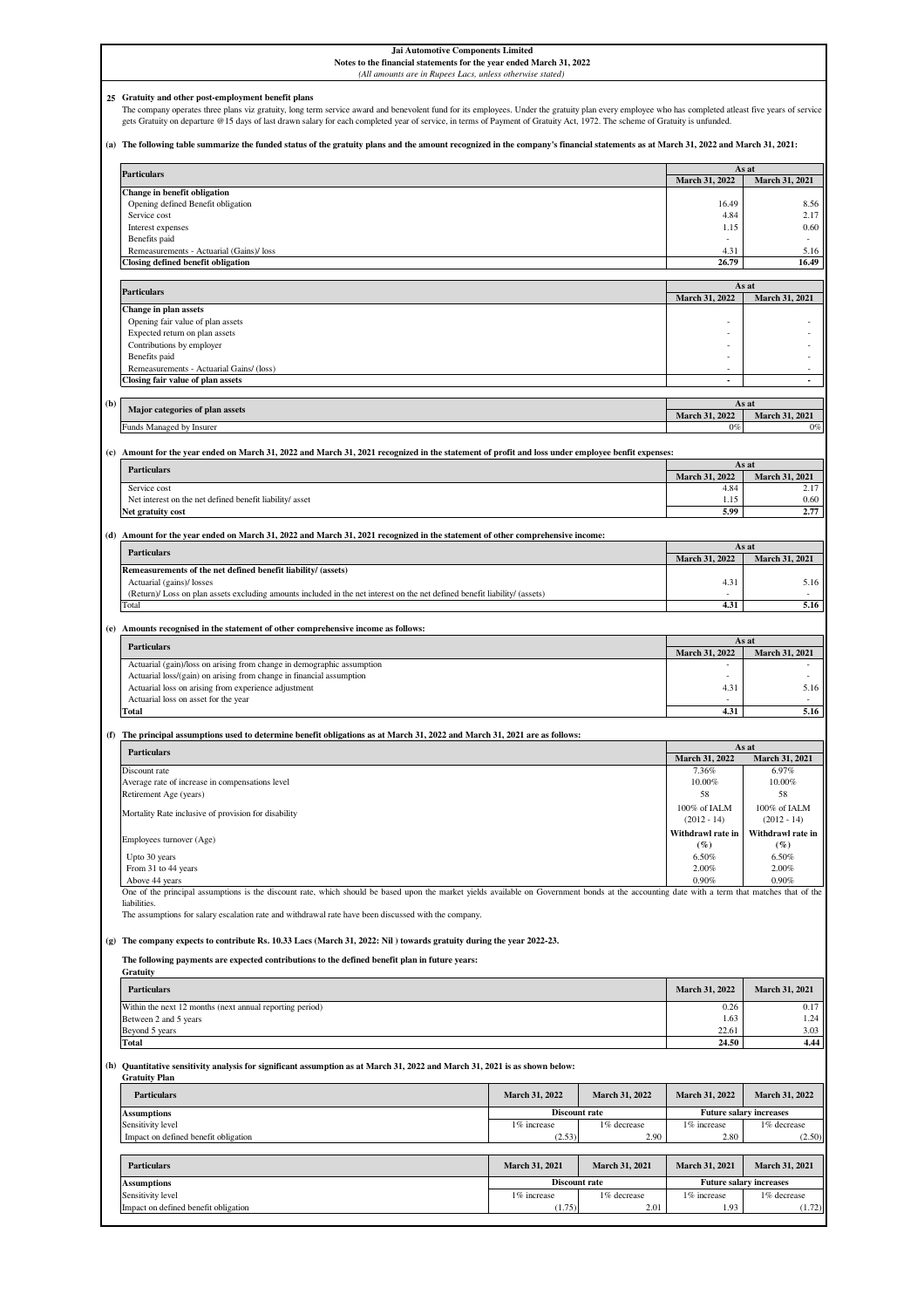### **Jai Automotive Components Limited Notes to the financial statements for the year ended March 31, 2022** *(All amounts are in Rupees Lacs, unless otherwise stated)*

### **26 Significant accounting judgements, estimates and assumptions**

The preparation of the company's financial statements requires management to make judgements, estimates and assumptions that affect the reported amounts of revenues, expenses, assets and liabilities, and the accompanying disclosures, and the disclosure of contingent liabilities. Uncertainty about these assumptions and estimates could result in outcomes that require a material adjustment to the carrying amount of assets or liabilities affected in future periods.

### **Judgements**

In the process of applying the company's accounting policies, management has made the following judgements, which have the most significant effect on the amounts recognised in the financial statements:

### **Determining the lease term of contracts with renewal and termination options – Company as lessee**

The Company determines the lease term as the non-cancellable term of the lease, together with any periods covered by an option to extend the lease if it is reasonably certain to be exercised, or any periods covered by an option to terminate the lease, if it is reasonably certain not to be exercised.

The Company has several lease contracts that include extension and termination options. The Company applies judgement in evaluating whether it is reasonably certain whether or not to exercise the option to renew or terminate the lease. That is, it considers all relevant factors that create an economic incentive for it to exercise either the renewal or termination. After the commencement date, the Company reassesses the lease term if there is a significant event or change in circumstances that is within its control and affects its ability to exercise or not to exercise the option to renew or to terminate (e.g., construction of significant leasehold improvements or significant customisation to the leased asset).

### **Estimates and assumptions**

The key assumptions concerning the future and other key sources of estimation uncertainty at the reporting date, that have a significant risk of causing a material adjustment to the carrying amounts of assets and liabilities within the next financial year, are described below. Existing circumstances and assumptions about future developments, however, may change due to market changes or circumstances arising that are beyond the control of the company. Such changes are reflected in the assumptions when they occur.

### **Taxation**

In preparing financial statements, there are many transactions and calculations for which the ultimate tax determination is uncertain. The company recognises liabilities for anticipated tax issues based on estimates of whether additional taxes will be due. The uncertain tax positions are measured at the amount expected to be paid to taxation authorities when the company determines that the probable outflow of economic resources will occur. Where the final tax outcome of these matters is different from the amounts that were initially recorded, such differences will impact the current and deferred income tax assets and liabilities in the period in which such determination is made. Significant management judgement is required to determine the amount of deferred tax assets that can be recognised, based upon the likely timing and the level of future taxable profits together with future tax planning strategies.

### **Provisions and contingencies**

The assessments undertaken in recognising provisions and contingencies have been made in accordance with the applicable Ind AS.

A provision is recognized if, as a result of a past event, the company has a present legal or constructive obligation that can be estimated reliably, and it is probable that an outflow of economic benefits will be required to settle the obligation. Where the effect of time value of money is material, provisions are determined by discounting the expected future cash flows.

The company has capital committment in relation to various capital projects which are not recognized in the balance sheet but shown under capital committment (Refer Note 33(a)). In the normal course of business, contigent liabilities may arise from obligation or other claim against the company which are very difficult to quantify reliably and such obligation are treated as contigent liabilities and disclosed in the notes but are not reflected as liabilities in the financial statements.

### **Fair value measurement of financial instruments**

When the fair values of financial assets and financial liabilities recorded in the balance sheet cannot be measured based on quoted prices in active markets, their fair value is measured using valuation techniques. The inputs to these models are taken from observable markets where possible, but where this is not feasible, a degree of judgement is required in establishing fair values. Judgements include considerations of inputs such as liquidity risk, credit risk and volatility. Changes in assumptions about these factors could affect the reported fair value of financial instruments.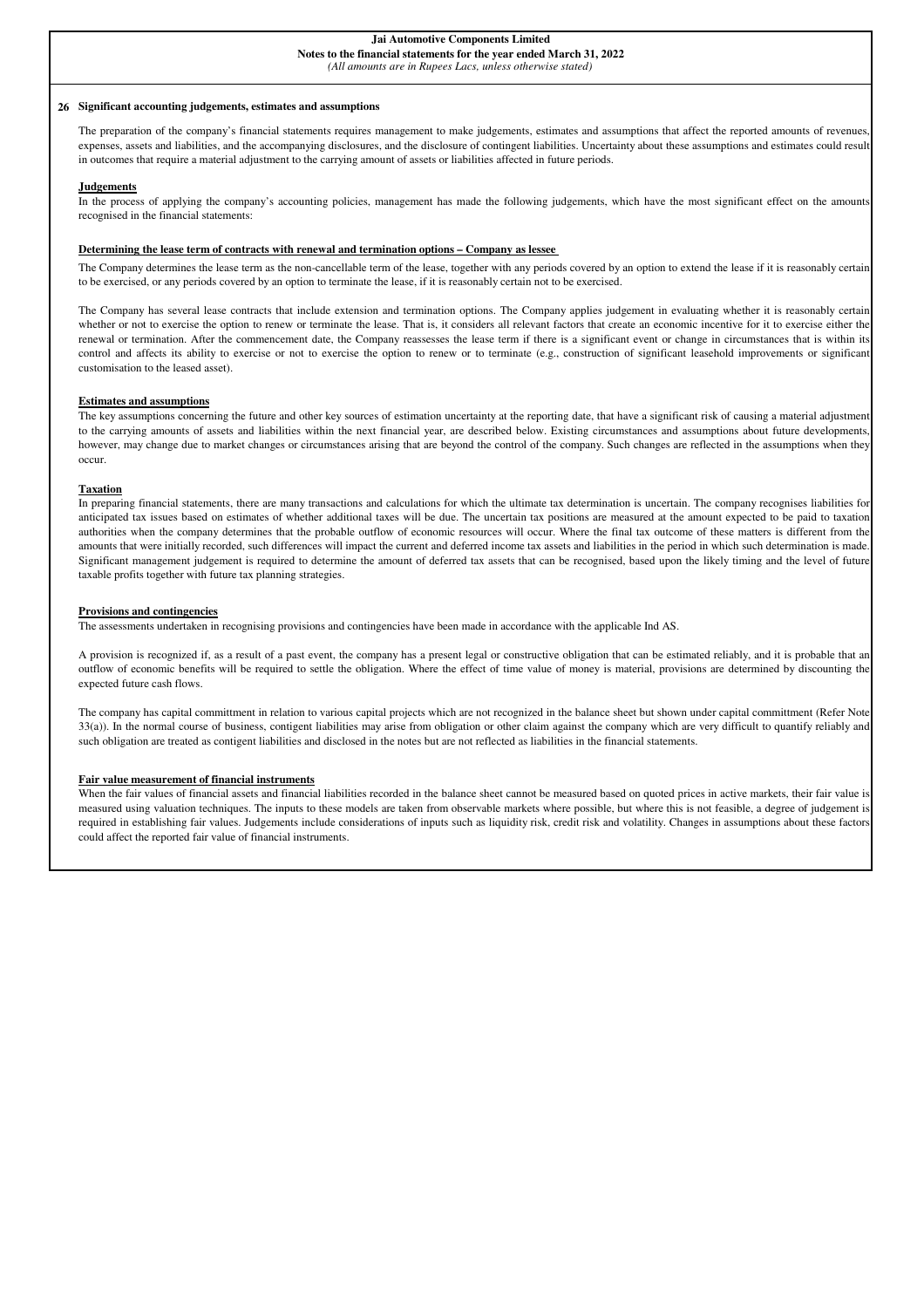### **Jai Automotive Components Limited Notes to the financial statements for the year ended March 31, 2022**

*(All amounts are in Rupees Lacs, unless otherwise stated)*

### **27 Fair Values**

Set out below, is a comparison by class of the carrying amounts and fair value of the company's financial instruments, other than those with carrying amounts that are reasonable approximations of fair values:

|                              |                             |                 | <b>Carrying value</b> | <b>Fair value</b> |                 |
|------------------------------|-----------------------------|-----------------|-----------------------|-------------------|-----------------|
| <b>Particulars</b>           | <b>Method of fair value</b> | As at March 31, | As at March 31,       | As at March 31,   | As at March 31, |
|                              |                             | 2022            | 2021                  | 2022              | 2021            |
| <b>Financial assets</b>      |                             |                 |                       |                   |                 |
| Loans                        | Amortised cost              | 4.40            |                       | 4.40              |                 |
| Security deposit             | Amortised cost              | 25.53           | 6.40                  | 25.53             | 6.40            |
| Other financial assets       | Amortised cost              | ۰               | ۰                     | ۰                 | $\sim$          |
| <b>Total</b>                 |                             | 29.93           | 6.40                  | 29.93             | 6.40            |
|                              |                             |                 |                       |                   |                 |
| <b>Financial liabilities</b> |                             |                 |                       |                   |                 |
| Lease obiligation            | Amortised cost              | 555.55          | 313.32                | 555.55            | 313.32          |
| <b>Total</b>                 |                             | 555.55          | 313.32                | 555.55            | 313.32          |

The management assessed that cash and cash equivalents, short-term borrowings, interest accrued but not due, trade receivables and trade payables approximate their carrying amounts largely due to the short-term maturities of these instruments.

The fair value of the financial assets and liabilities is included at the amount at which the instrument could be exchanged in a current transaction between willing parties, other than in a forced or liquidation sale.

The following methods and assumptions were used to estimate the fair values:

The security deposit paid are evaluated by the company based on the parameters such as interest rate, risk factors, risk characteristics and the individual credit worthiness of the counterparty. Based on this evaluation allowances are taken into account for the expected losses of the security deposit.

Lease obiligation are evaluated by the entity based on parameters such as interest rates, specific country risk factors and prepayment.

### **28 Fair Hierarchy**

The following table provides the fair value measurement hierarchy of the entity's assets and liabilities. Quantitative disclosures fair value measurement hierarchy for assets as at March 31, 2022:

|                         |                   |              | Fair value measurement using |                          |                    |
|-------------------------|-------------------|--------------|------------------------------|--------------------------|--------------------|
|                         |                   |              | Quoted prices in             | <b>Significant</b>       | <b>Significant</b> |
| <b>Particulars</b>      | Date of valuation | <b>Total</b> | active markets               | observable inputs        | unobservable       |
|                         |                   |              |                              |                          | inputs             |
|                         |                   |              | (Level 1)                    | (Level 2)                | (Level 3)          |
| <b>Financial assets</b> |                   |              |                              |                          |                    |
| Loans                   | March 31, 2022    | 4.40         | -                            |                          | 4.40               |
| Loans                   | March 31, 2021    |              | -                            | $\overline{\phantom{0}}$ | $\sim$             |
| Security deposit        | March 31, 2022    | 25.53        | -                            | $\overline{\phantom{0}}$ | 25.53              |
| Security deposit        | March 31, 2021    | 6.40         | -                            | $\overline{\phantom{0}}$ | 6.40               |
| Other financial assets  | March 31, 2022    | -            | -                            | $\overline{\phantom{a}}$ | $\sim$             |
| Other financial assets  | March 31, 2021    | -            | -                            | $\overline{\phantom{a}}$ | $\sim$             |
|                         |                   |              |                              |                          |                    |

There have been no transfers between Level 1 and Level 2 during the period.

| Quantitative disclosures fair value measurement hierarchy for liabilities as at March 31, 2022: |                   |              |                              |                    |                    |  |
|-------------------------------------------------------------------------------------------------|-------------------|--------------|------------------------------|--------------------|--------------------|--|
|                                                                                                 |                   |              | Fair value measurement using |                    |                    |  |
|                                                                                                 |                   |              | Quoted prices in             | <b>Significant</b> | <b>Significant</b> |  |
| <b>Particulars</b>                                                                              | Date of valuation | <b>Total</b> | active markets               | observable inputs  | unobservable       |  |
|                                                                                                 |                   |              |                              |                    | inputs             |  |
|                                                                                                 |                   |              | (Level 1)                    | (Level 2)          | (Level 3)          |  |
| <b>Financial liabilities</b>                                                                    |                   |              |                              |                    |                    |  |
| Lease liabilities                                                                               | March 31, 2022    | 555.55       | -                            |                    | 555.55             |  |
| Lease liabilities                                                                               | March 31, 2021    | 313.32       |                              |                    | 313.32             |  |
|                                                                                                 |                   |              |                              |                    |                    |  |
| There have been no transfers between Level 1 and Level 2 during the period.                     |                   |              |                              |                    |                    |  |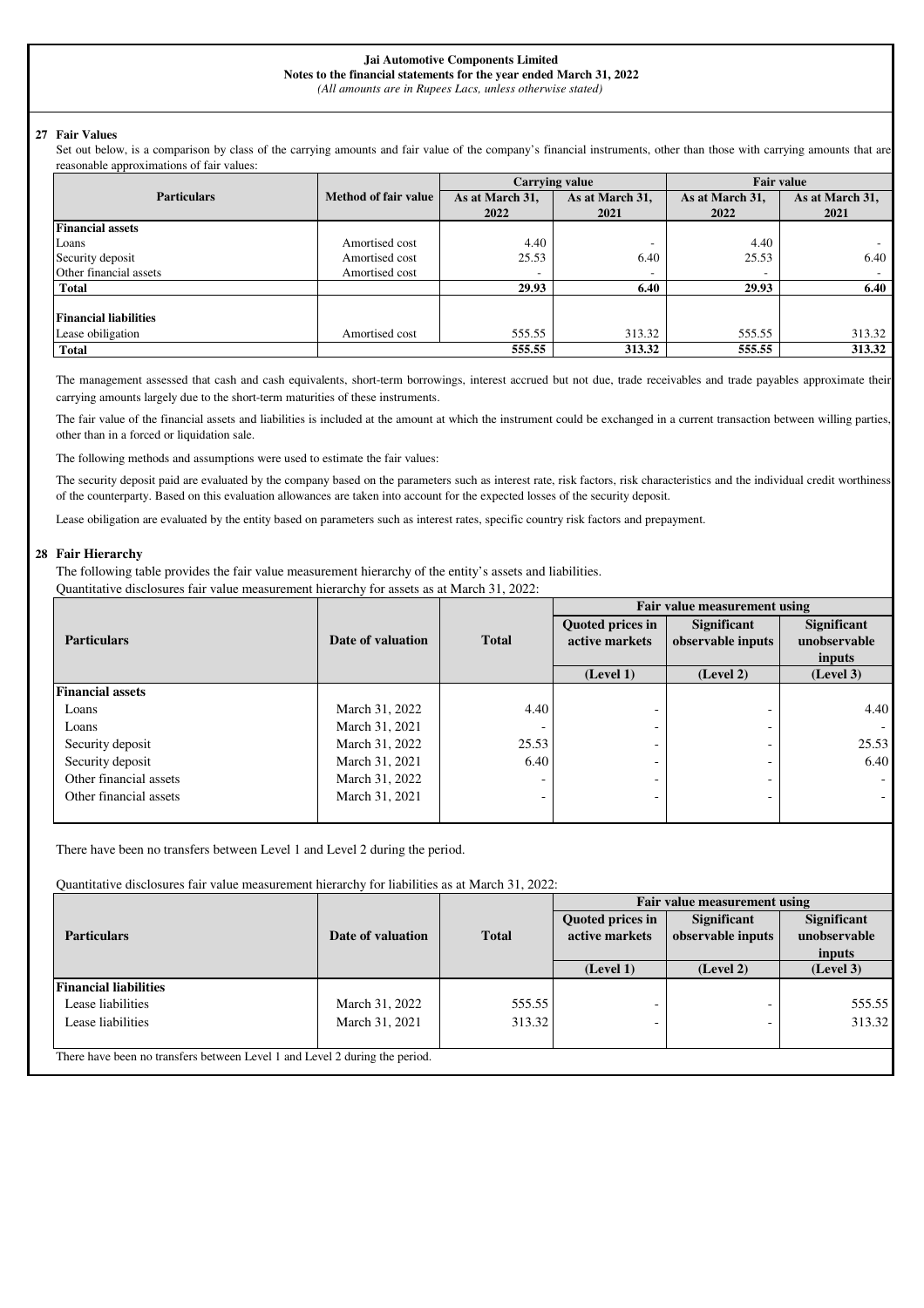### **Jai Automotive Components Limited Notes to the financial statements for the year ended March 31, 2022**

*(All amounts are in Rupees Lacs, unless otherwise stated)*

### **29 Capital management**

For the purpose of the company's capital management, capital includes issued equity capital, and all other equity reserves attributable to the equity holders of the company. The primary objective of the company's capital management is to maximise the shareholder value.

The company manages its capital structure and makes adjustments in light of changes in economic conditions and the requirements of the financial covenants. To maintain or adjust the capital structure, the company may adjust the dividend payment to shareholders, return capital to shareholders or issue new shares.The company monitors capital using a gearing ratio, which is long term debts plus amount payable for purchase of fixed assets divided by total equity.

| <b>Particulars</b>                  | <b>March 31, 2022</b> | <b>March 31, 2021</b> |
|-------------------------------------|-----------------------|-----------------------|
| <b>Debts</b>                        |                       |                       |
| Borrowings (Refer Note No. 10)      | 550.00                |                       |
| Lease liability (Refer Note No. 11) | 555.55                | 313.32                |
| Net debts $(A)$                     | 1,105.55              | 313.32                |
|                                     |                       |                       |
| <b>Capital components</b>           |                       |                       |
| Share capital                       | 4,632.00              | 2,932.00              |
| Reserves & surplus                  | (513.52)              | (216.25)              |
| Total capital (B)                   | 4,118.48              | 2,715.75              |
| <b>Capital and Net debt</b>         | 5,224.03              | 3,029.07              |
|                                     |                       |                       |
| Gearing ratio $(\%)(A/B)$           | 26.84%                | 11.54%                |

In order to achieve this overall objective, the company's capital management, amongst other things, aims to ensure that it meets financial covenants attached to the interest-bearing loans and borrowings that define capital structure requirements. There have been no breaches in the financial covenants of any interest-bearing loans and borrowing in the current period.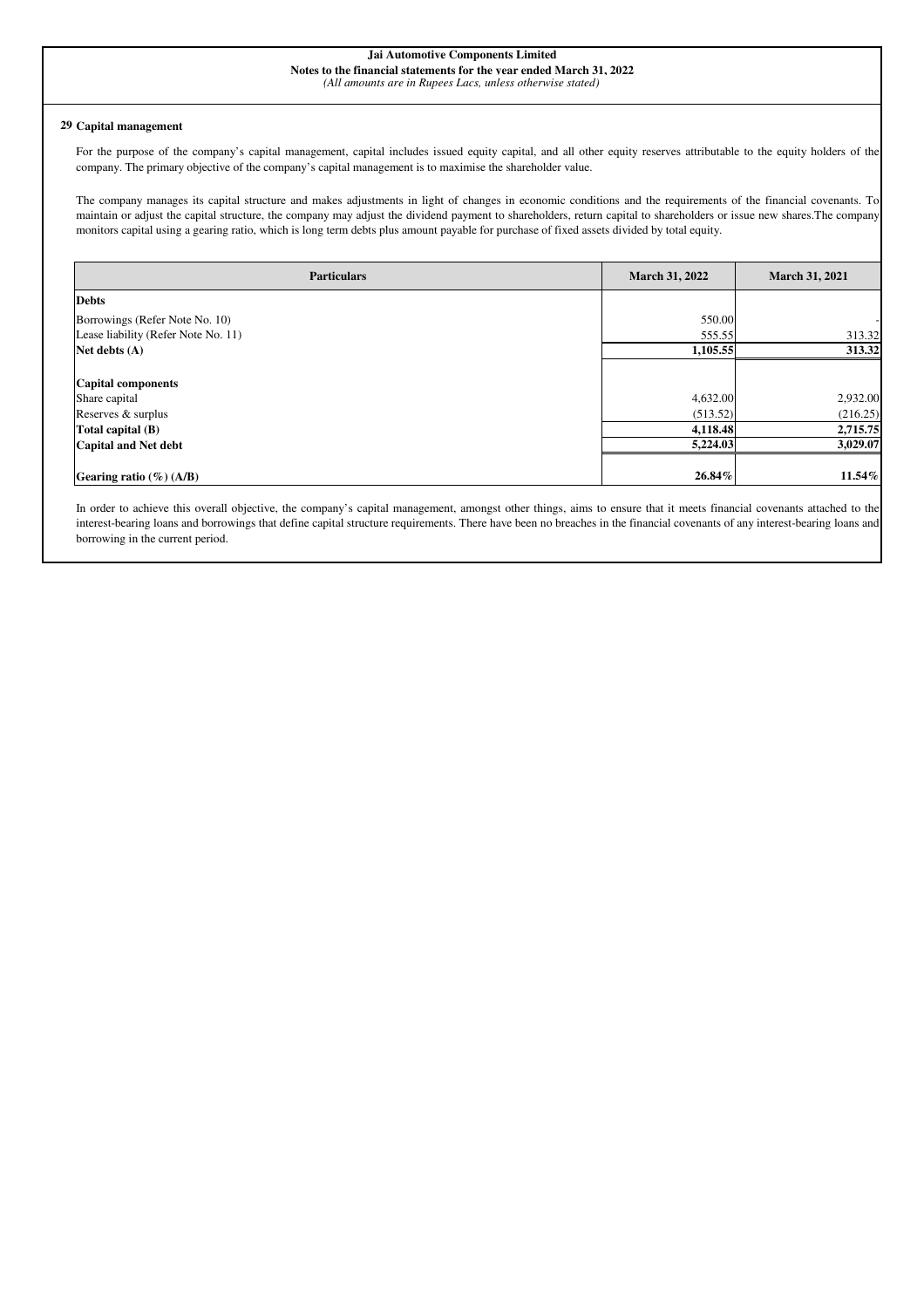**Notes to the financial statements for the year ended March 31, 2022**

*(All amounts are in Rupees Lacs, unless otherwise stated)*

### **30 Financial risk management objectives and policies**

The company's principal financial liabilities comprise loans and borrowings, trade and other payables. The main purpose of these financial liabilities is to finance the company's operations and to provide guarantees to support its operations. The company's principal financial assets include other receivables and cash and cash equivalents that derive mainly from financial operation.

The company is exposed to market risk, credit risk, legal risk, taxation risk, accouting risk and liquidity risk. The company's senior management oversees the management of these risks. The Board of Directors reviews and agrees policies for managing each of these risks, which are summarised below.

### **(a) Market risk**

Market risk is the risk that the fair value of future cash flows of a financial instrument will fluctuate because of changes in market prices. Market risk comprises mainly interest rate risk and currency risk. Financial instruments affected by market risk include loans and borrowings and deposits and is maturity from the holding company.

#### **(i) Interest rate risk**

Interest rate risk is the risk that the fair value or future cash flows of a financial instrument will fluctuate because of changes in market interest rates. The company's exposure to the risk of changes in market interest rates relates primarily to the company's debt obligations which at present is not significant and is mainly from the holding company.

There is no significant interest risk exposure of the company

### **(ii) Currency risk**

Currency risk is the risk that the fair value of future cash flows of financial instruments will fluctuate because of the change in foreign currency exchange rates. There is no foreign currency exposure of the company.

### **(b) Legal, taxation and accounting risk:**

As the company is not having any legal cases/tax cases pending against it, currently there is no such risk associated under this.

#### **(c) Credit risk**

Credit risk is the risk that counterparty will not meet its obligation under a financial instrument or customer contract, leading to a financial loss. There is no credit exposure to the company from outside sources and is funded by the holding company.

### **Trade receivables**

As the company has not commenced its commercial operations, there is no risk associated under this.

### **Financial instruments and cash deposits**

Credit risk from balances with banks is managed by the company's treasury department in accordance with the company's policy. Credit risk on cash and cash equivalents is limited as the company generally invests in deposits with the banks with high credit ratings.

#### **(d) Liquidity risk**

Liquidity risk is the risk that the company will encounter difficulty in meeting obligations associated with its financial liabilities. The company monitors its risk of a shortage of funds using a liquidity planning tool.

The company's objective is met by taking funding from its holding company.

### **Maturity profile of financial Liabilities :**

The table below summarises the maturity profile of the company's financial liabilities based on contractual discounted payments.

| <b>Particulars</b>                                                                      | on demand | Less than 3 months | 3 to 12 months | 1 to 5 Years | More than 5 years                    | <b>Total</b>                         |
|-----------------------------------------------------------------------------------------|-----------|--------------------|----------------|--------------|--------------------------------------|--------------------------------------|
| March 31, 2022<br>Borrowings including bank, cash<br>credits excluding transaction cost | 550.00    |                    |                |              |                                      | 550.00                               |
| Lease liability                                                                         |           | 15.01              | 49.37          | 122.53       | 368.64                               | 555.55                               |
| Trade payables<br>Other financial liabilities                                           |           | 9.23               |                |              |                                      | 9.23                                 |
| <b>Total</b>                                                                            | 550.00    | 24.24              | 49.37          | 122.53       | 368.64                               | 1,114.78                             |
| March 31, 2021<br>Borrowings including bank, cash<br>credits excluding transaction cost |           | 3.88               | 12.96          | 40.19        | 256.29                               | 313.32                               |
| Lease liability<br>Trade payables<br>Other financial liabilities                        |           | 6.99               |                |              |                                      | 6.99                                 |
| <b>Total</b>                                                                            |           | 10.87              | 12.96          | 40.19        | 256.29                               | 320.31                               |
| <b>Payment to Auditors</b><br>31                                                        |           |                    |                |              | For the year ended<br>March 31, 2022 | For the year ended<br>March 31, 2021 |
| As auditor<br>- Audit fee<br>- Limited review fee<br>As other capacity                  |           |                    |                |              | 1.25<br>1.05                         | 0.25<br>0.45                         |
| - Other services                                                                        |           |                    |                |              | $\overline{\phantom{a}}$<br>2.30     | 0.08<br>0.78                         |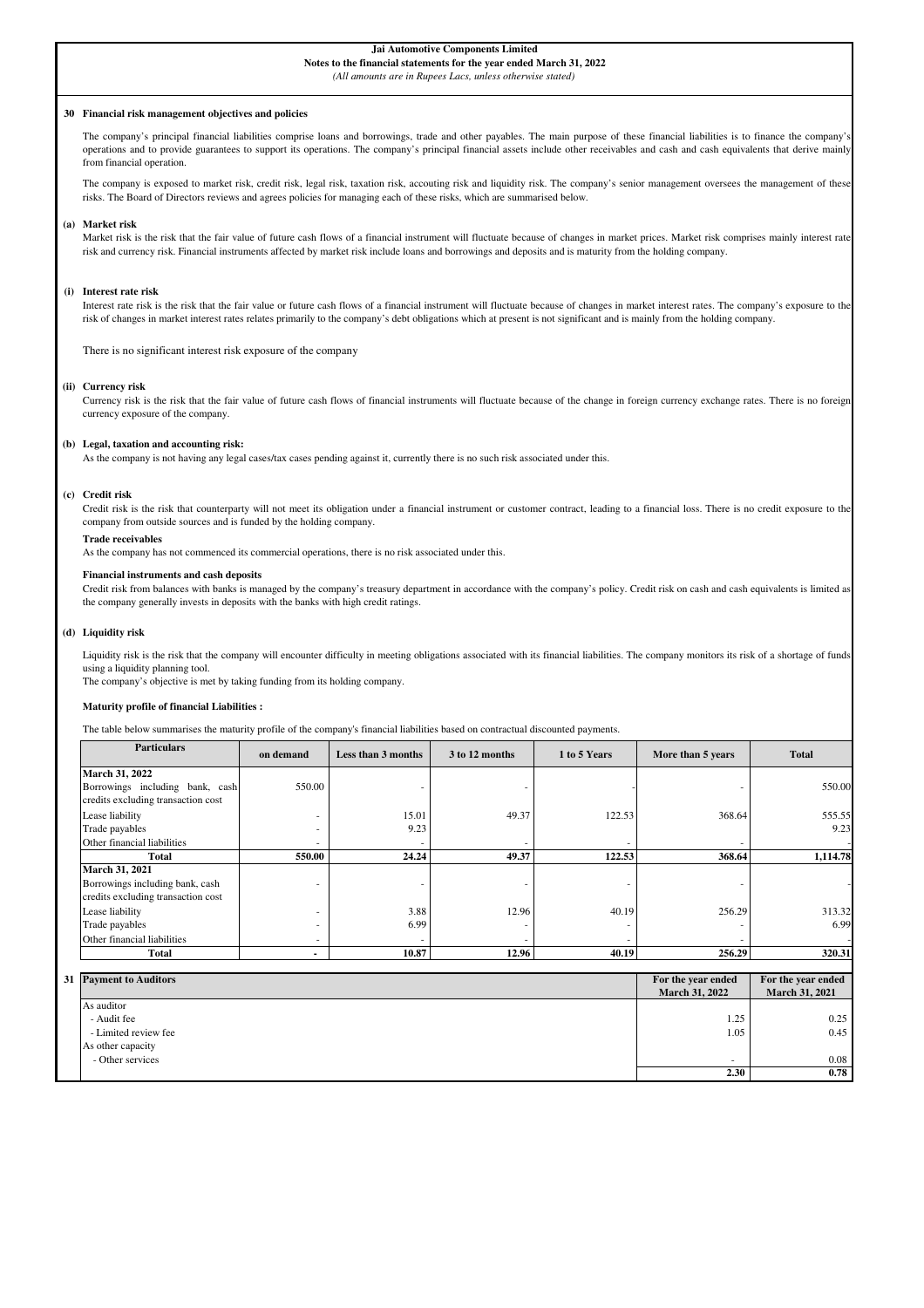## **Jai Automotive Components Limited Notes to the financial statements for the year ended March 31, 2022**

*(All amounts are in Rupees Lacs, unless otherwise stated)*

### **32 Segment Reporting**

Ind AS 108 establishes standards for the way that the company report information about operating segments and related disclosures about products and services, geographic areas, and major customers. The company has not yet started the commercial operations therefore there is no segment reporting applicable to the company.

## **33 Commitments and Contingencies**

### **(a) Capital Commitments and Other Commitments**

Capital expenditure contracted for at the end of the reporting period but not recognised as liabilites is as follows : -

|    | <b>Particulars</b>                                                                                                                                                                                                          | As at March 31st<br>2022 | As at March 31st<br>2021 |
|----|-----------------------------------------------------------------------------------------------------------------------------------------------------------------------------------------------------------------------------|--------------------------|--------------------------|
|    | Estimated amount of contracts remaining to be executed on Capital Account and not provided for<br>(Net of Advances)                                                                                                         | 1,052.40                 | 1,736.55                 |
|    | <b>Other Commitments</b>                                                                                                                                                                                                    |                          |                          |
|    | <b>Total</b>                                                                                                                                                                                                                | 1,052.40                 | 1,736.55                 |
|    | (b) Contingent Liabilities                                                                                                                                                                                                  |                          |                          |
|    | <b>Particulars</b>                                                                                                                                                                                                          | As at March 31st<br>2022 | As at March 31st<br>2021 |
|    | Income tax<br>Claims against company not acknowledged as debts (civil cases)                                                                                                                                                | $\overline{\phantom{a}}$ |                          |
|    | <b>Total</b>                                                                                                                                                                                                                |                          |                          |
| 34 | <b>Related party transactions</b><br>A) Names of related parties and relationship<br>I. Related parties where control exists<br><b>Holding Company</b><br>Jamna Auto Industries Limited                                     |                          |                          |
|    | II. Related parties under Indian Accounting Standard-24, with whom transactions have taken place during the year:<br>Jai Suspension Systems LLP - Associate Enterprise<br>III. Key managerial personnel and their relatives |                          |                          |
|    | Mr. Hardeep Singh Gujral<br>Mr. Shashi Bansal Bhushan                                                                                                                                                                       | (Director)<br>(Director) |                          |
|    | Mr. Uma Kant Singhal                                                                                                                                                                                                        | (Director)               |                          |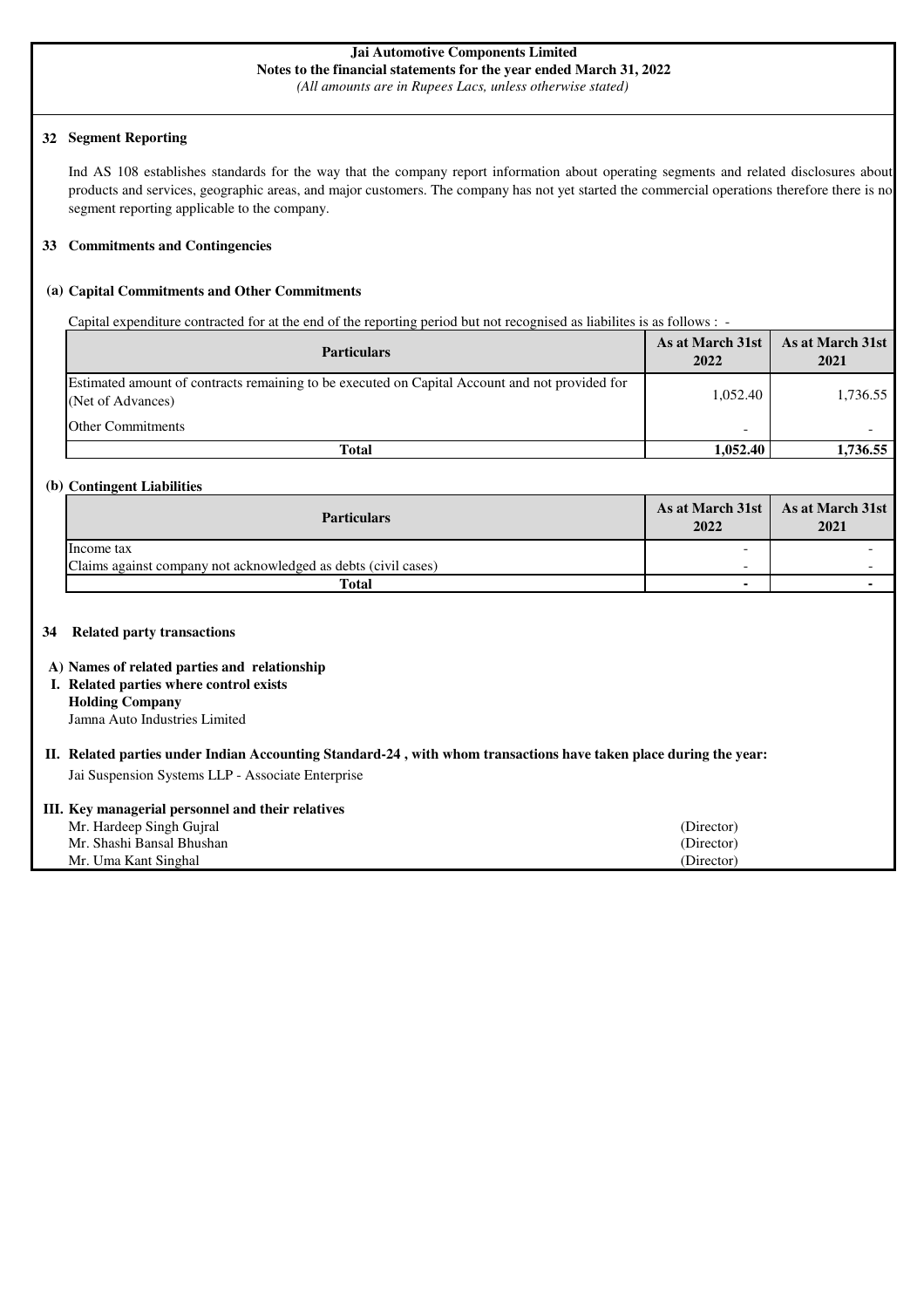# **Jai Automotive Components Limited Notes to the financial statements for the year ended March 31, 2022** *(All amounts are in Rupees Lacs, unless otherwise stated)*

### **B) Transactions with related parties**

| For the year ended<br><b>March 31, 2022</b><br>8.78<br>21.87<br>550.00<br>63.16 | Jamna Auto Industries Limited<br>For the year ended<br><b>March 31, 2021</b><br>$\overline{\phantom{a}}$<br>43.74 | <b>Jai Suspension Systems LLP</b><br>For the year ended<br><b>March 31, 2022</b><br>0.69<br>۰ | For the year ended<br><b>March 31, 2021</b><br>$\overline{\phantom{0}}$<br>$\overline{\phantom{0}}$ | <b>Total</b><br>For the year ended<br><b>March 31, 2022</b><br>8.78<br>0.69<br>21.87<br>550.00 | For the year ended<br><b>March 31, 2021</b> |
|---------------------------------------------------------------------------------|-------------------------------------------------------------------------------------------------------------------|-----------------------------------------------------------------------------------------------|-----------------------------------------------------------------------------------------------------|------------------------------------------------------------------------------------------------|---------------------------------------------|
|                                                                                 |                                                                                                                   |                                                                                               |                                                                                                     |                                                                                                |                                             |
|                                                                                 |                                                                                                                   |                                                                                               |                                                                                                     |                                                                                                |                                             |
|                                                                                 |                                                                                                                   |                                                                                               |                                                                                                     |                                                                                                |                                             |
|                                                                                 |                                                                                                                   |                                                                                               |                                                                                                     |                                                                                                |                                             |
|                                                                                 |                                                                                                                   |                                                                                               |                                                                                                     |                                                                                                |                                             |
|                                                                                 |                                                                                                                   |                                                                                               |                                                                                                     |                                                                                                |                                             |
|                                                                                 |                                                                                                                   | <b>м.</b>                                                                                     |                                                                                                     | 63.16                                                                                          | 43.74                                       |
| 2,500.00                                                                        |                                                                                                                   |                                                                                               |                                                                                                     | 2,500.00                                                                                       |                                             |
| 1,700.00                                                                        | 657.00                                                                                                            |                                                                                               |                                                                                                     | 1,700.00                                                                                       | 657.00                                      |
| As at                                                                           | As at                                                                                                             | As at                                                                                         | As at                                                                                               | As at                                                                                          | As at<br><b>March 31, 2021</b>              |
|                                                                                 |                                                                                                                   |                                                                                               |                                                                                                     |                                                                                                |                                             |
| 10.60                                                                           | 2.44                                                                                                              |                                                                                               |                                                                                                     | 10.60                                                                                          | 2.44                                        |
| 7.90                                                                            |                                                                                                                   |                                                                                               |                                                                                                     | 7.90                                                                                           |                                             |
| 2,500.00                                                                        | -                                                                                                                 | $\overline{\phantom{a}}$                                                                      |                                                                                                     | 2,500.00                                                                                       | $\overline{\phantom{0}}$                    |
| 550.00                                                                          |                                                                                                                   |                                                                                               |                                                                                                     | 550.00                                                                                         |                                             |
|                                                                                 | <b>March 31, 2022</b>                                                                                             | <b>March 31, 2021</b>                                                                         | <b>March 31, 2022</b>                                                                               | <b>March 31, 2021</b>                                                                          | <b>March 31, 2022</b>                       |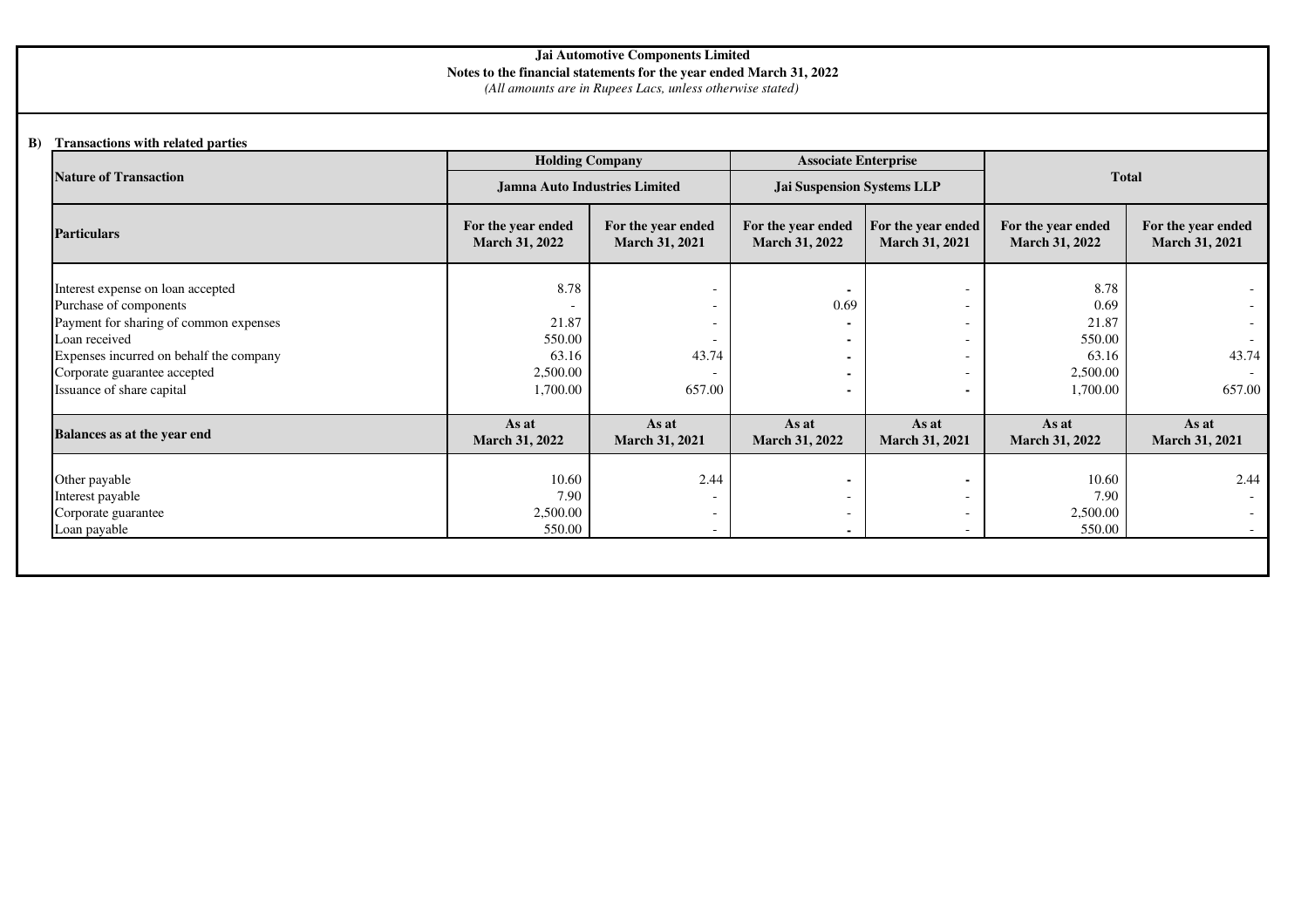**Notes to the financial statements for the year ended March 31, 2022** *(All amounts are in Rupees Lacs, unless otherwise stated)*

### **35 Deferred tax assets (net)**

| Particulars                   | 2022<br>March 31. | 2021<br>March 31. |
|-------------------------------|-------------------|-------------------|
| Deferred<br>. assets<br>l tax |                   |                   |
| <b>Total</b>                  |                   |                   |

| Income tax expenses reported in the statement of profit and loss comprises: | <b>March 31, 2022</b> | <b>March 31, 2021</b> |
|-----------------------------------------------------------------------------|-----------------------|-----------------------|
| <b>Current Income tax expenses:</b>                                         |                       |                       |
| Income Tax                                                                  |                       |                       |
| Adjustment in respect of current income tax of previous year                |                       |                       |
| Deferred tax                                                                |                       |                       |
| Relating to origination and reversal of temporary differences               |                       |                       |
| Income tax expenses reported in statement of profit and loss                |                       |                       |

| Statement of other comprehensive income                       | <b>March 31, 2022</b> | <b>March 31, 2021</b> |
|---------------------------------------------------------------|-----------------------|-----------------------|
| Net loss/<br>(gain) on remeasurements of defined benefit plan | T.J                   | 5.16                  |
| Income tax charged to OCI                                     |                       |                       |

### **Reconciliation of tax expense and the accounting profit multiplied by statutory income tax rate for the year indicated are as follows:-**

| <b>Particulars</b>                                             | March 31, 2022 | March 31, 2021 |
|----------------------------------------------------------------|----------------|----------------|
| Accounting profit before tax                                   | (292.96)       | (124.50)       |
| Statutory income tax rate                                      | 25.17%         | 25.17%         |
| Computed tax expenses                                          |                |                |
|                                                                |                |                |
| Adjustments in respect of current income tax of previous years |                |                |
| Non-deductible expenses for tax purposes :                     |                |                |
| Deductible expenses for tax purposes                           |                |                |
| Income not considered for tax purpose                          |                |                |
| Others                                                         |                |                |
| Income tax charged to statement of profit and loss             |                |                |

### **Deferred tax asset comprises**

|                                                                                                                                 |                | As at                 | During the year                             |
|---------------------------------------------------------------------------------------------------------------------------------|----------------|-----------------------|---------------------------------------------|
| Deferred tax assets/ (liabilities)                                                                                              |                | <b>March 31, 2021</b> | For the year ended<br><b>March 31, 2021</b> |
| Fixed Assets - Impact of difference between tax depreciation and depreciation charged to financial statements                   |                |                       |                                             |
| Impact of expenditure charged to the statement of profit and loss in the current year but allowed for tax purposes on payment   |                | ۰                     |                                             |
| basis                                                                                                                           |                |                       |                                             |
| Allowance for doubtful debts                                                                                                    |                |                       |                                             |
| Provision for contigencies                                                                                                      |                | ۰                     |                                             |
| Impact of Government grant deferred                                                                                             |                |                       |                                             |
| Post-employment medical benefits                                                                                                |                |                       |                                             |
| Gratuity                                                                                                                        |                |                       |                                             |
| Impact of expenditure charged to the statement of profit and loss in the current year but allowed for tax purposes on payment   |                |                       |                                             |
| basis                                                                                                                           |                |                       |                                             |
| <b>Total</b>                                                                                                                    |                | ٠                     |                                             |
| Income tax effect on Re-measurement (gains)/ losses on defined benefit plans transferred to Other comprehensive income<br>Total |                |                       |                                             |
|                                                                                                                                 |                |                       |                                             |
|                                                                                                                                 |                |                       |                                             |
| Reconciliation of deferred tax assets (net)                                                                                     | March 31, 2022 | <b>March 31, 2021</b> |                                             |
| Opening balance as per last balance sheet                                                                                       |                |                       |                                             |
| Tax expenses recognised in statement of profit and loss                                                                         |                |                       |                                             |

Income Tax effect on Re-measurement of defined benefit plans transferred to OCI - - **Closing balance - -**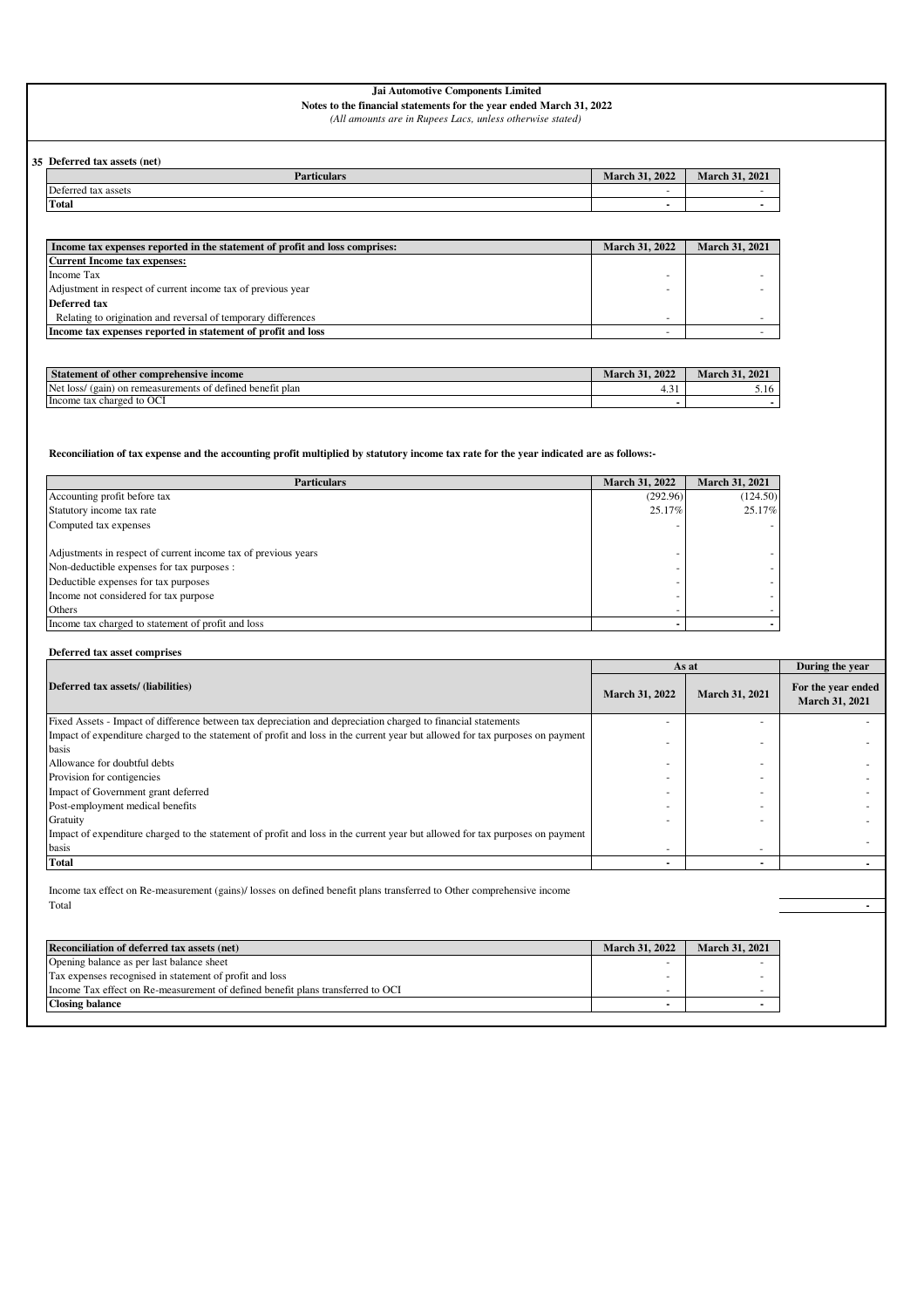**Notes to the financial statements for the year ended March 31, 2022**

*(All amounts are in Rupees Lacs, unless otherwise stated)*

### **36 Lease Disclosures**

The Company recorded the lease liability at the present value of the remaining lease payments discounted at the incremental borrowing rate and has measured right of use asset an amount equal to lease liability adjusted for any related prepaid and accrued lease payments.

The following is the summary of practical expedients elected on initial application:

(a) Applied a single discount rate to a portfolio of leases of similar assets in similar economic environment with a similar end date.

(b) Applied the exemption not to recognize right-of-use assets and liabilities for leases with less than 12 months of lease term on the date of initial application.

(c) Included the initial direct costs from the measurement of the right-of-use asset at the date of initial application.

(d) Used hindsight in determining the lease term where the contract contained options to extend or terminate the lease

The carrying value of the Rights-of-use and depreciation charged during the year:

| <b>Particulars</b>                | <b>March 31, 2022</b> | March 31, 2021           |
|-----------------------------------|-----------------------|--------------------------|
| <b>Gross Carrying Value</b>       |                       |                          |
| Balance at the beginning          | 2,154.85              | 2,095.62                 |
| <b>Additions</b>                  | 1,274.11              | 59.23                    |
| Deletions                         | <b>.</b>              | $\overline{\phantom{a}}$ |
| <b>Balance at the end</b>         | 3,428.96              | 2,154.85                 |
| <b>Accumulated Depreciation</b>   |                       |                          |
| Balance at the beginning          | 28.24                 | 4.86                     |
| <b>Additions</b>                  | 0.05                  |                          |
| Depreciation charged for the year | 55.07                 | 23.38                    |
| Deletions                         |                       | $\sim$                   |
| <b>Balance at the end</b>         | 83.37                 | 28.24                    |
|                                   |                       |                          |
| <b>Net Balance</b>                | 3,345.59              | 2,126.60                 |

| The movement in lease liabilities during the period ended March 31, 2022 is as follows: |                       |                       |
|-----------------------------------------------------------------------------------------|-----------------------|-----------------------|
| <b>Particulars</b>                                                                      | <b>March 31, 2022</b> | <b>March 31, 2021</b> |
| Balance at the beginning                                                                | 313.32                | 233.00                |
| Additions                                                                               | 270.39                | 58.37                 |
| Finance cost accrued during the period                                                  | 36.84                 | 23.95                 |
| Deletions                                                                               |                       |                       |
| Payment of lease liabilities                                                            | 64.99                 | 2.00                  |
| <b>Balance at the end</b>                                                               | 555.55                | 313.32                |

The break-up of current and non-current lease liabilities as at March 31, 2022 is as follows:

| <b>Particulars</b>          | <b>March 31, 2022</b> | <b>March 31, 2021</b> |
|-----------------------------|-----------------------|-----------------------|
| Non-current lease liability | 491.17                | 296.48                |
| Current lease liability     | 64.38                 | 16.84                 |
| <b>Total</b>                | 555.55                | 313.32                |
|                             |                       |                       |

| The following are the amounts recognised in profit or loss: |                          |                       |  |  |  |  |
|-------------------------------------------------------------|--------------------------|-----------------------|--|--|--|--|
| <b>Particulars</b>                                          | For the year ended       | For the year ended    |  |  |  |  |
|                                                             | <b>March 31, 2022</b>    | <b>March 31, 2021</b> |  |  |  |  |
| Depreciation expense of right-of-use assets                 | 55.07                    | 23.38                 |  |  |  |  |
| Interest expense on lease liabilities                       | 36.84                    | 23.95                 |  |  |  |  |
| Income on de-recognition of liability                       | $\overline{\phantom{a}}$ |                       |  |  |  |  |
| Total amount recognised in (profit) or loss                 | 91.91                    | 47.33                 |  |  |  |  |

The details of the contractual maturities of lease liabilities as at March 31, 2022 on an undiscounted basis are as follows:

| <b>Particulars</b>   | <b>March 31, 2022</b> | <b>March 31, 2021</b> |
|----------------------|-----------------------|-----------------------|
| Less than one year   | 112.55                |                       |
| One to five years    | 267.14                | 116.51                |
| More than five years | 3,093.82              | 2.167.09              |
| Total                | 3,473.51              | 2,283.60              |

The weighted average incremental borrowing rate applied to lease liabilities is 10%

Rental expense recorded for short-term leases was Rs. 6.66 Lacs (Previous Year : Rs. 2.46 Lacs) for the year ended March 31, 2022. However an amount of Rs. 4.80 Lacs (Previous year Rs. 2.10 Lacs) has been capitalized

The Company does not face a significant liquidity risk with regard to its lease liabilities as the current assets are sufficient to meet the obligations related to lease liabilities as and when they fall due.